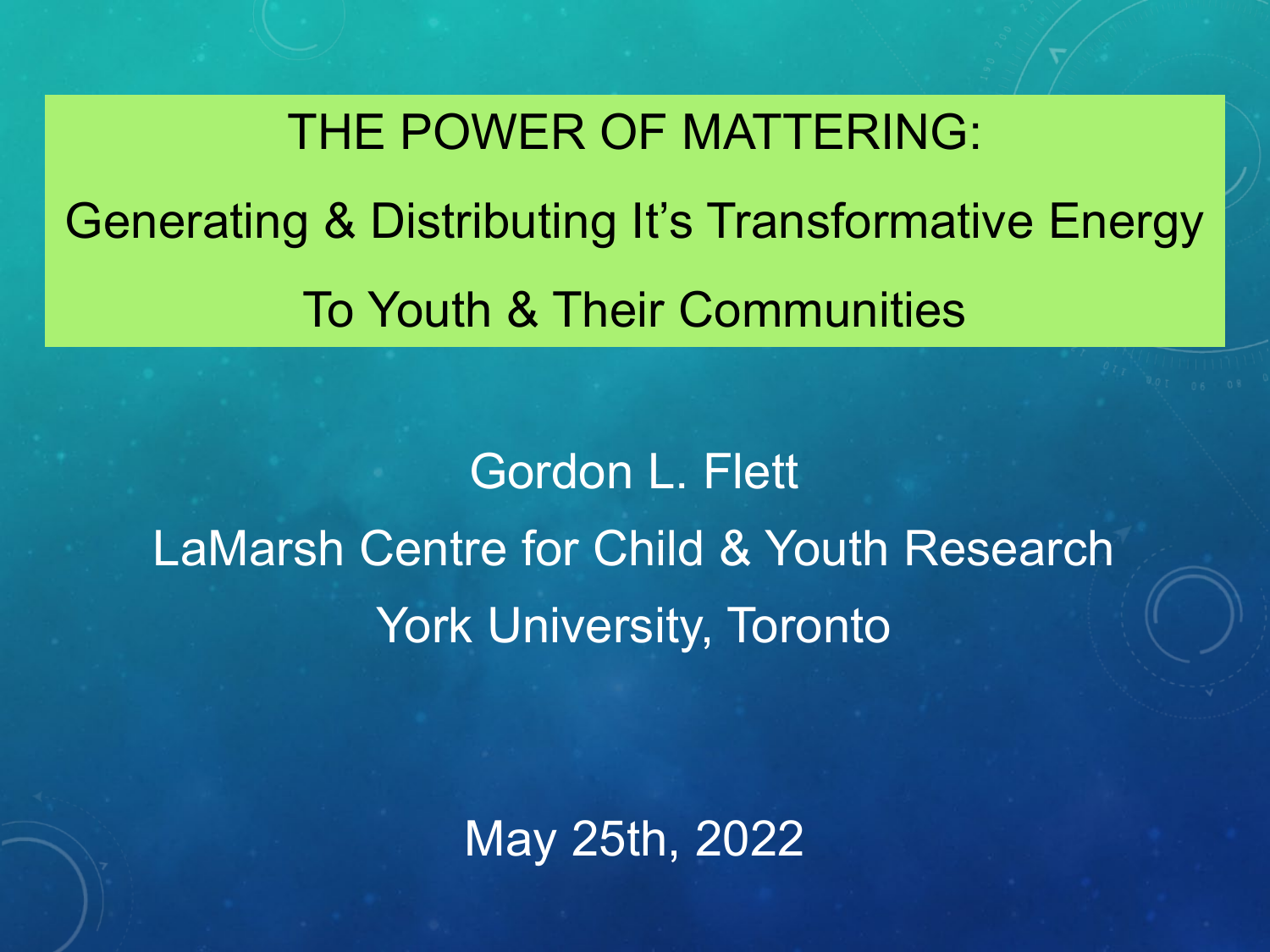#### GOALS FOR TODAY

• Enhance understanding of mattering

• Explain why it is so powerful

• Draw attention to some alarming data on how many young people feel like they don't matter

• Describe ways to harness & distribute the power of mattering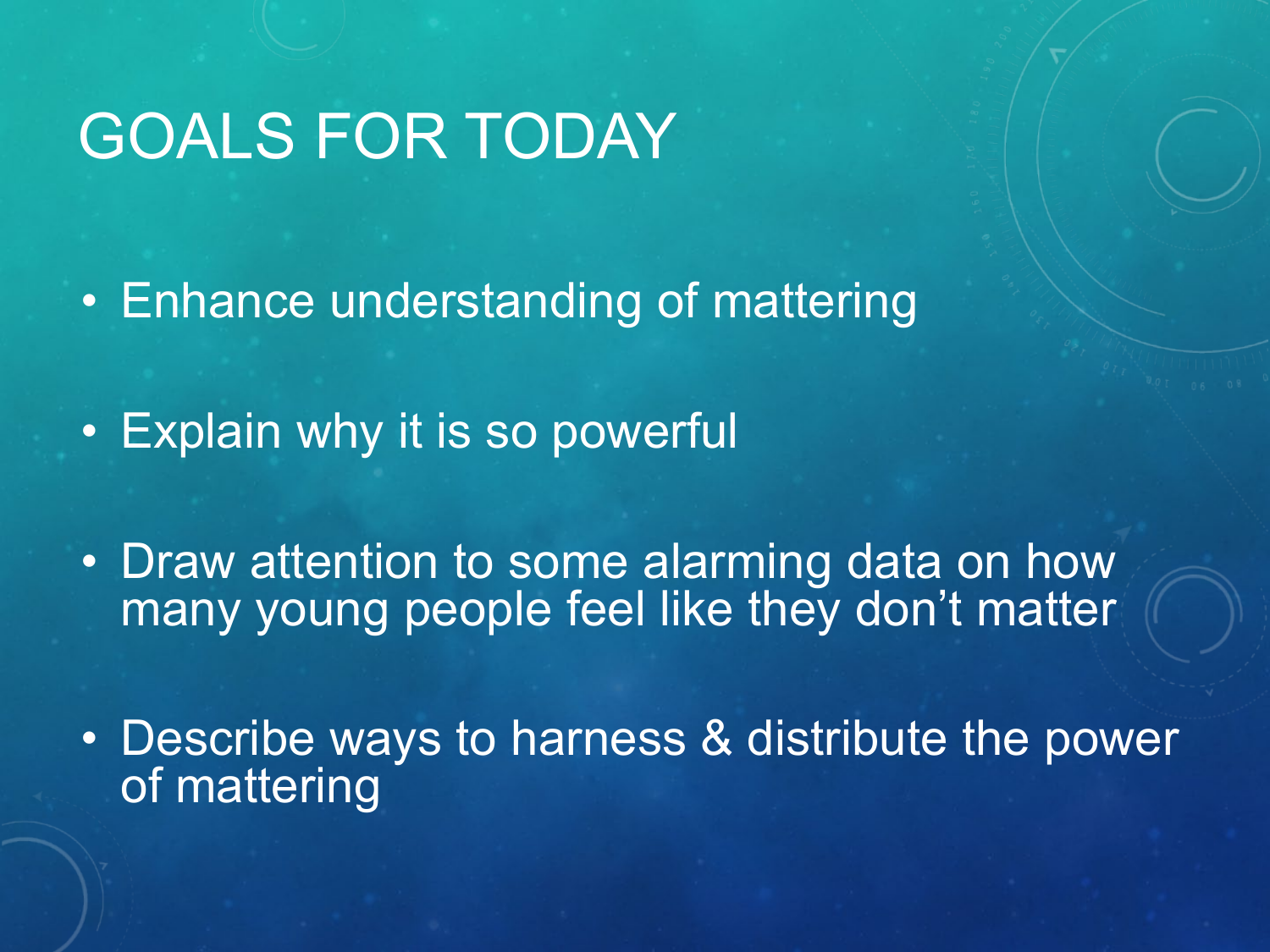# WHY FOCUS ON MATTERING?

It has multiple benefits for everyone:

- Students and their families
- Communities
- You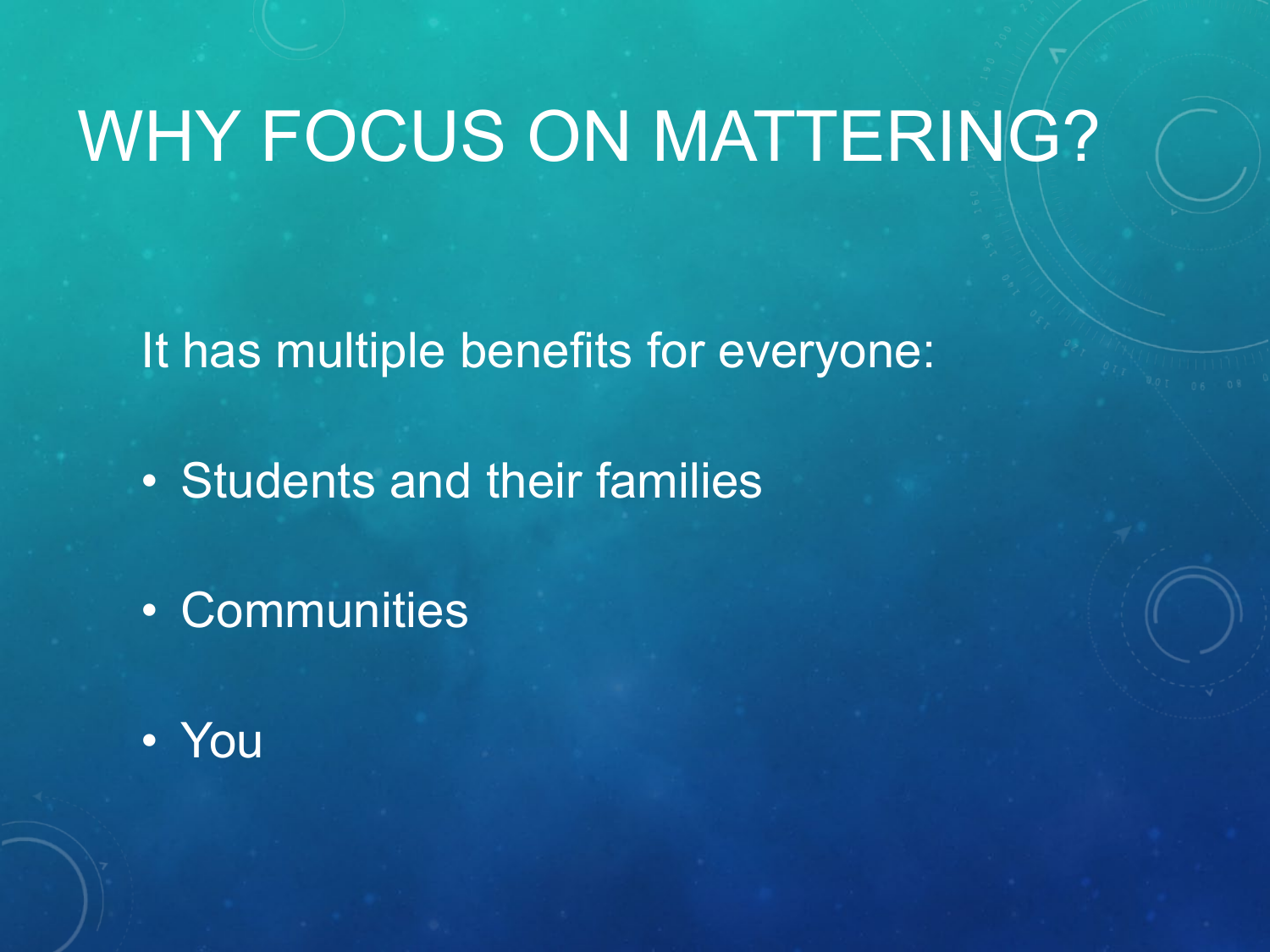# WHAT IS MATTERING?

- Rosenberg & McCullough (1981)
- Feeling important, significant to others
- "The person low on mattering feels irrelevant, unimportant, or peripheral in the minds of others"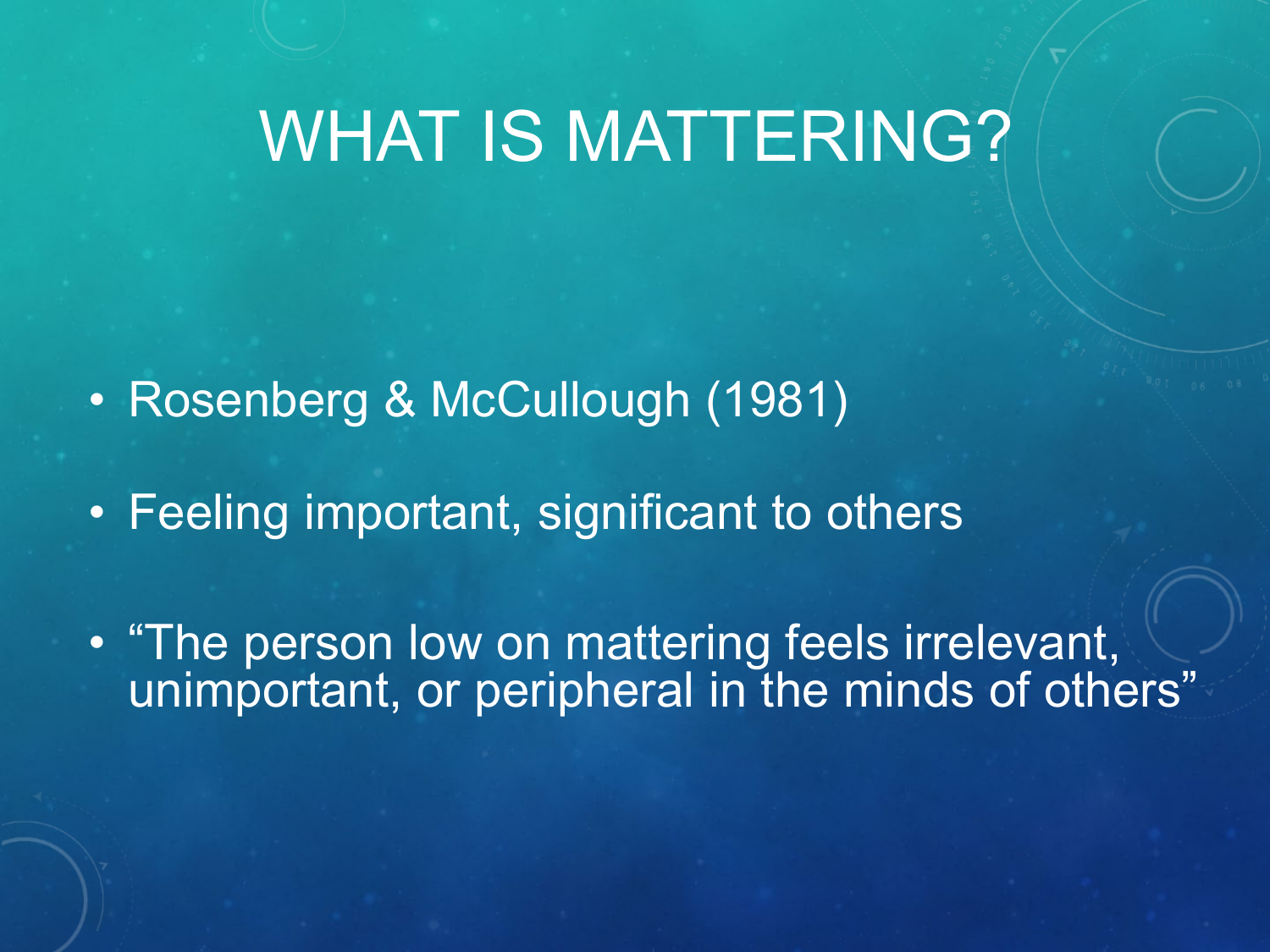# MORRIS (MANNY) ROSENBERG



#### CREATOR OF THE MATTERING CONSTRUCT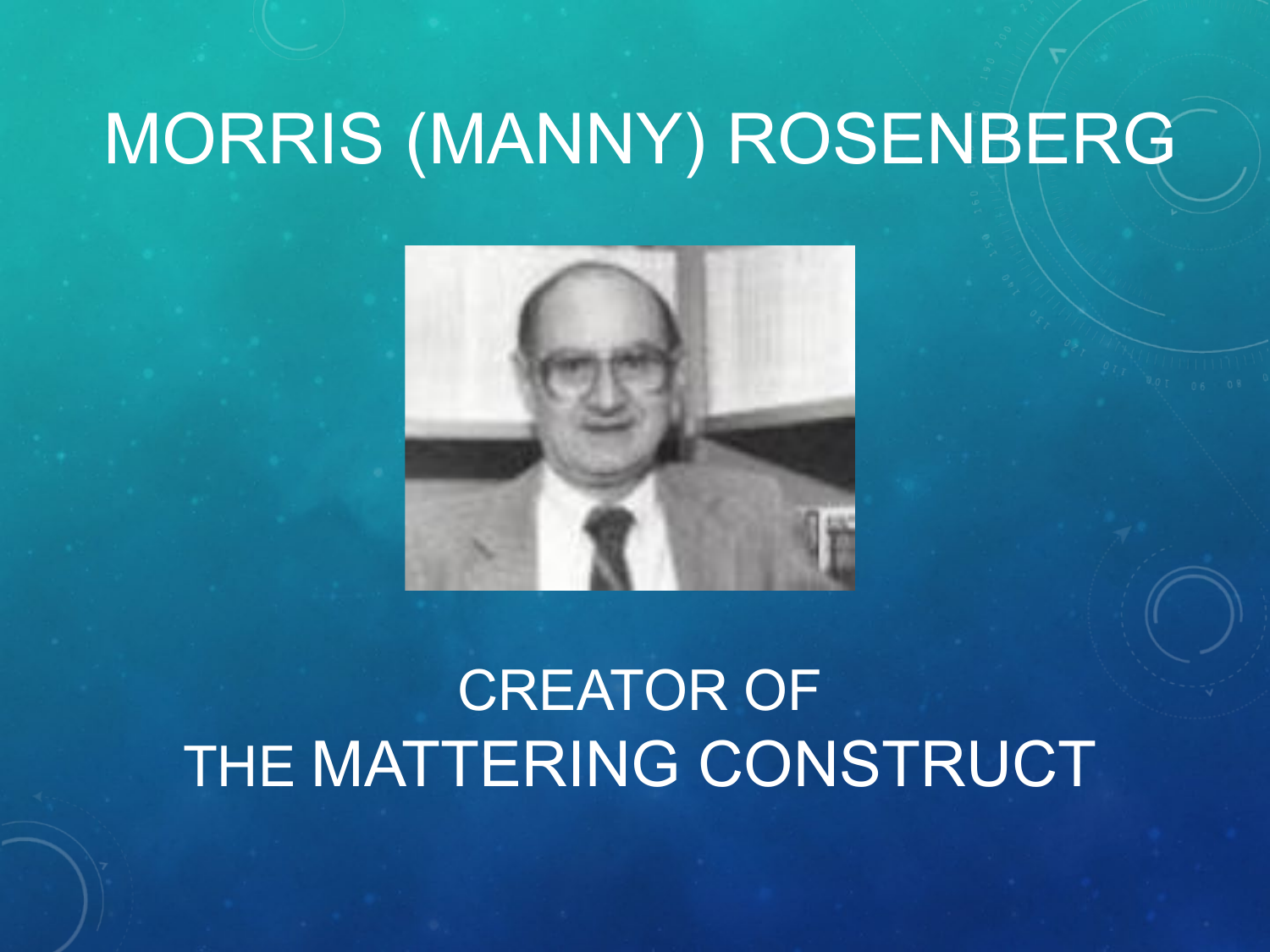## SOCIETAL MATTERING

Fromm (1941), introduced mattering, who described feeling insignificant at a societal level

A key point from Fromm – A person can respond poorly or adaptively to feeling insignificant

Intervention targets – increase mattering levels & adaptive responses to feelings of not mattering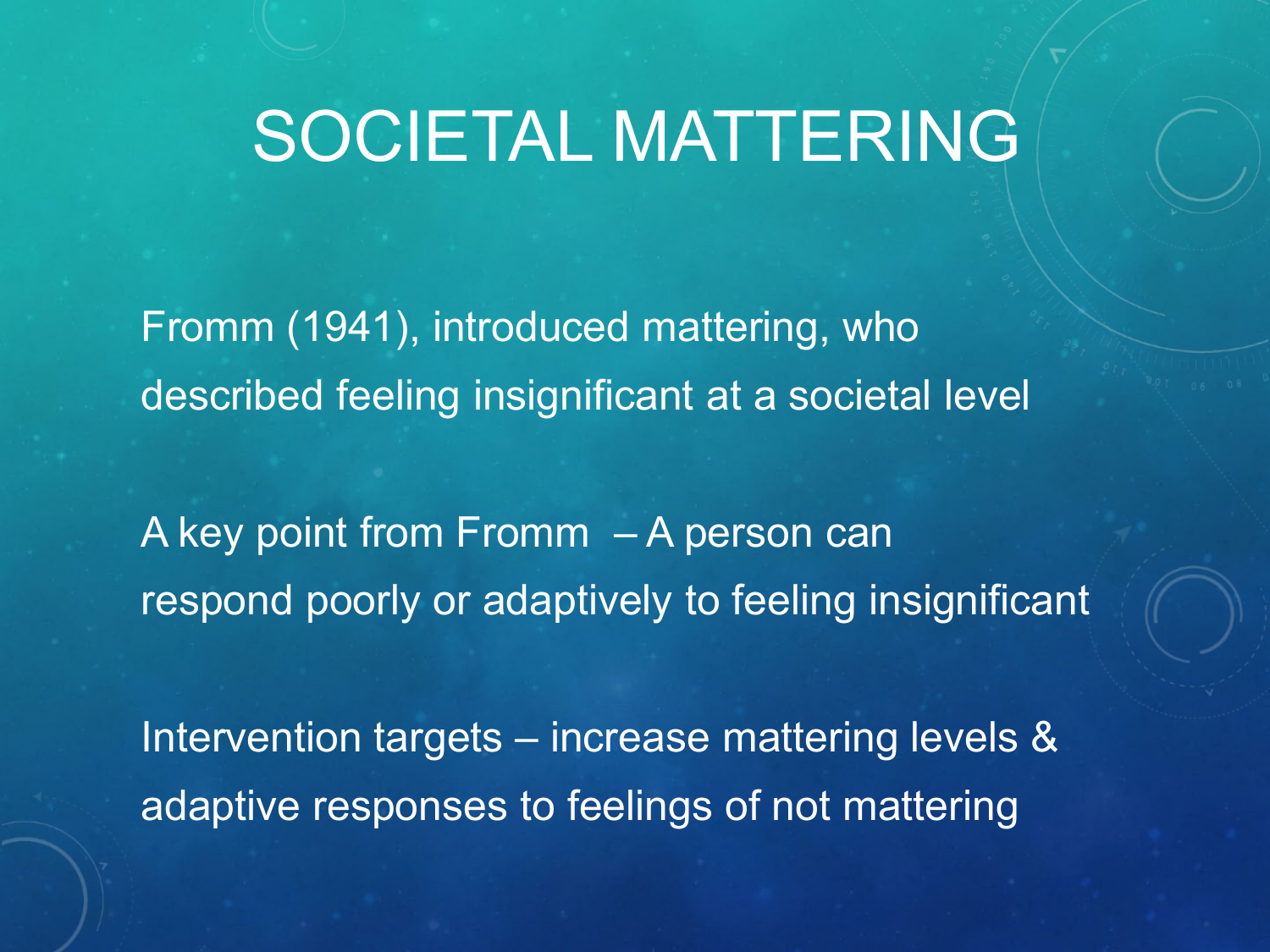## ROSENBERG'S COMPONENTS

#### ATTENTION:

- You command the interest of another
- Feeling noticed and heard vs. not noticed

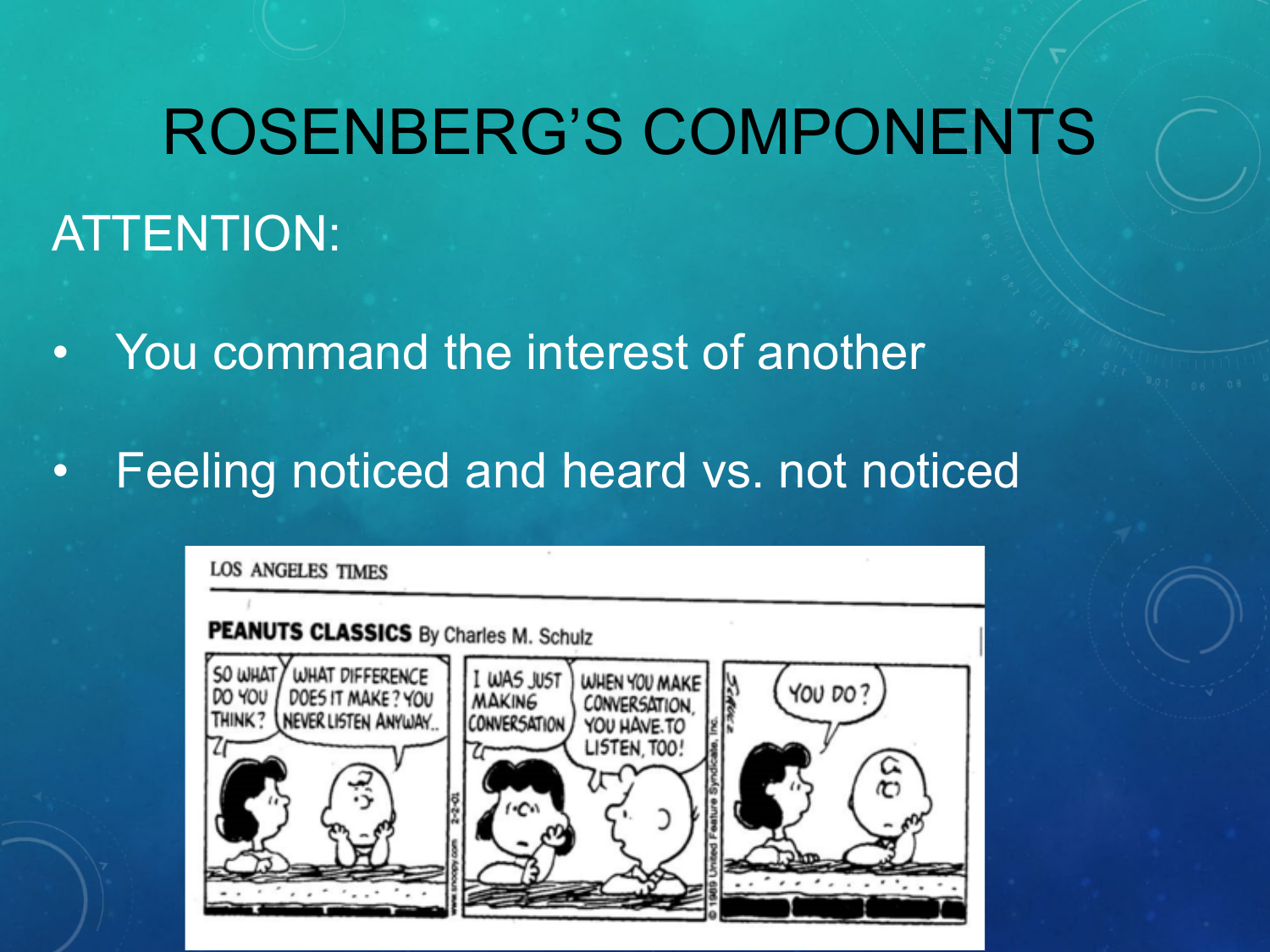#### COMPONENT #2

#### IMPORTANCE

- Someone cares about you; makes you feel special
- Feeling valued, cherished, wanted vs. insignificant, no one cares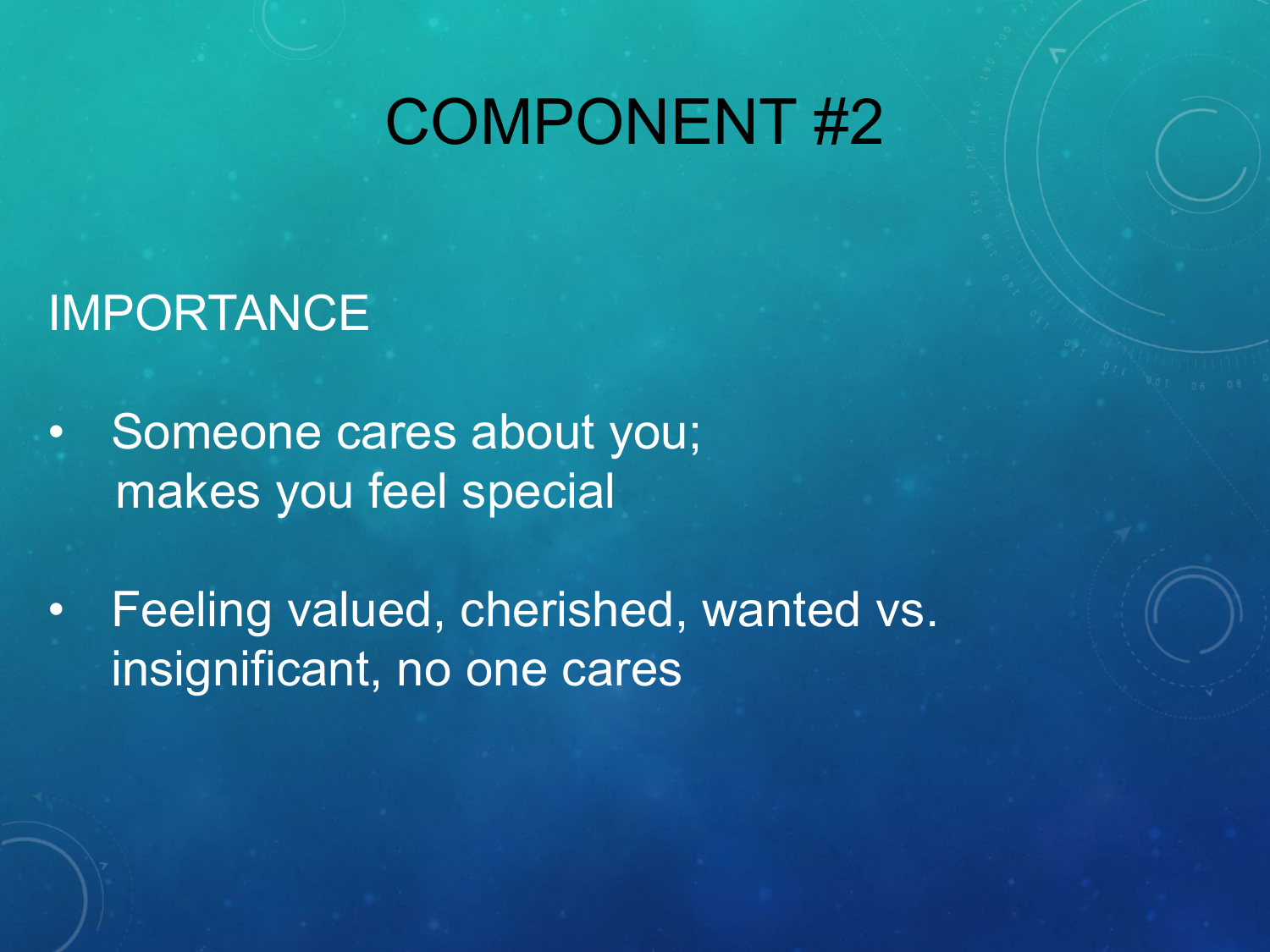#### COMPONENT #3

#### **DEPENDENCE**

- Someone needs you and relies on you
- You have a role, a niche that matters to other people because you make their lives better (e.g., caregiver role, mentor role)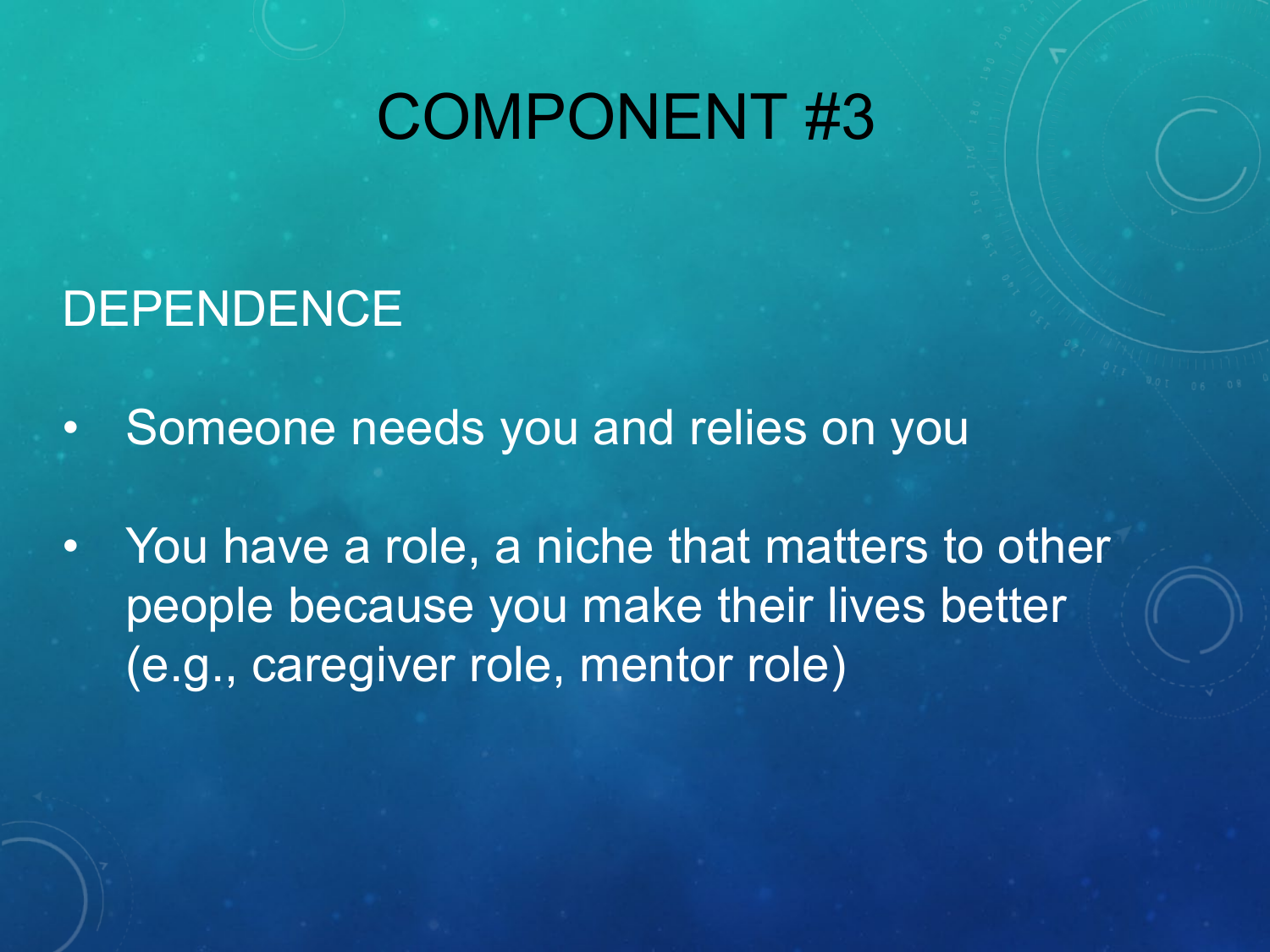#### COMPONENT #4

#### APPRECIATION

- Feeling that people are grateful and appreciate you in their lives vs. unappreciated
- This dimension came from interviews of adults in a caregiving role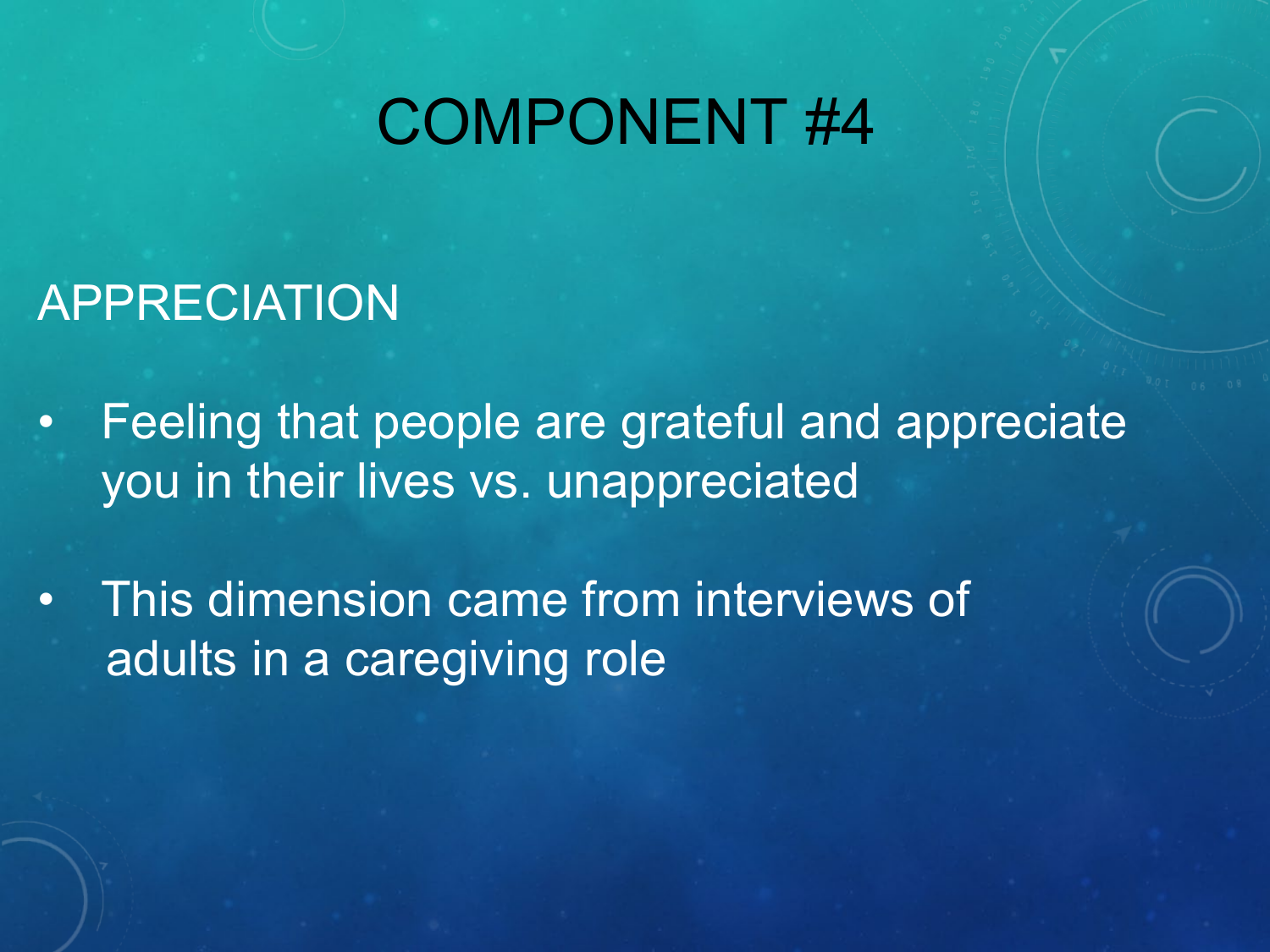## YOU ARE OUR SYMPHONY: MR. HOLLAND'S OPUS

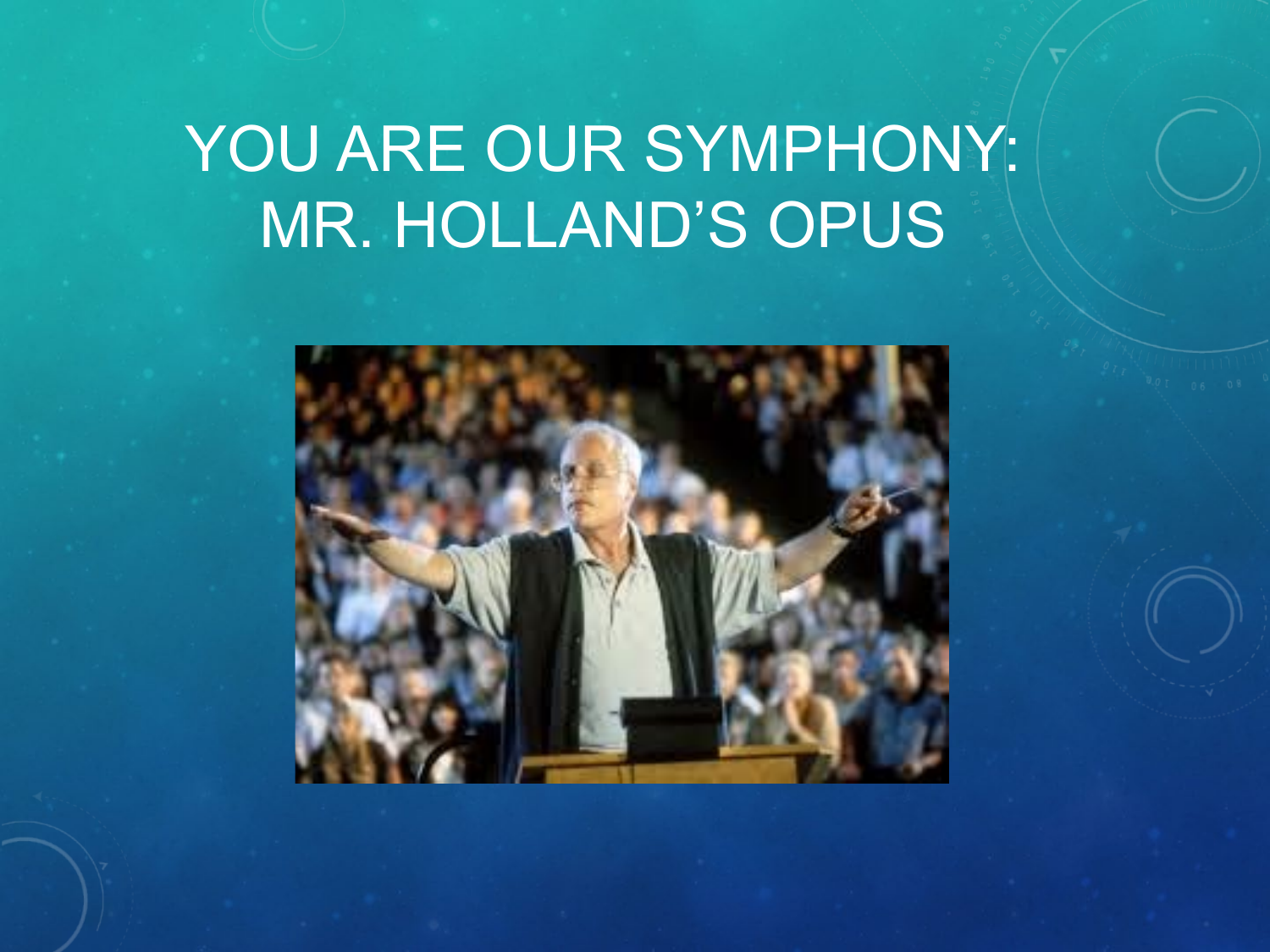## WHAT MATTERING IS NOT:

- It is not simply meaning and purpose in life
- Not just a sense of "belongingness"
- Cannot be equated with self-esteem (as shown by Rosenberg & McCullough)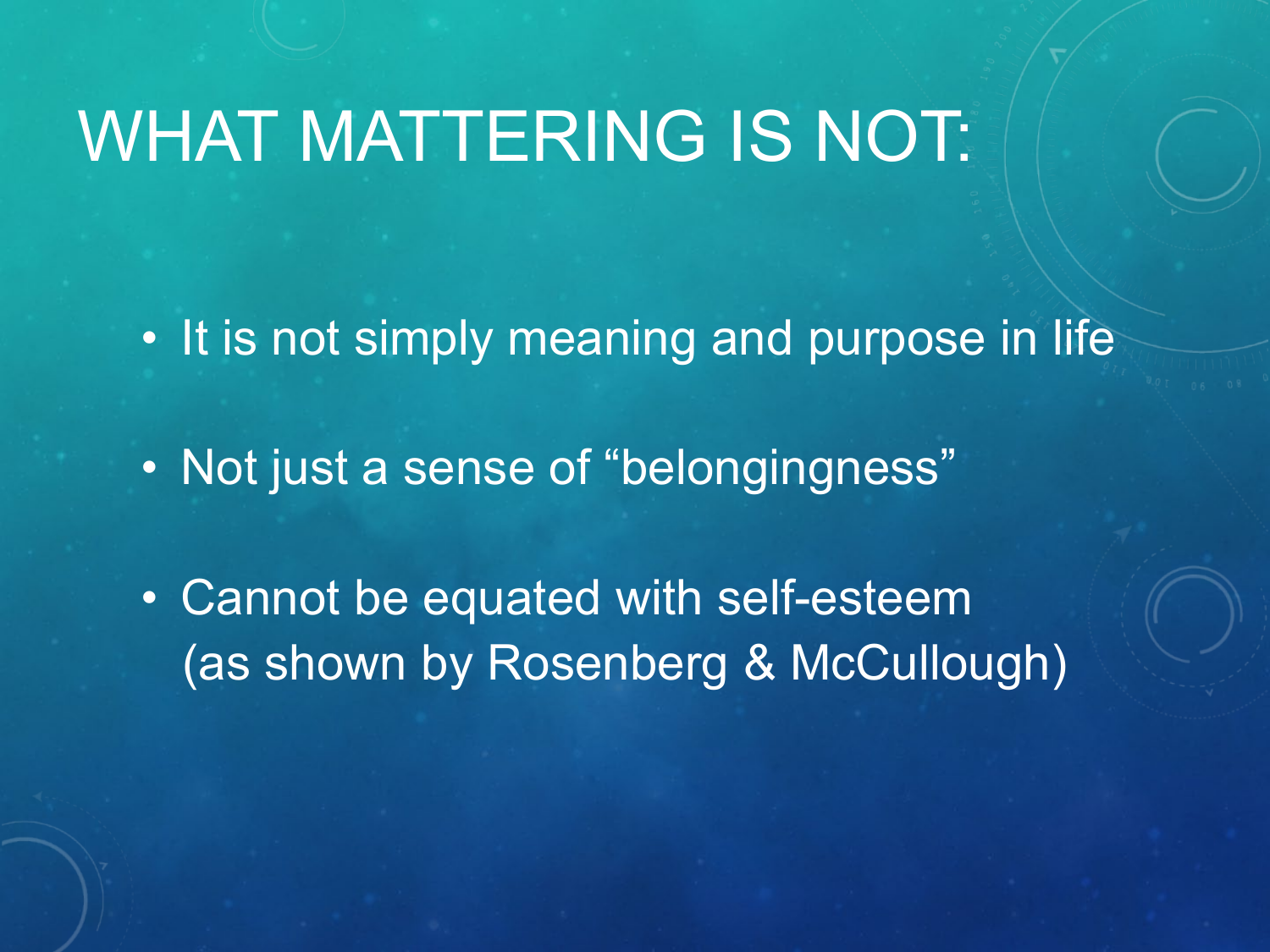## POLL QUESTION #1

#### HOW IMPORTANT IS IT TO YOU TO MATTER TO OTHER PEOPLE?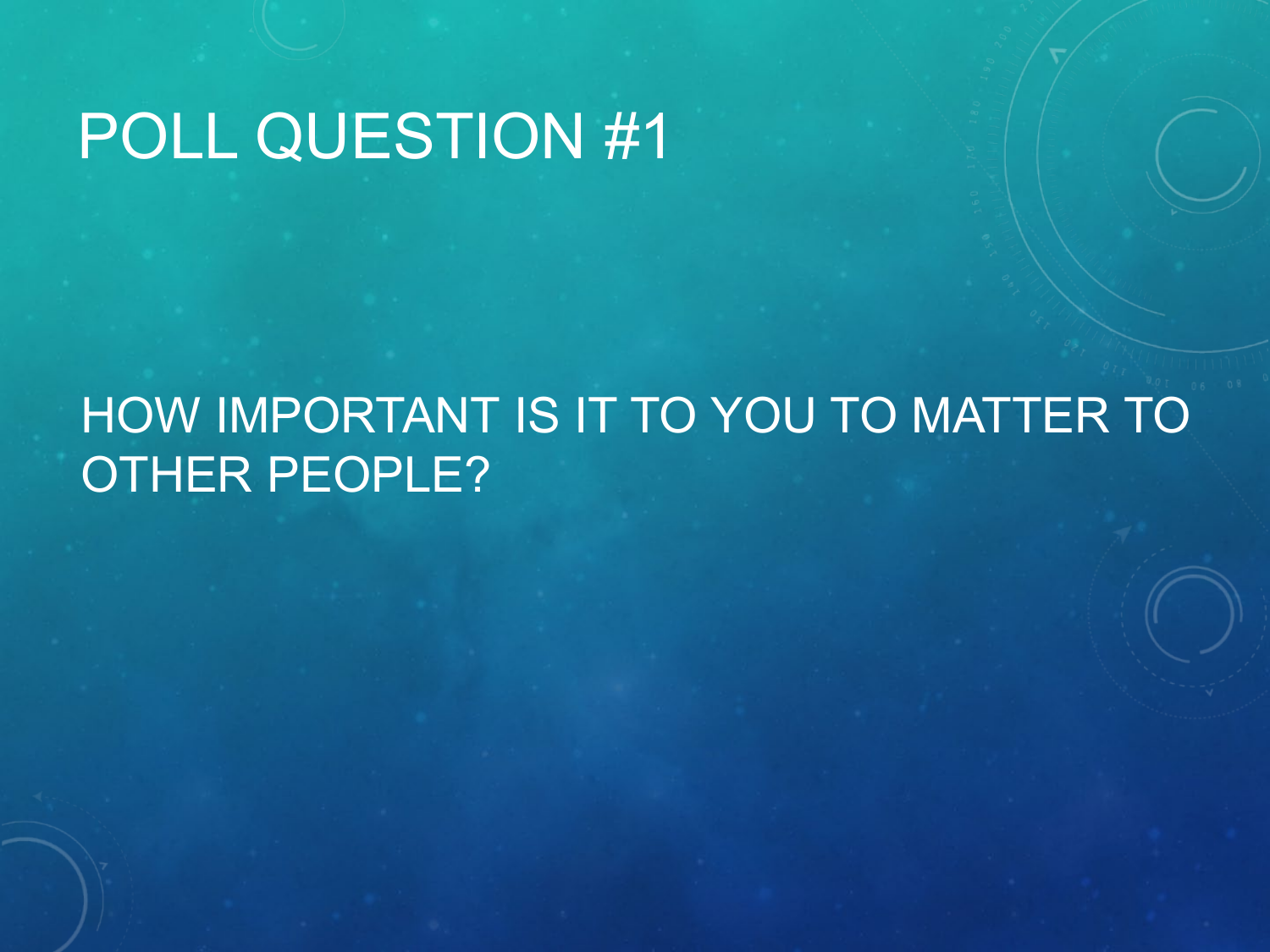2 ROUTES TO MATTERING (RECIPROCITY ROAD) Isaac Prilleltensky (2020)

Having Value To Others

Giving Value To Others (Volunteering, Mentoring, Activism)

But giving value must be well-received & appreciated (sense of reciprocity, mutuality)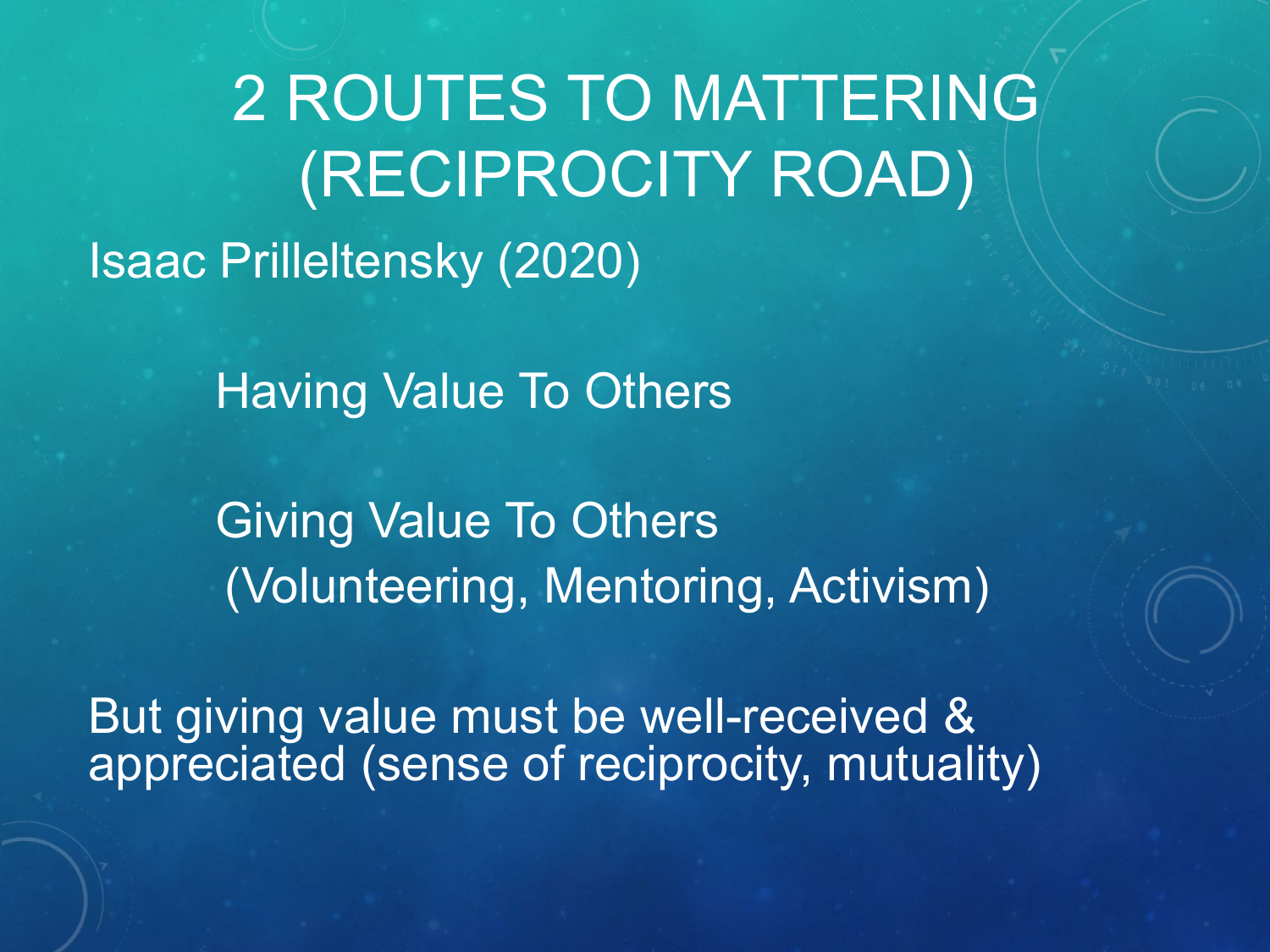# SOMERS, FLETT, ET AL. (2022) MATTERING BY GIVING TO OTHERS

206 high school students from rural Michigan

Mattering in terms of **GIVING TO OTHERS** (4 Items)

"People count on me in times of need" "People trust me with things that are important to them"

Higher scores linked with less loneliness, greater hope, măstery and self-efficacy approach to learñing, higher<br>executive functioning, and higher grades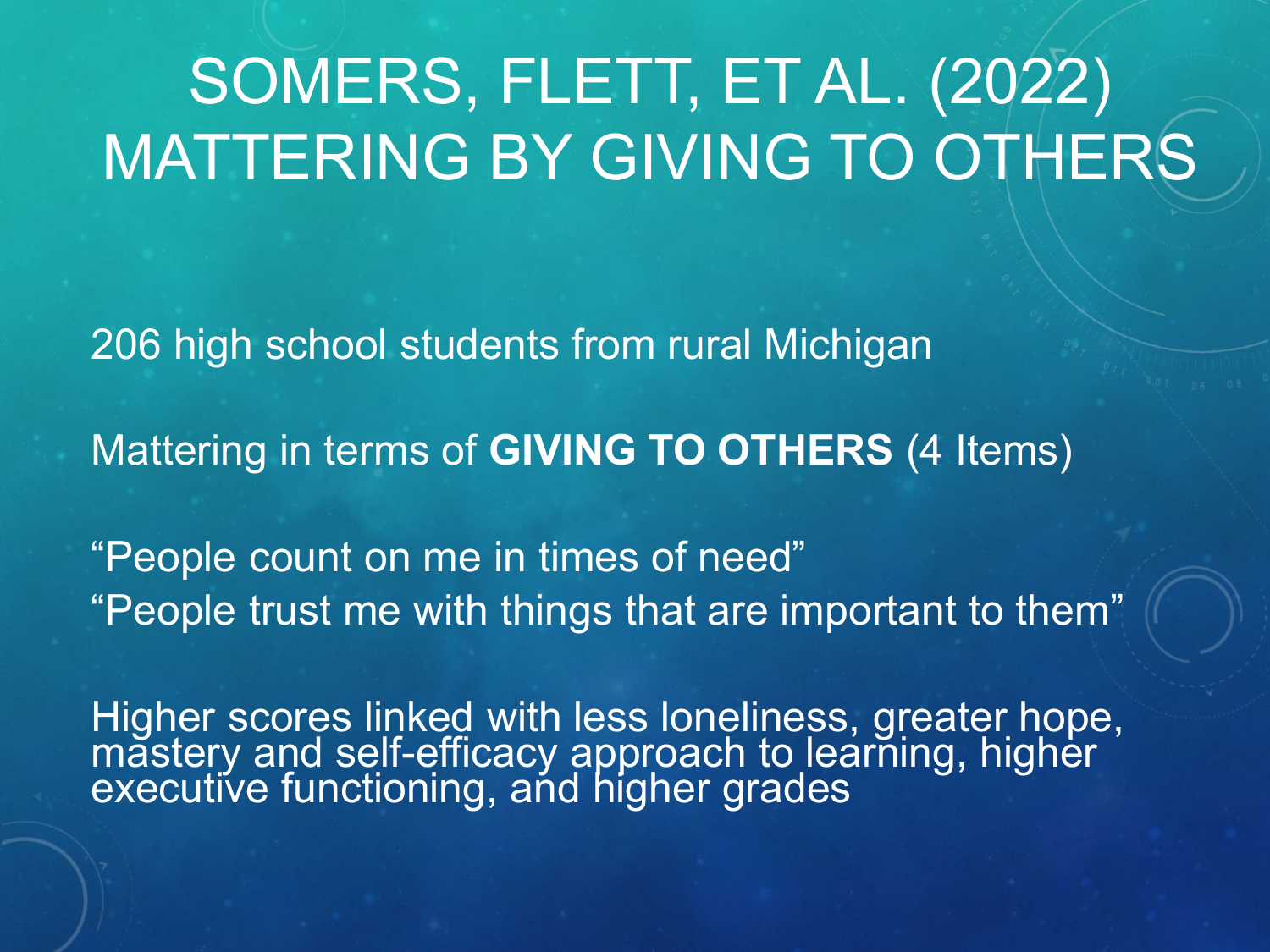#### IF YOU FEEL LIKE YOU MATTER,

FEEL SEEN & HEARD

FEEL BELIEVED IN & VALUED FEEL CARED FOR & CARED ABOUT KNOW YOU WOULD BE MISSED

FEEL WANTED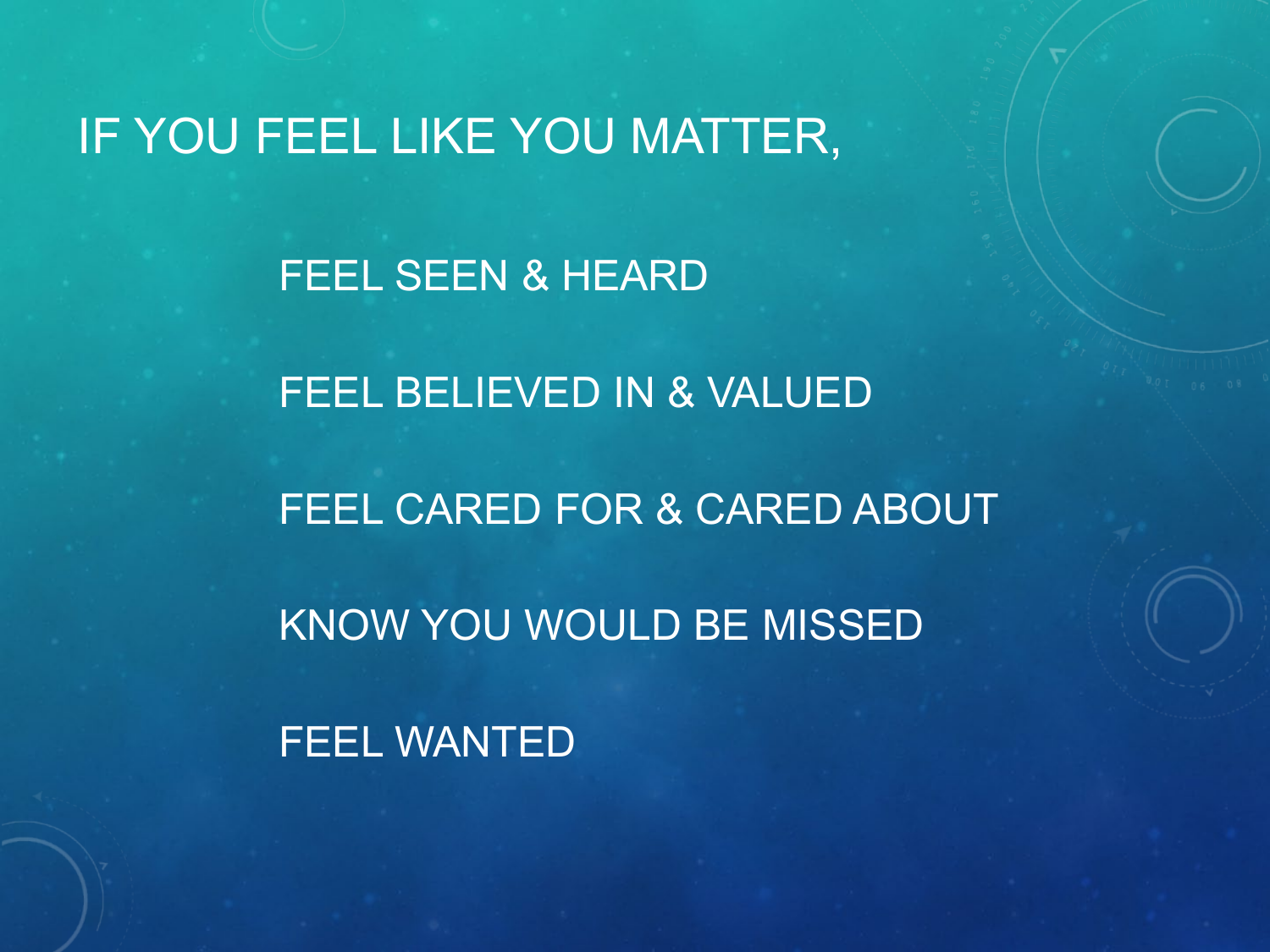## MEASURING MATTERING: THE GENERAL MATTERING SCALE

How important are you to others?

How much do other people pay attention to you?

How much would you be missed if you went away?

How interested are others in what you have to say?

How much do other people depend on you?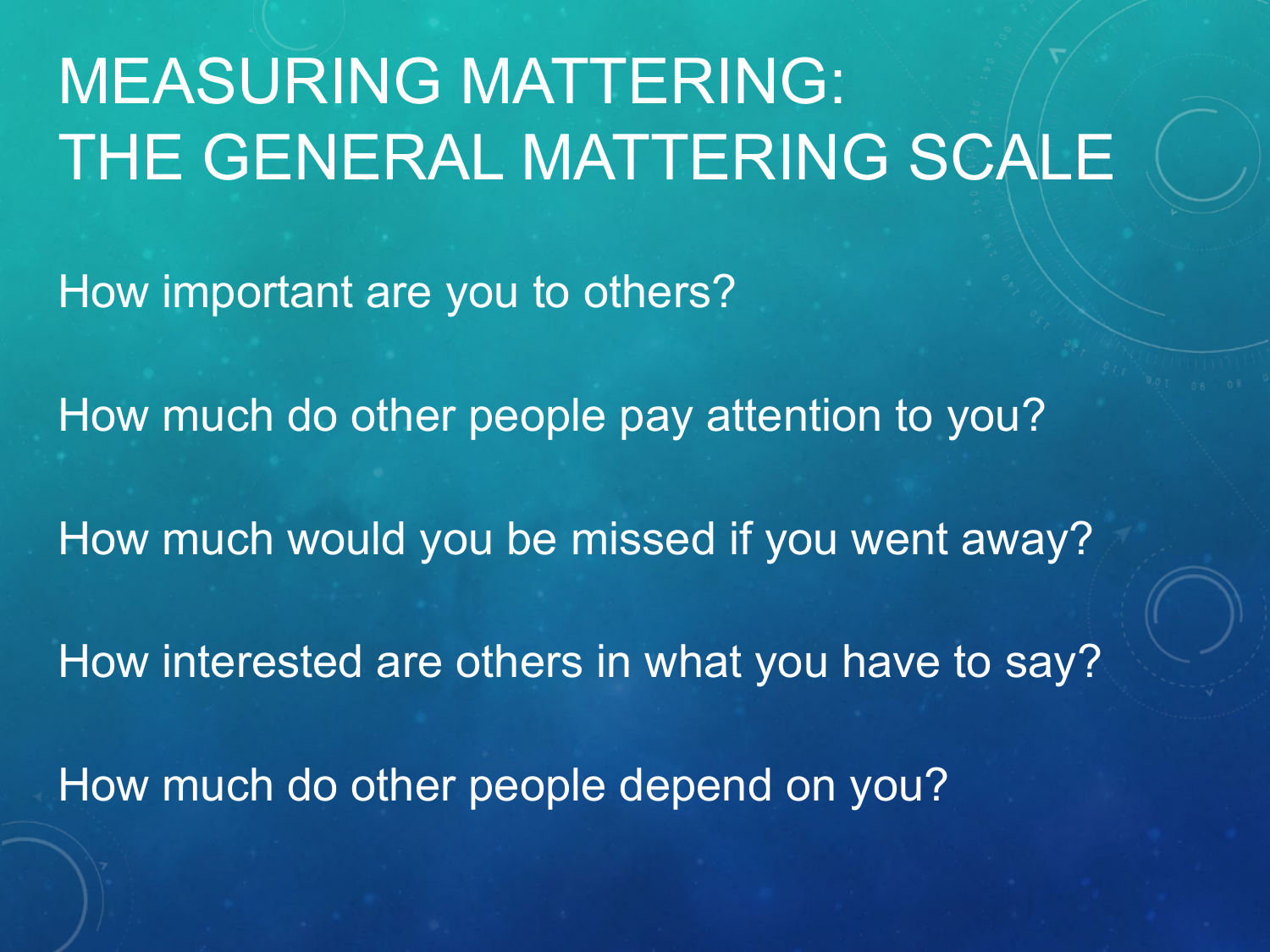#### MATTERING DOMAINS IN LIFE:

• Mattering at home

• Mattering at work

• Mattering in the community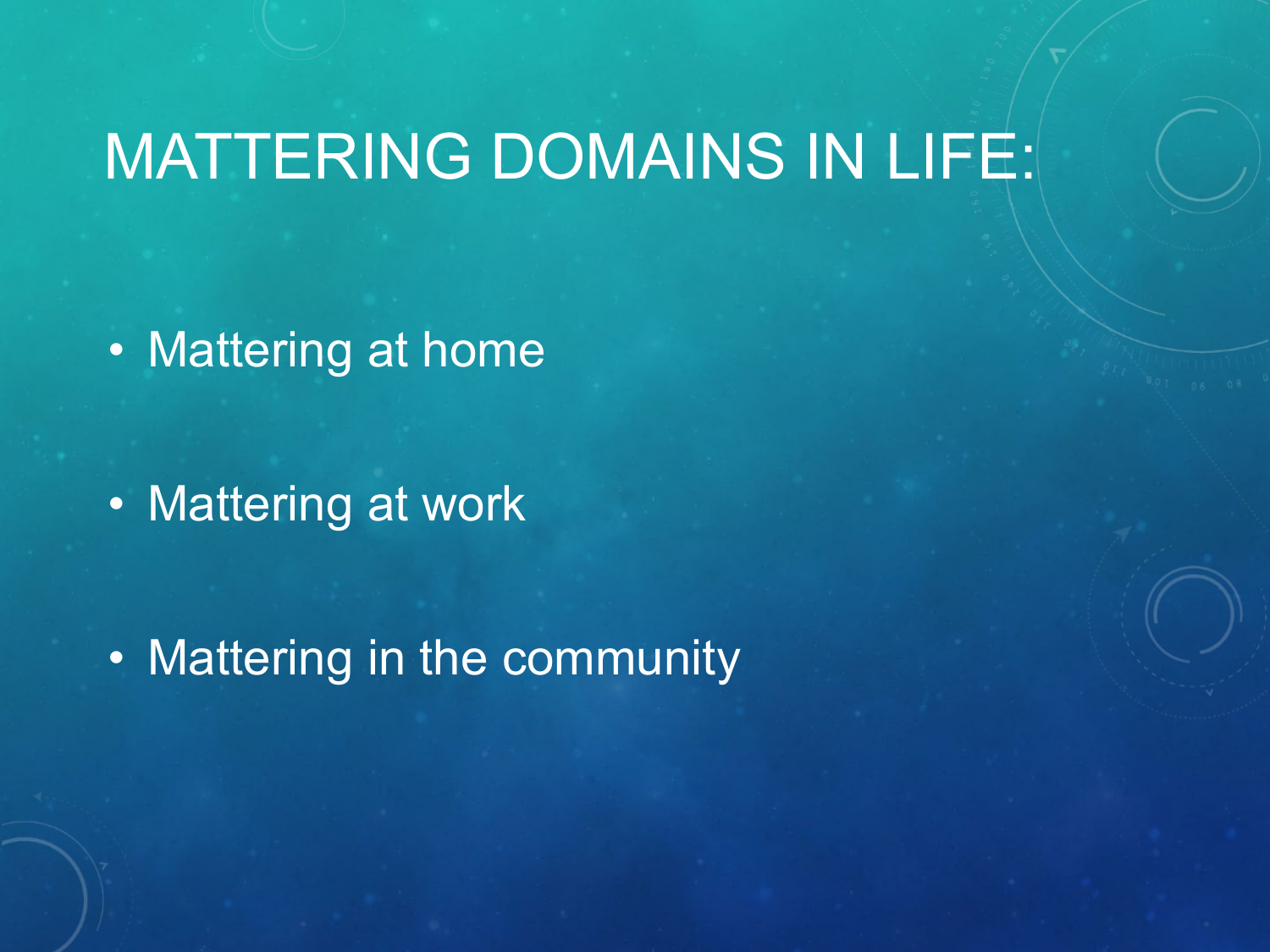## POLL QUESTION #2

#### HOW IMPORTANT IS IT FOR PARENTS TO FEEL LIKE THEY MATTER TO THEIR KIDS?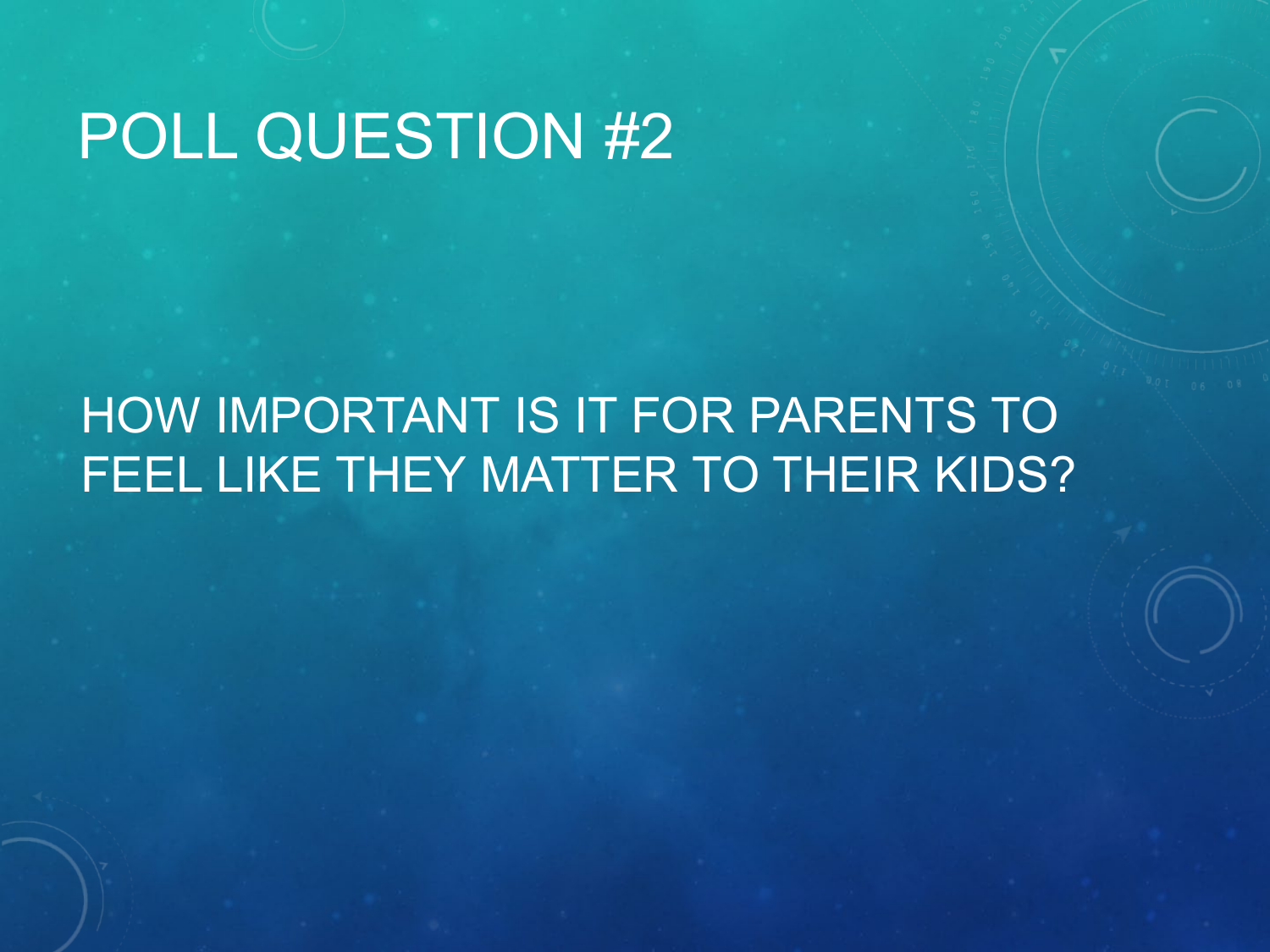## THE FLIP SIDE: ANTI-MATTERING

• The feeling of not mattering to others who seem intent on making us feel insignificant, small, perhaps even invisible

• Mattering and anti-mattering are not polar opposites (Flett et al., 2022)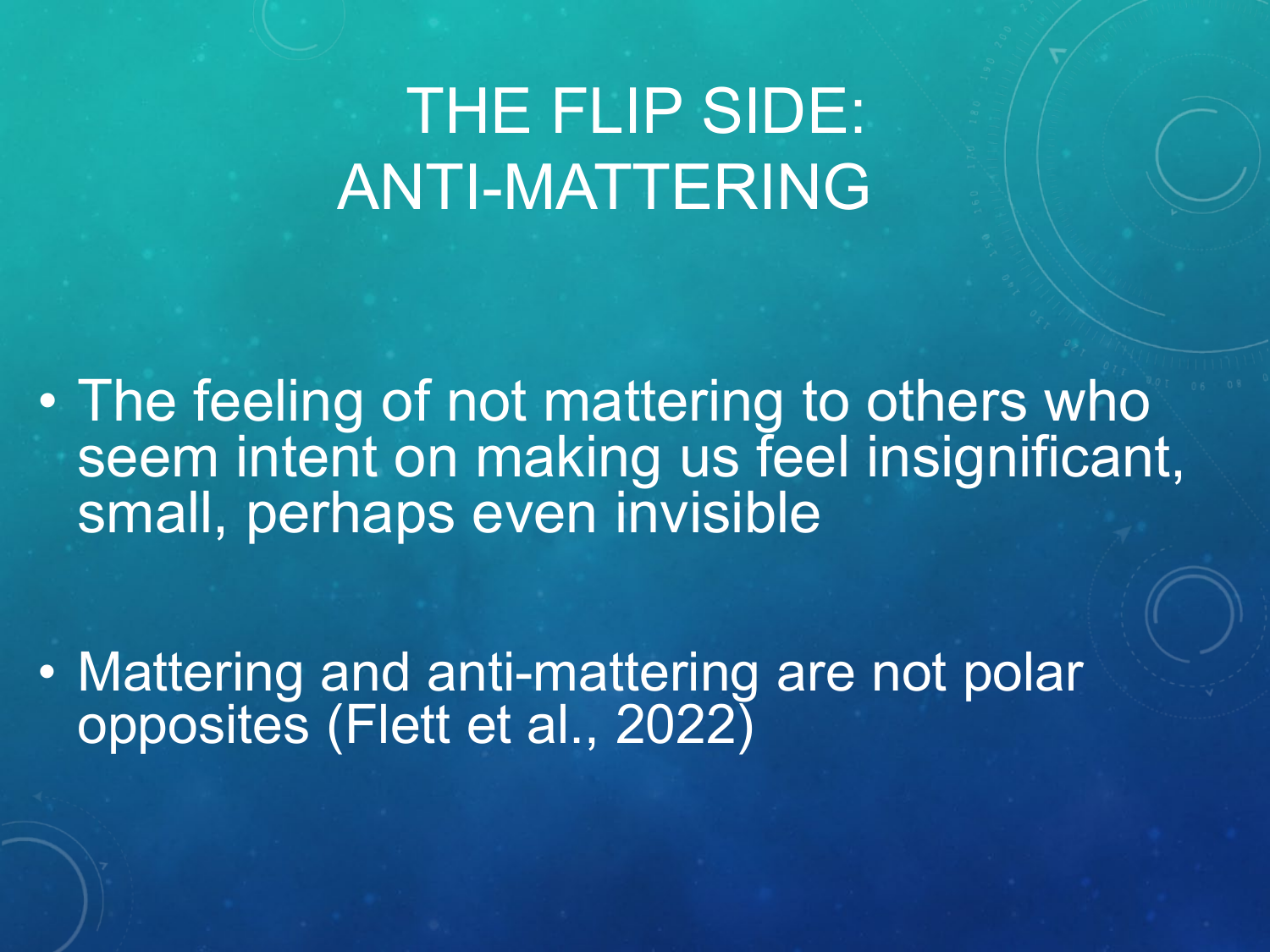

#### THE BREAKFAST CLUB -- THE BASKET CASE

"IF IT'S BAD AT HOME, WHAT DO YOUR PARENTS DO?" ANSWER: "THEY IGNORE ME"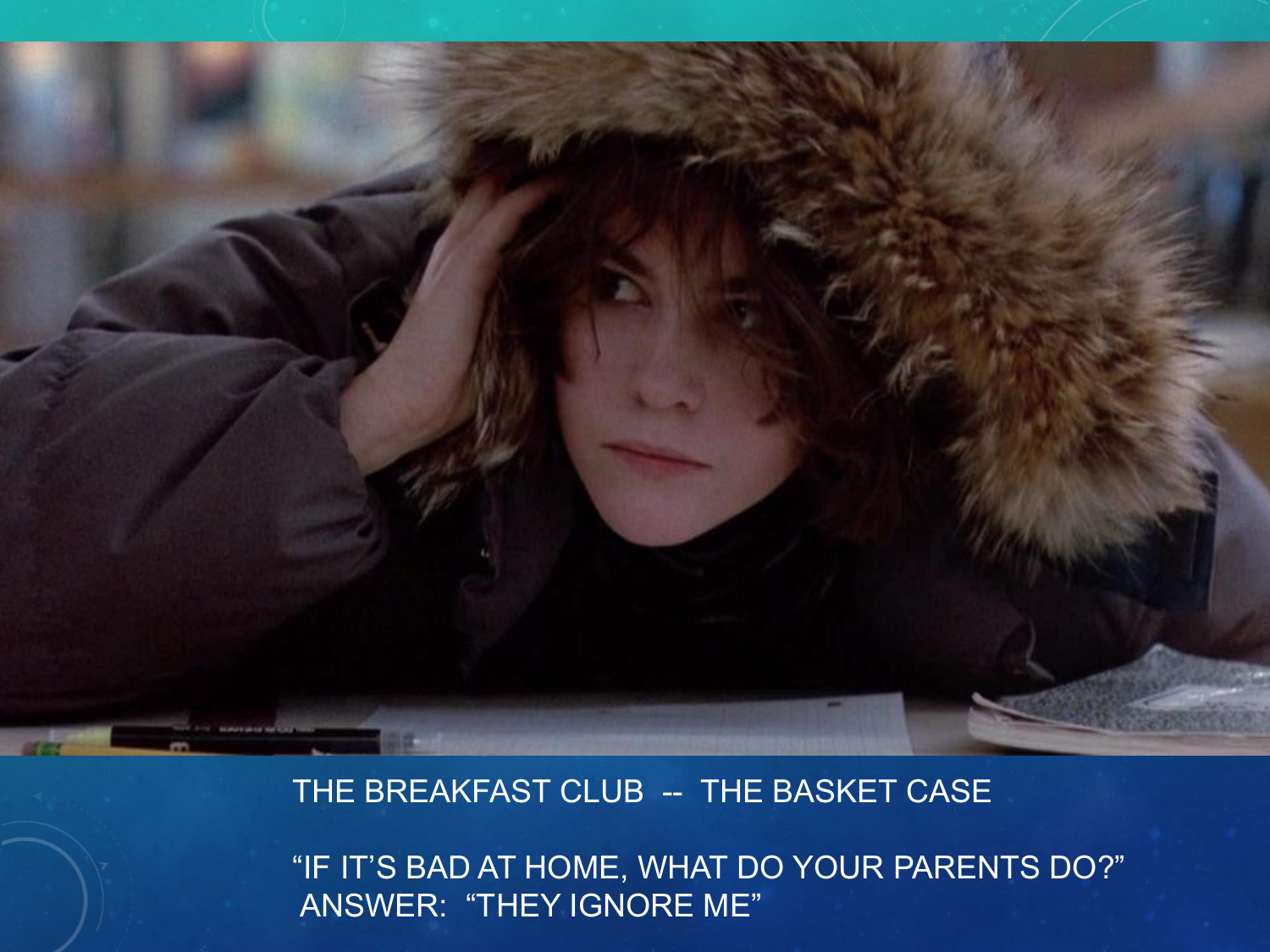#### THE ANTI-MATTERING SCALE (FLETT ET AL., 2020)

• How much do you feel like you don't matter?

• How often have you been treated in a way that makes you feel like you are insignificant?

• To what extent have you been made to feel like you are invisible?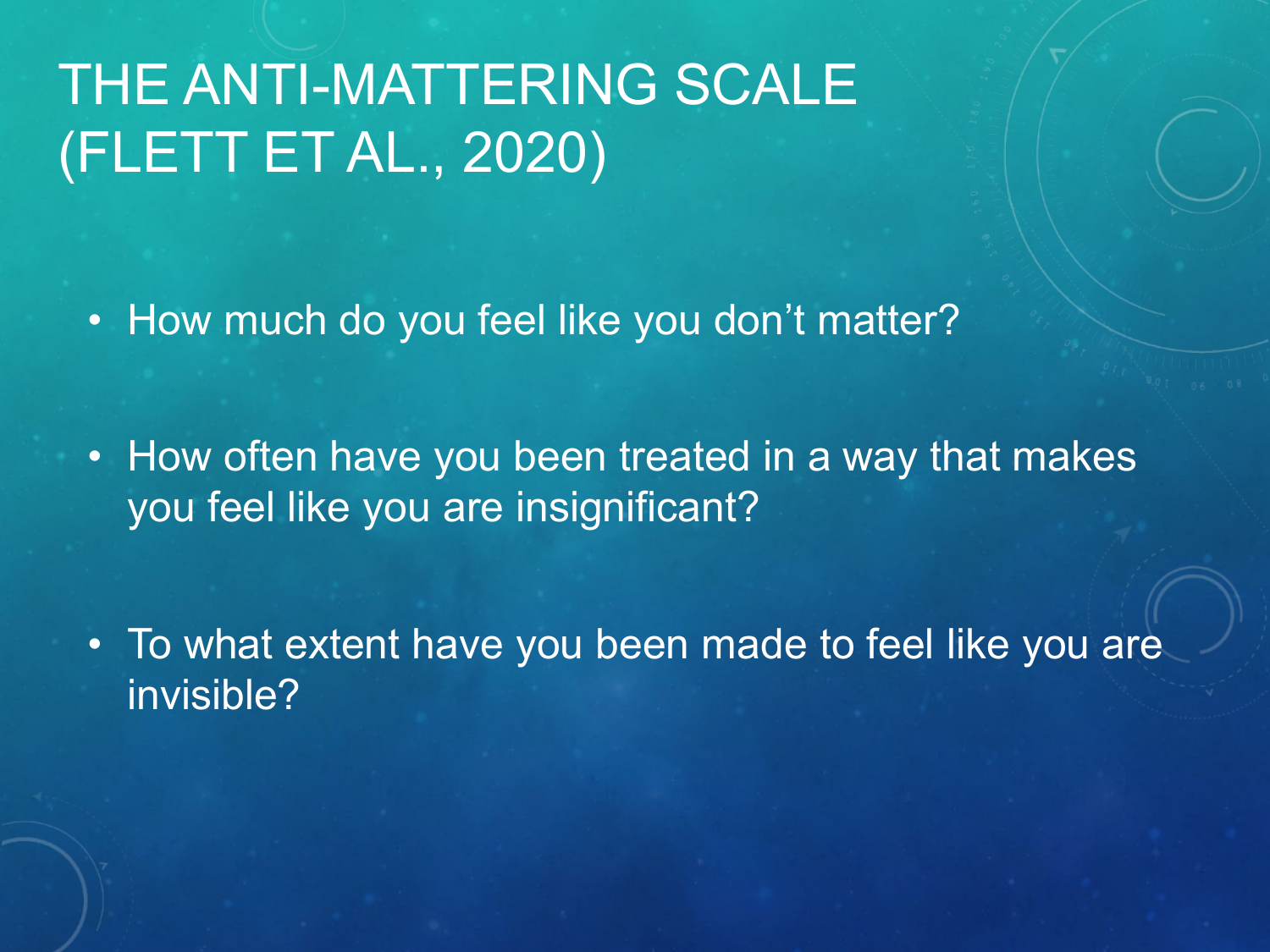#### Paul Dirac: Introduced anti-matter

"This biography is a gift, it is both worderfully written . . . and a thought-proveking meditation on burnas achievement, limitations, and the relations between the two: . . . The most apliching and memorable biography

The Strangest Man

THE HIDDEN LIFE OF PAUL DIRAC. MYSTIC of the ATOM



Second most famous scientist of 20<sup>th</sup> century

1933 – Nobel Prize for Physics, 31 years old (youngest at the time)

Proposed concept of anti-matter & had a father who treated him that way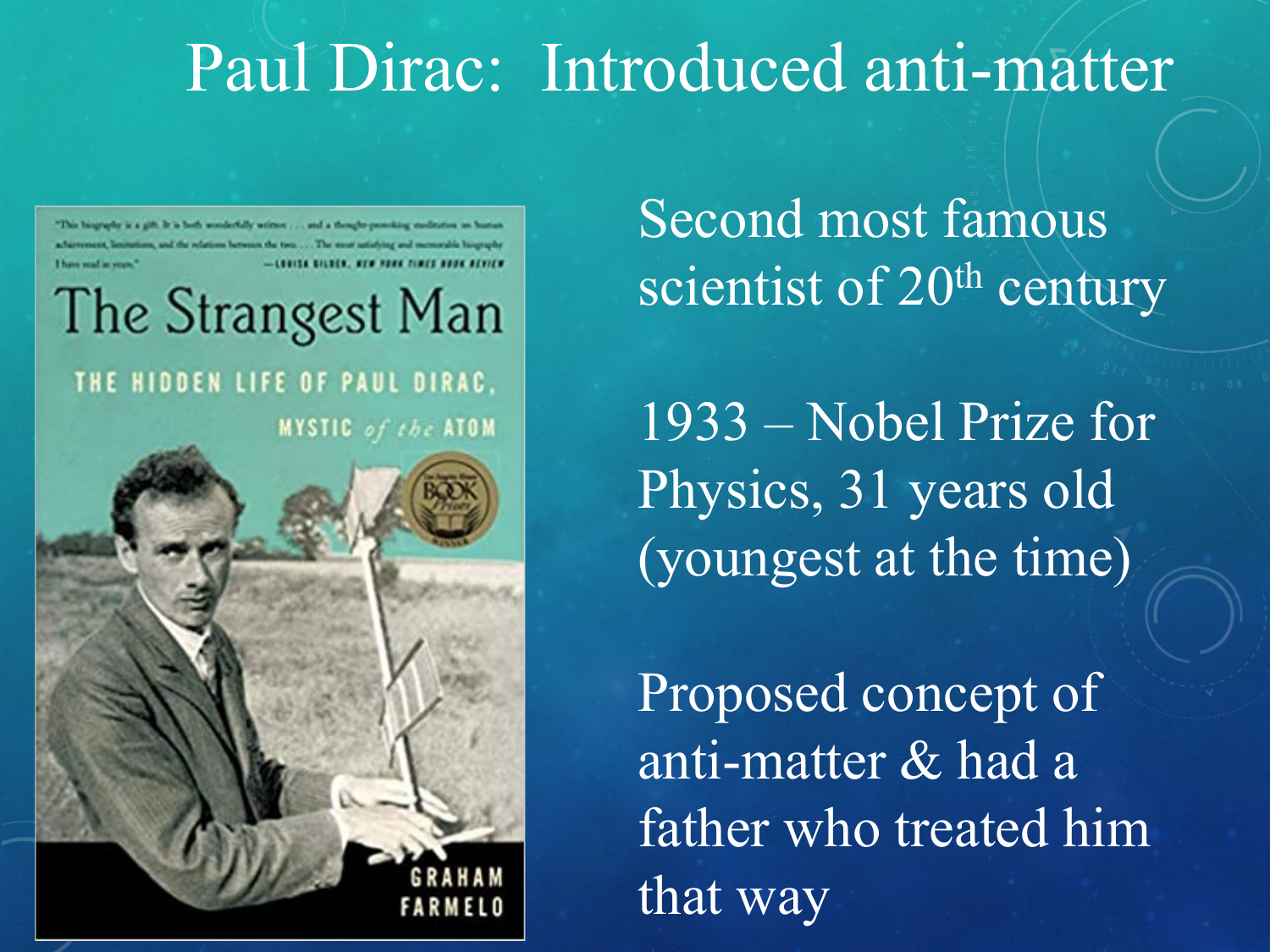#### MATTERING AND MARGINALIZATION:

- Marginalization concept introduced by Nancy Schlossberg (1989)
- Must build community to combat being marginalized and the feeling of not mattering
- Her focus was on ADULT LEARNERS at college & on RETIREES

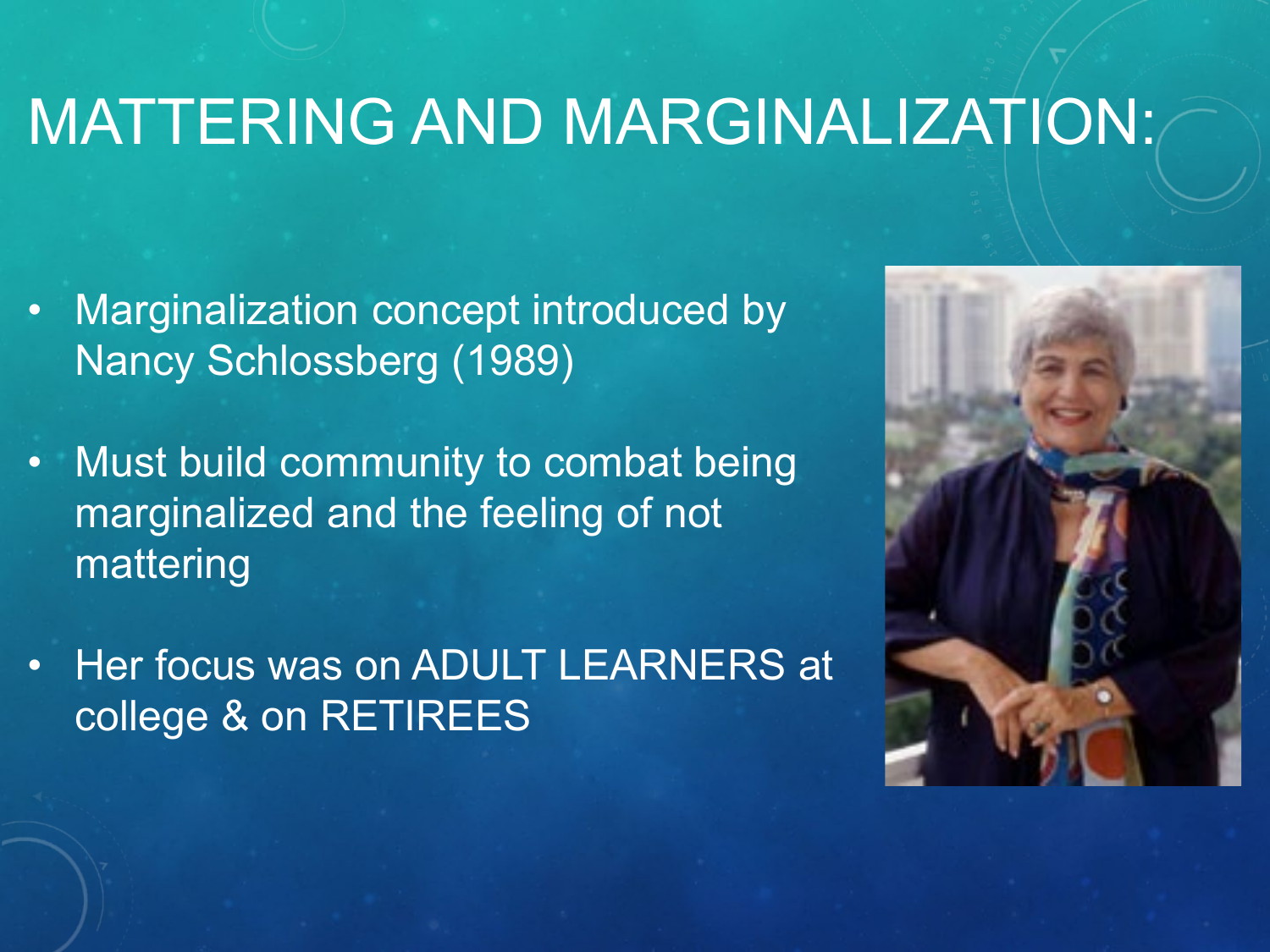#### SCHLOSSBERG (1989)

"The polar themes of marginality and mattering connect all of us – rich and poor, young and old, male and female.

Are we part of things; do we belong; are we central or marginal? Do we make a difference; do others care about us and make us feel like we matter?"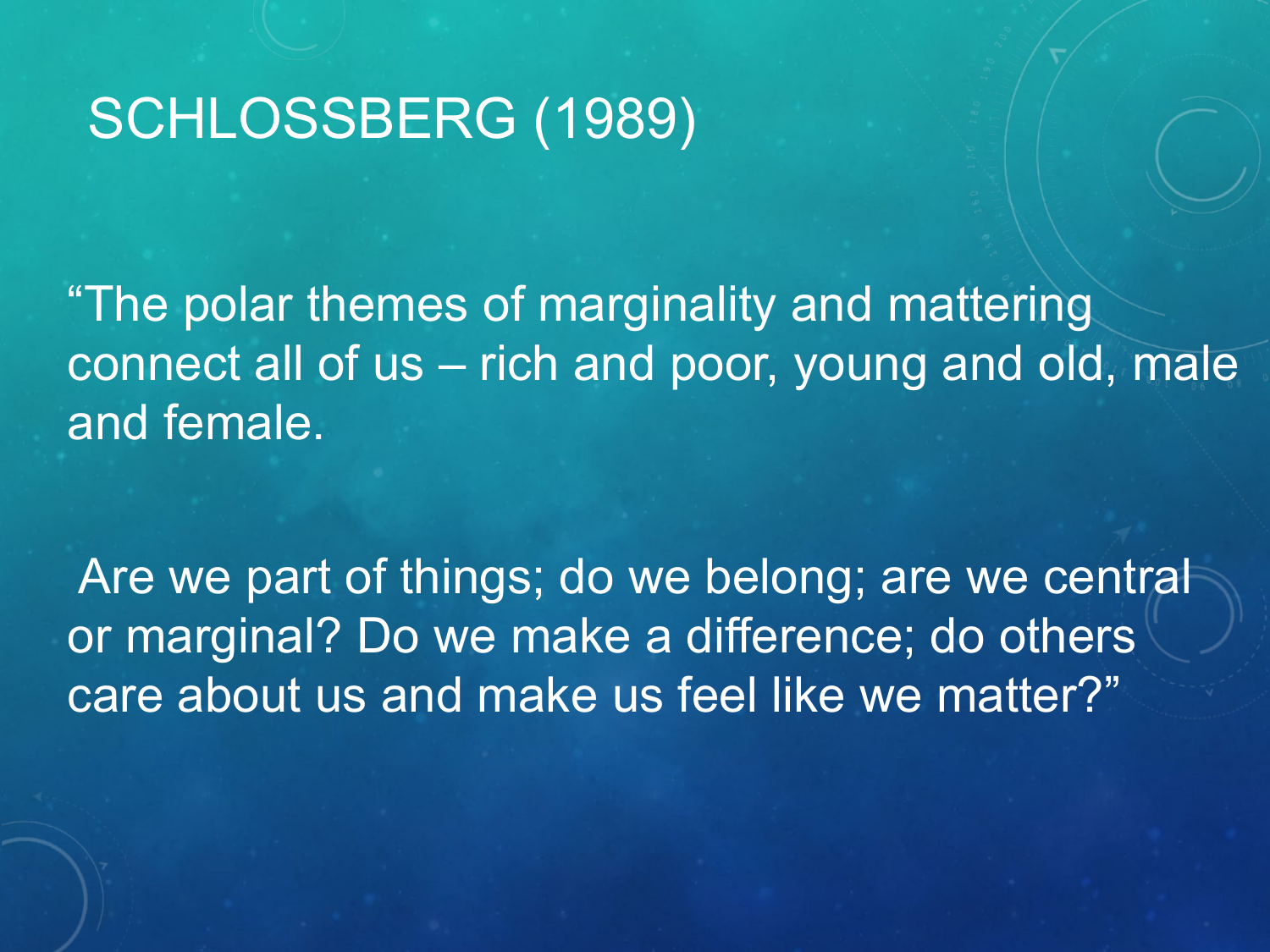#### FEELINGS OF NOT MATTERING & MARGINALIZED GROUPS/SOCIETIES

Example -- Residential Schools in Canada Orange Shirt Day School survivor Phyllis Webstad: "It's a colour for all these years of not mattering."

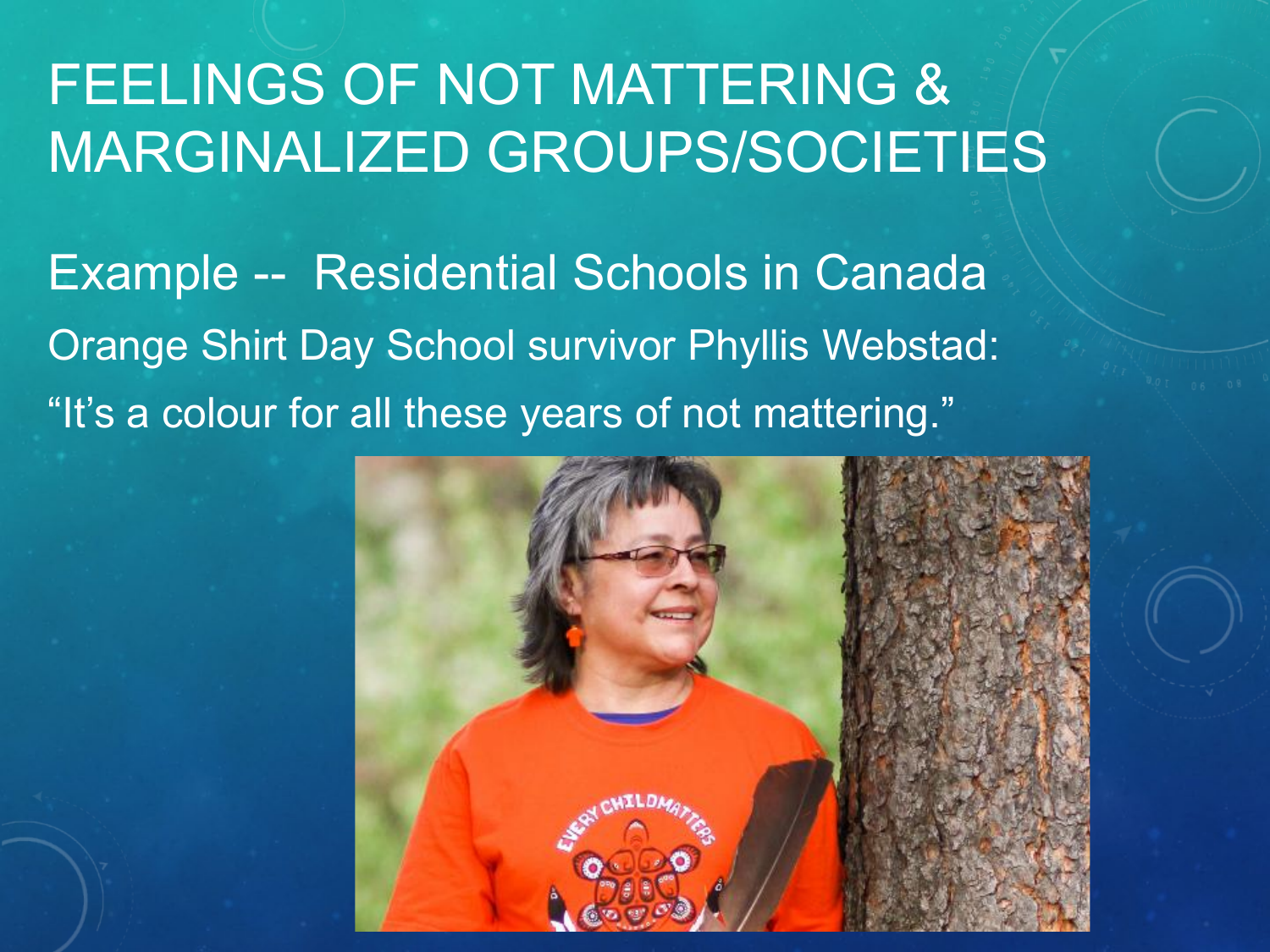#### OTHER WAYS TO VIEW MATTERING

#### LOSS OF MATTERING

#### FEAR OF NOT MATTERING (Birdman – Emma Stone to Michael Keaton)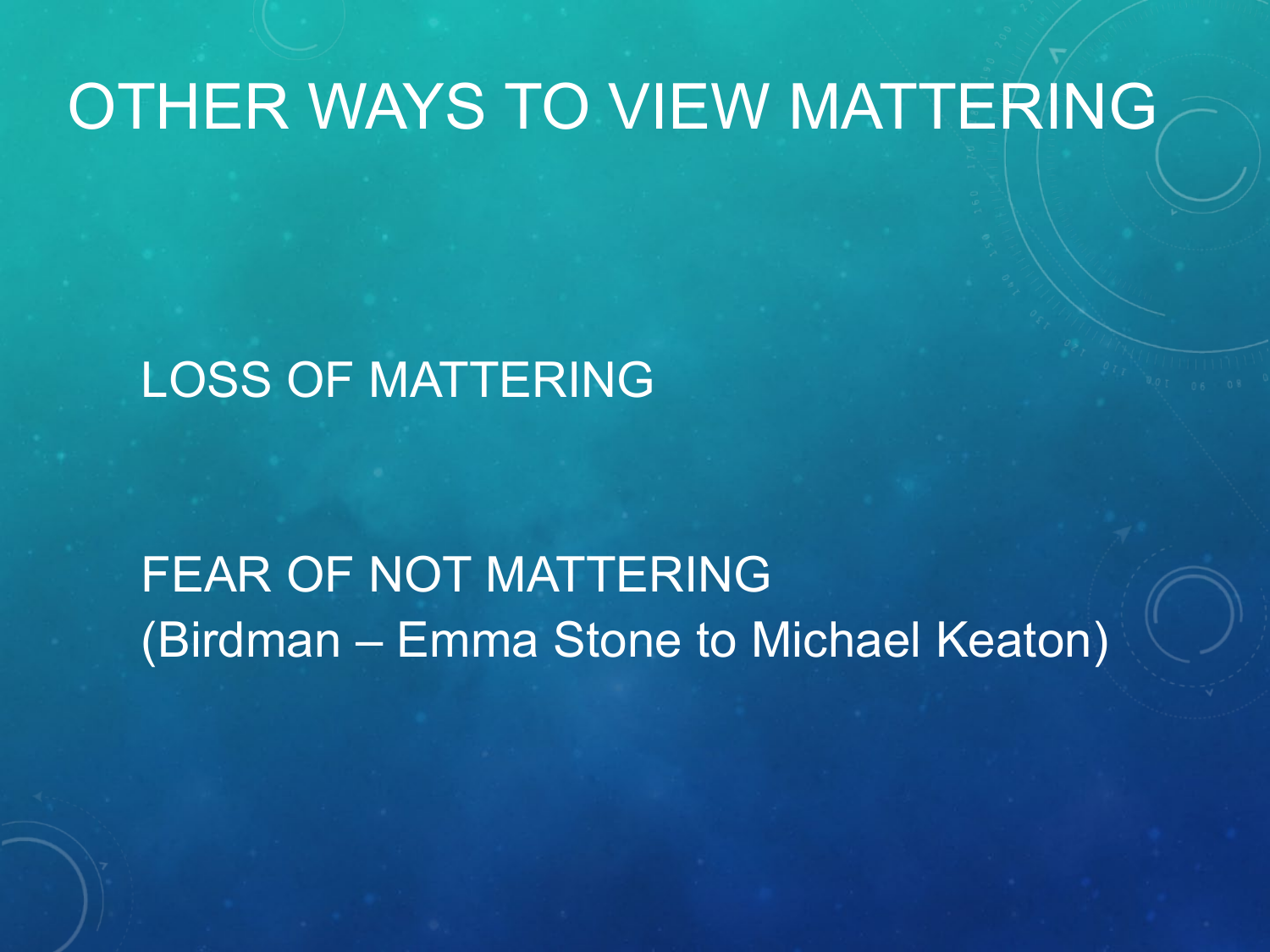#### POLL QUESTION #3

#### TO WHAT EXTENT ARE YOU AFRAID OF NOT MATTERING TO OTHER PEOPLE SOMEDAY?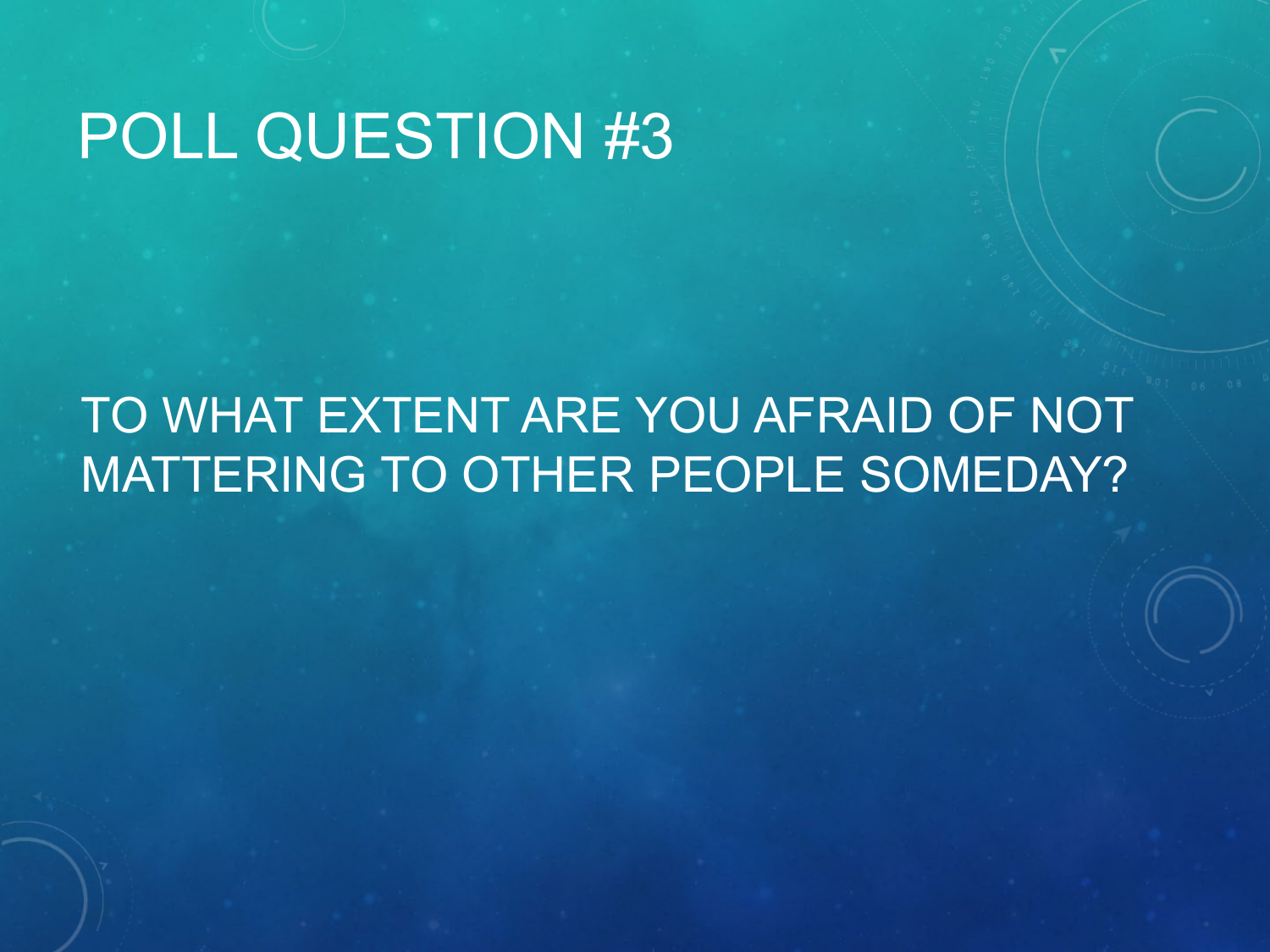#### WHY IS MATTERING SO POWERFUL???

Because it's about ….

- The self and identity
- Relationships (making & breaking)
- Satisfies need for connection
- Life transitions & challenges (resilience)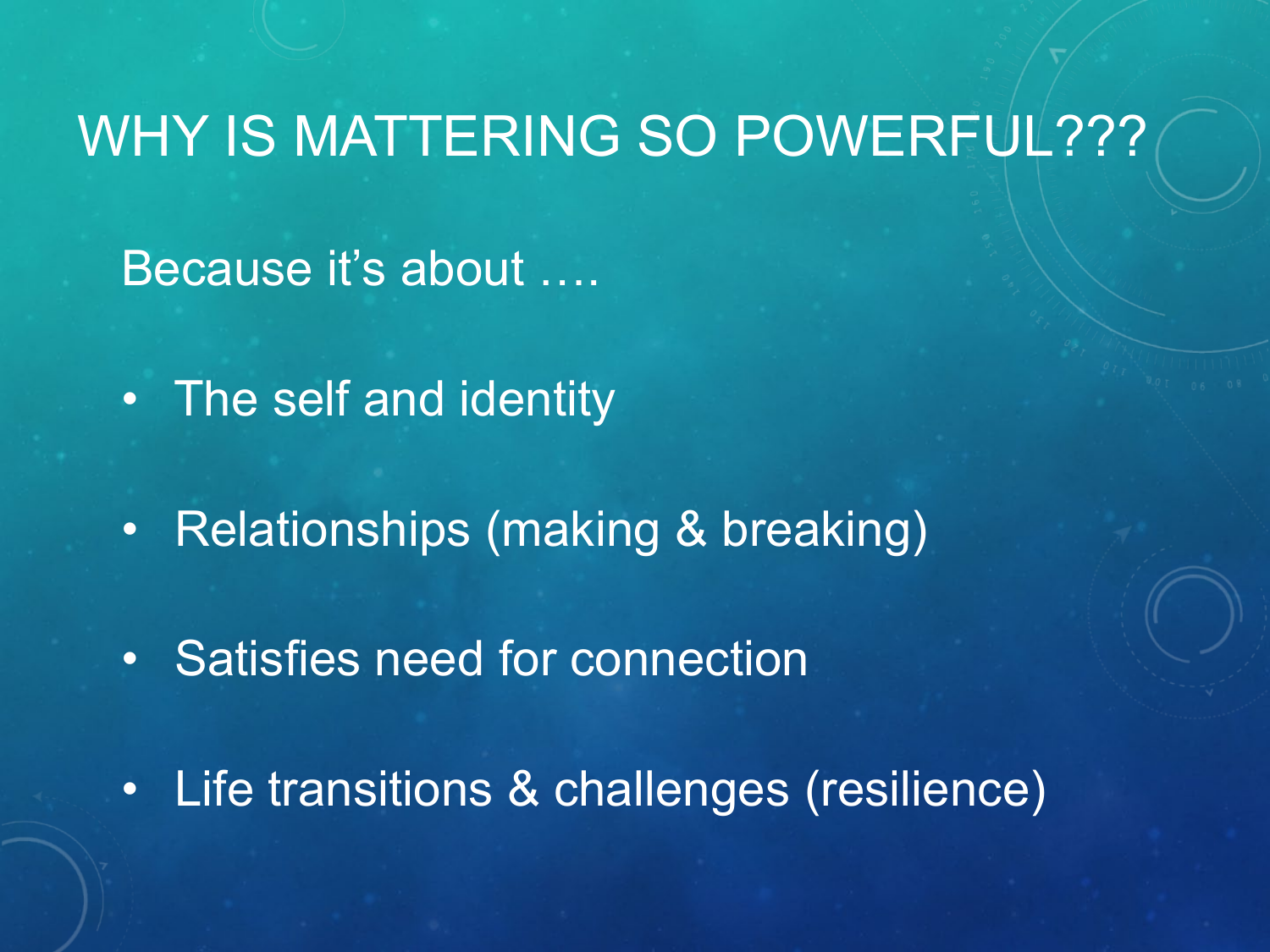## POWER OF MATTERING

Has moderate to strong links with:

#### **HOPE**

# A SENSE OF PERSONAL AGENCY RESILIENCE, GRIT, ADAPTABILITY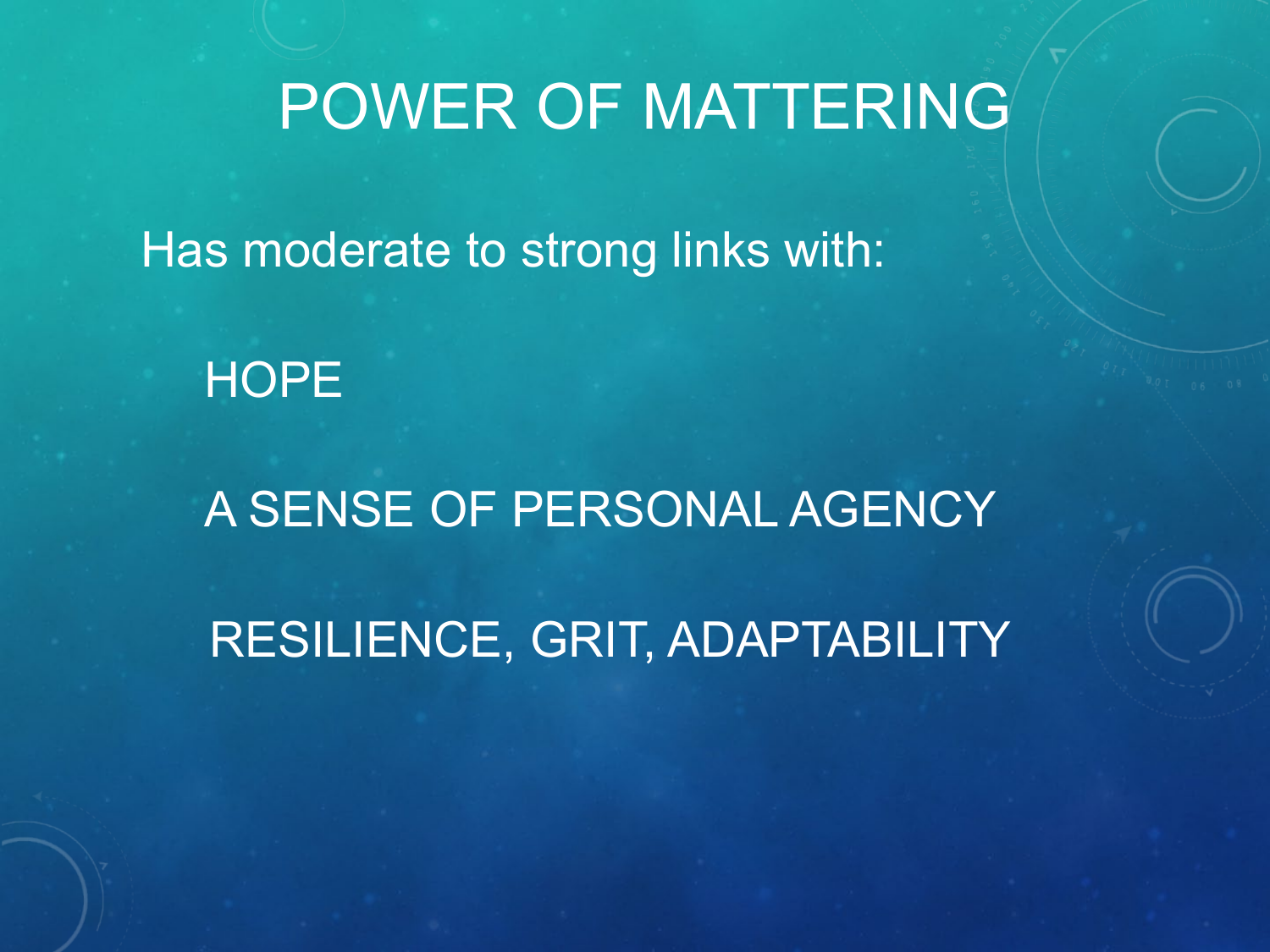#### POWER OF MATTERING

A source of social integration and connection. It provides interpersonal protection and safety from:

Negative social interactions (e.g., bullying)

Negative social influences (peers)

Loneliness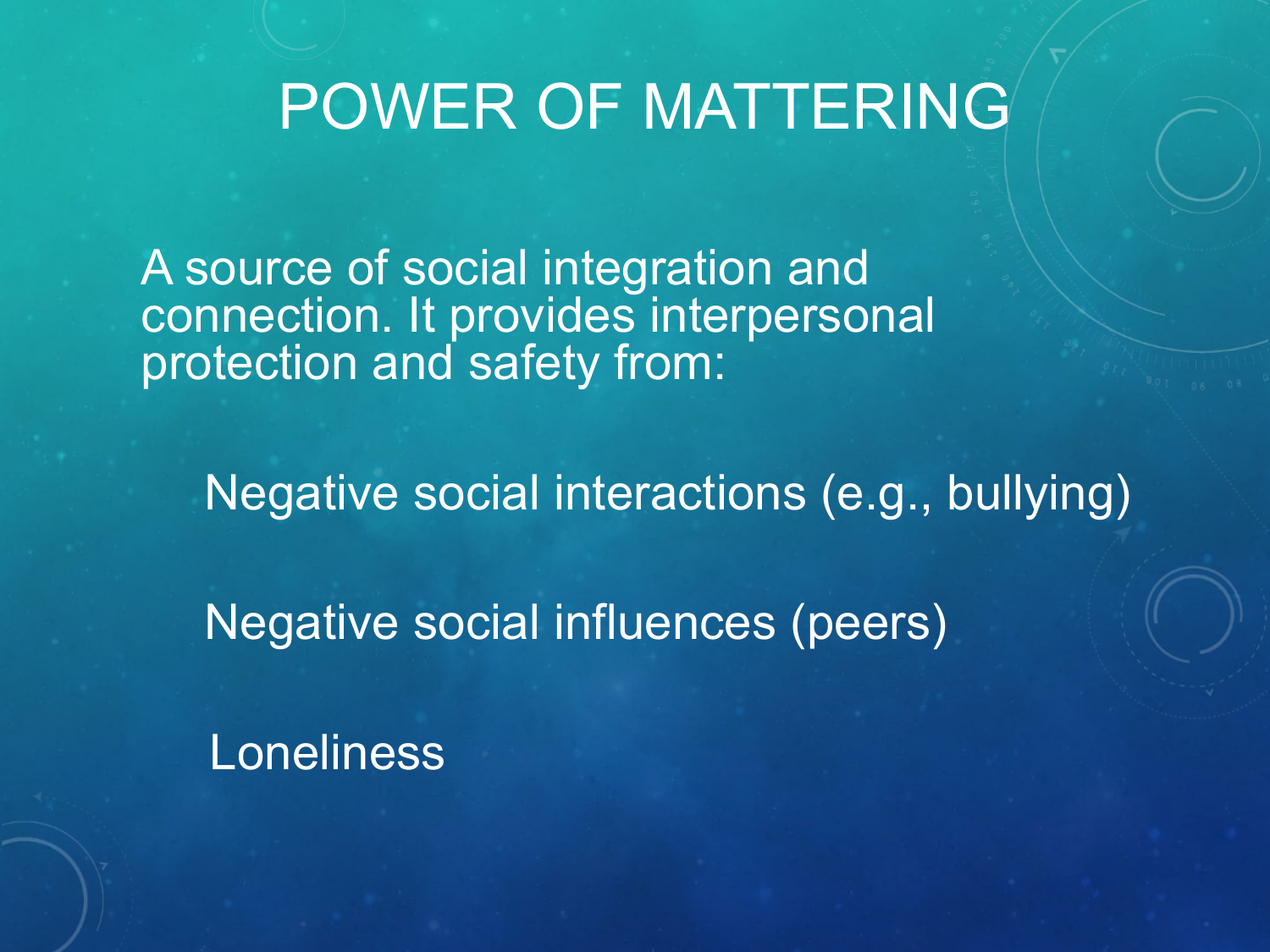## THE POWER OF MATTERING: IT CHANGES LIVES!!

With children, the intervention of a caring adult has helped transform their lives

Emmy Werner – "The most optimistic thing we have seen in our study is that, even under adverse circumstances, change is possible if the older child or adolescent encounters new experiences with people who give meaning to his life and who tell him that he matters."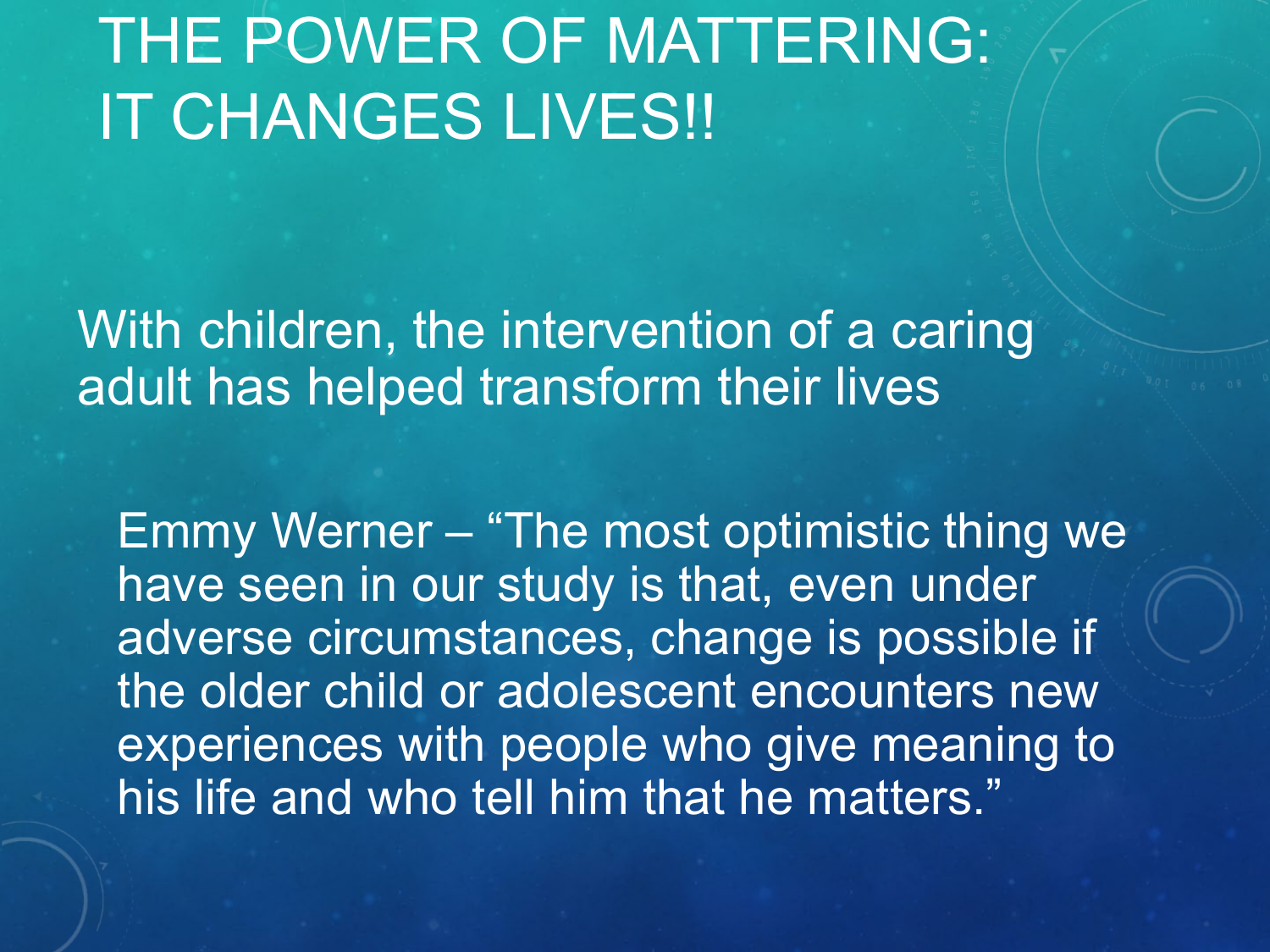# OPRAH WINFREY

Oprah says she owes it all to her 4th grade teacher, Mrs. Mary Duncan. Why? She was the first person in her life to make her feel like she mattered. Winfrey paid tribute to Mrs. Duncan in May 2011 during her penultimate show.

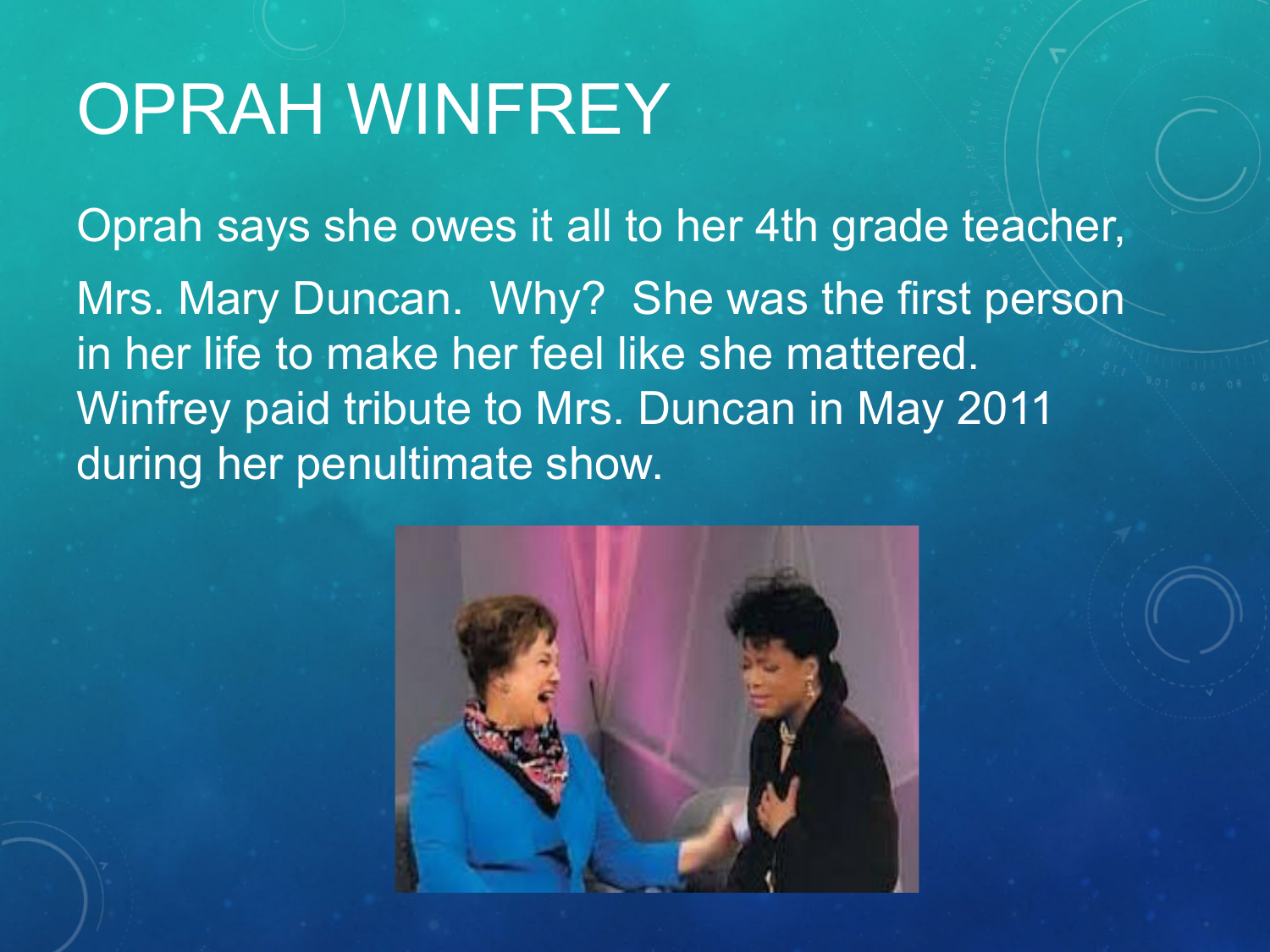## OPRAH ON MATTERING:

"The yearning to feel heard, needed, & important is so strong in all of us that we seek that validation in whatever form we can get it" (Winfrey, 2014)

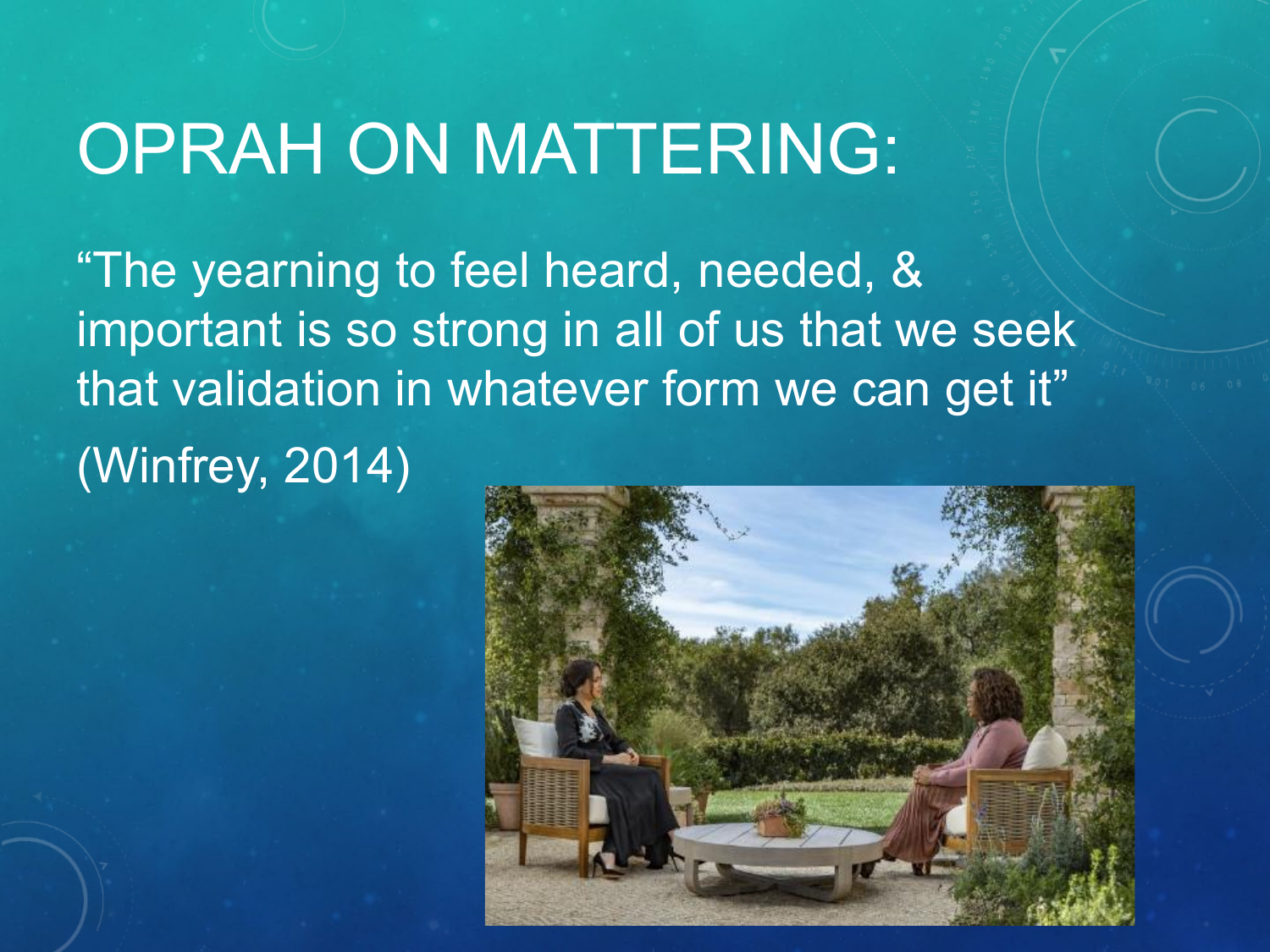## THE BLIND SIDE: MICHAEL OHER & LEIGH ANNE TUOHY

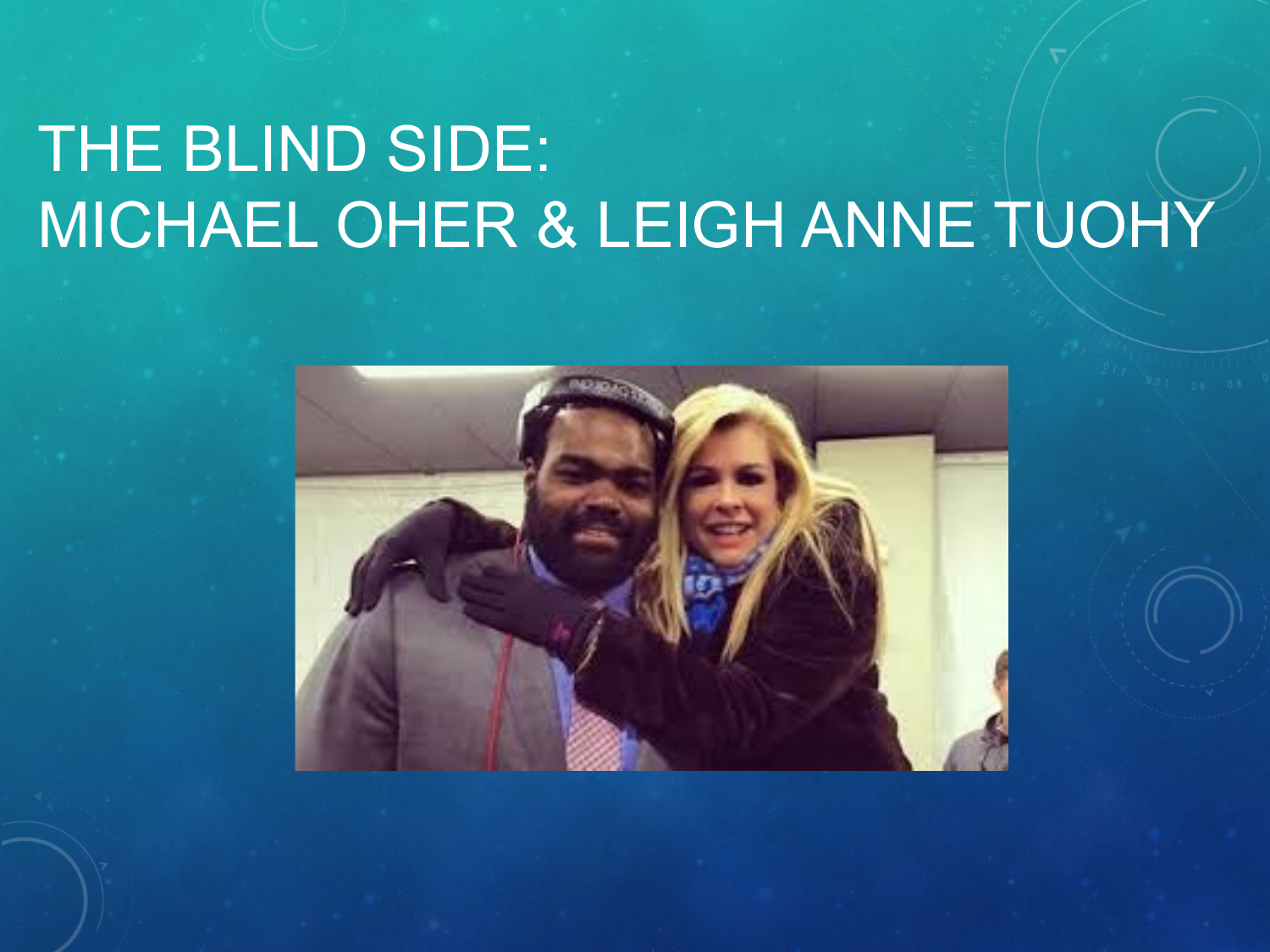# MICHAEL OHER'S 2ND FAMILY

"Moving in with the Tuohys was the thing that made it all come true. They treated me like a member of the family… I wasn't just a special project to them. I was a kid who wanted to feel loved and supported and to know that my dreams and my future were just as important as anyone else's."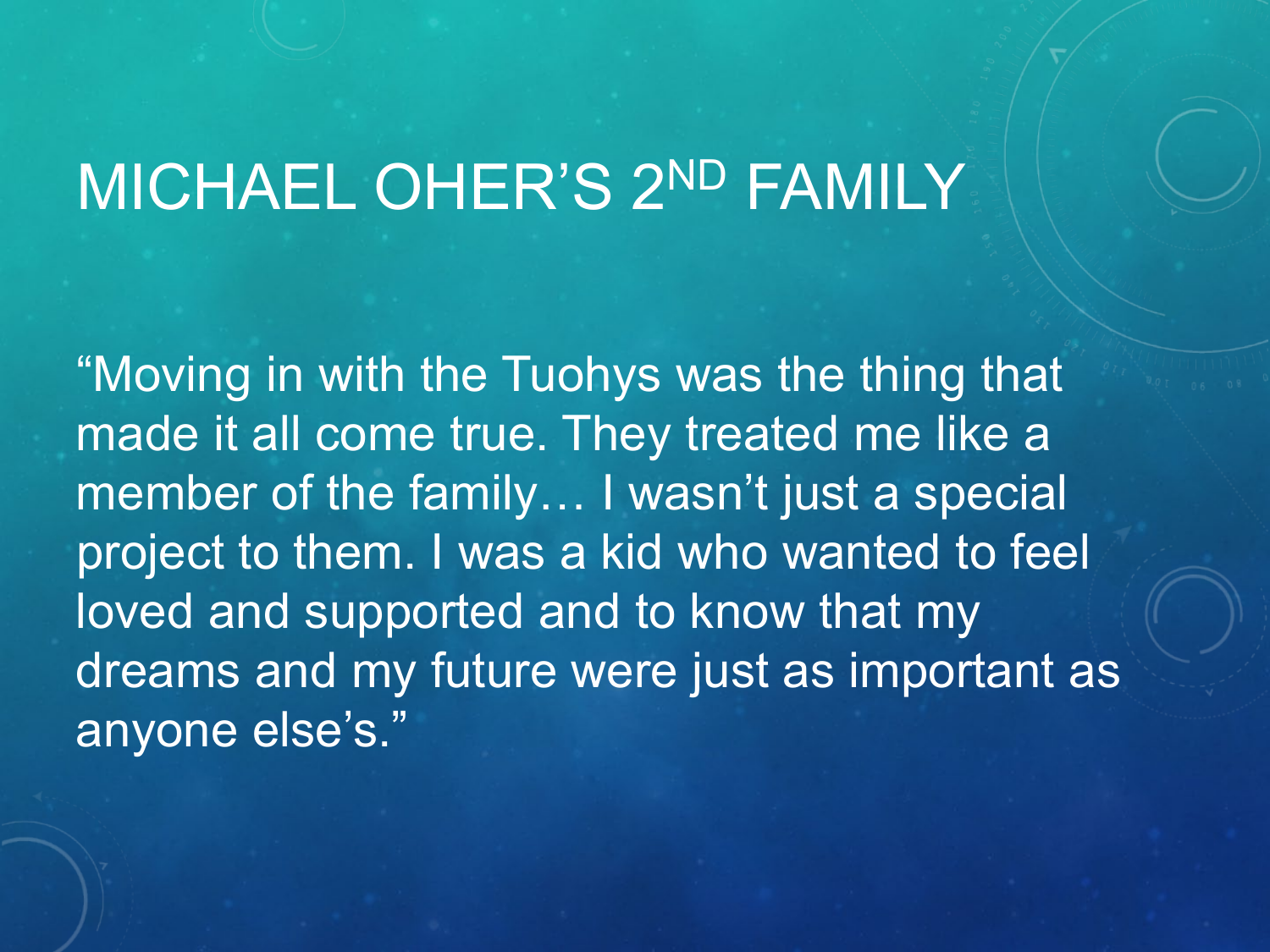#### POWER TO PREVENT ANXIETY AND DEPRESSION

WELLCOME, global charitable foundation based in London, England (October 2021 report)

27 active ingredients for active intervention to address child & adolescent depression & anxiety

Ingredients include building self-compassion, perfectionism reduction

#7 – BUILDING A SENSE OF MATTERING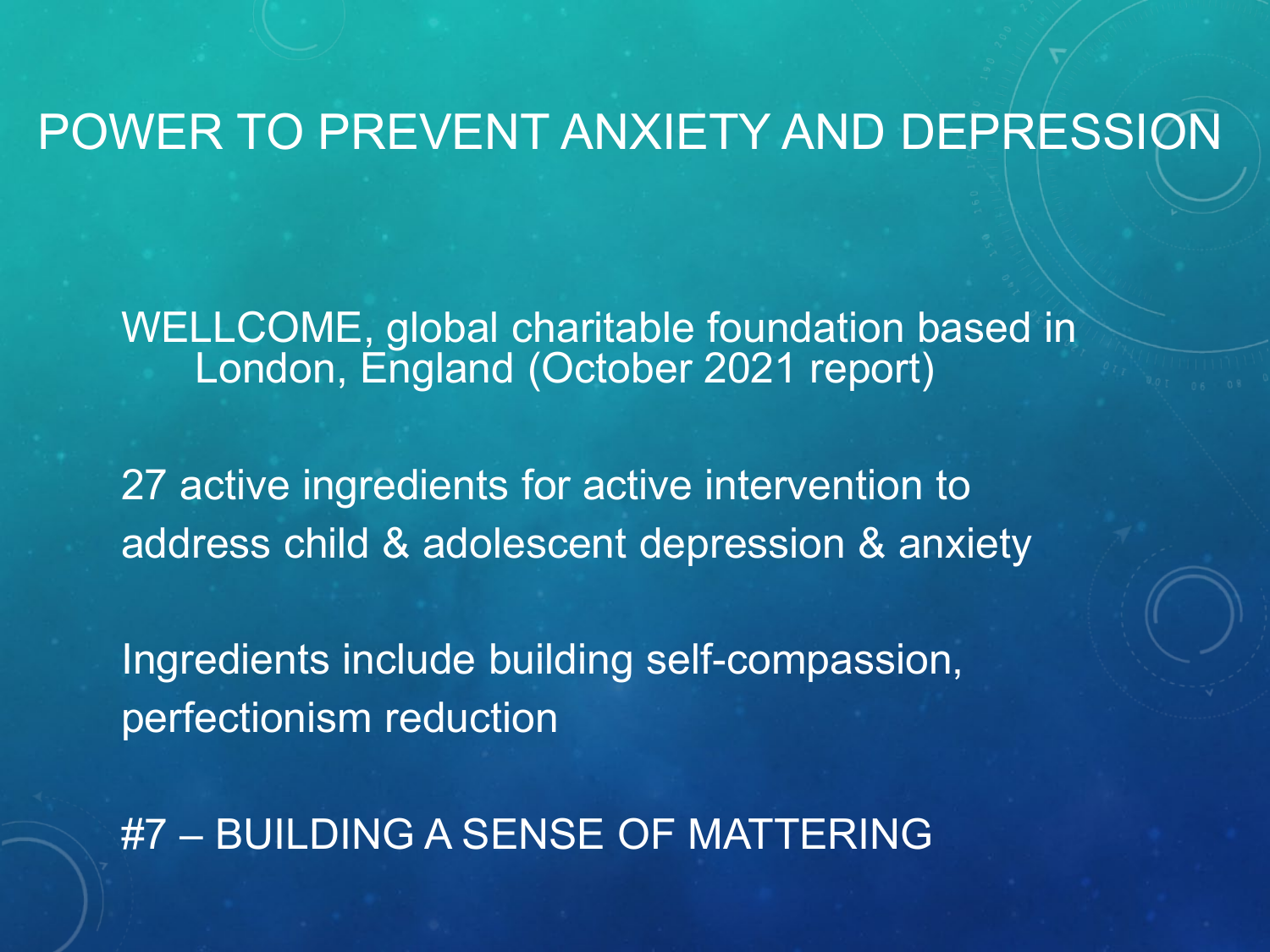#### REASONS TO PROMOTE MATTERING: A KEY TO POSITIVE YOUTH DEVELOPMENT

The National Research Council (U.S.) has listed support for mattering as essential in developing youth-based empowerment and youth development (Eccles & Gootman, 2002)

Communities must provide resources and opportunities to develop a sense of mattering

BUT THERE'S A BIG PROBLEM …..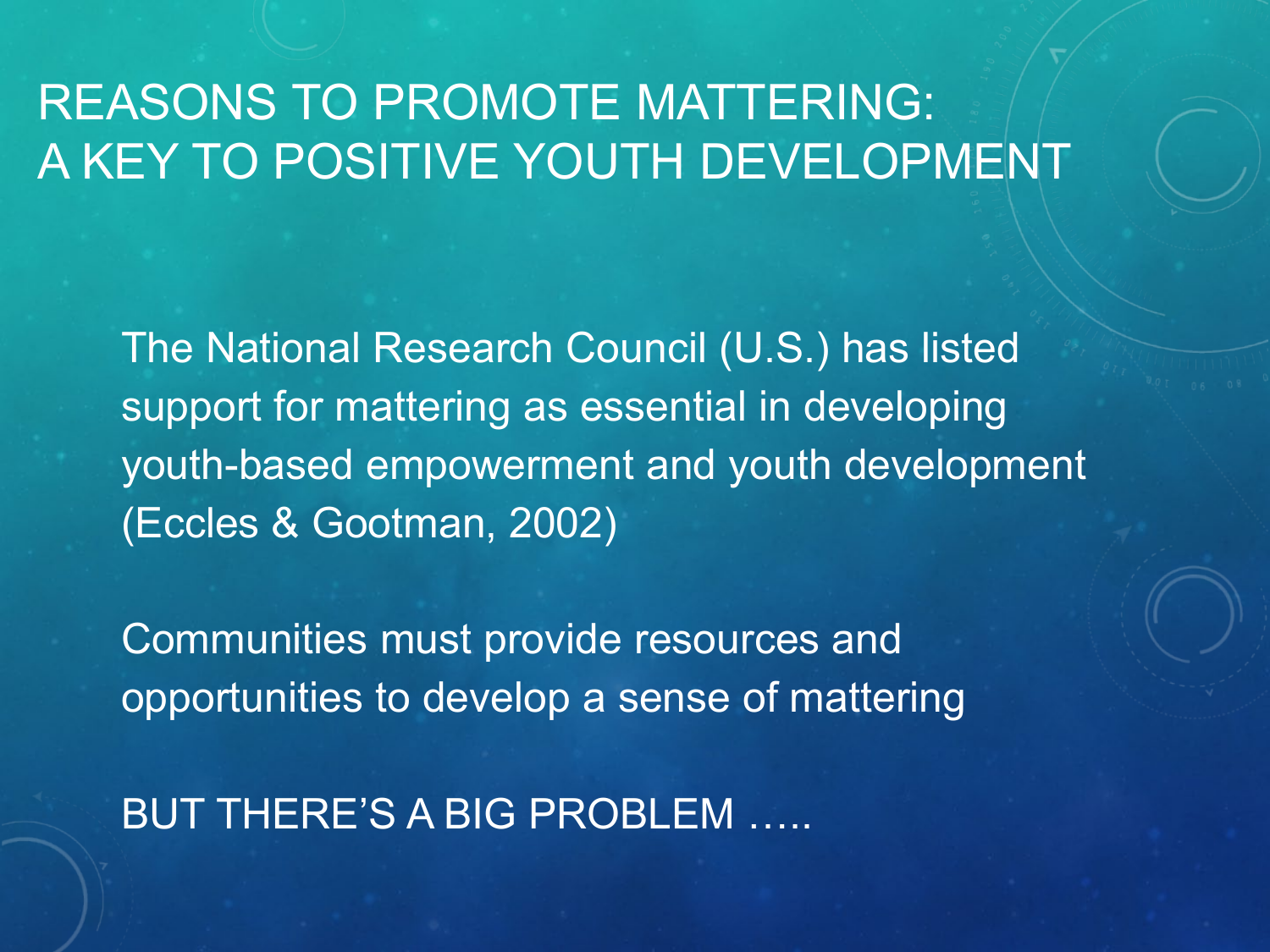HOW PREVALENT IS MATTERING/NOT MATTERING AMONG HIGH SCHOOL STUDENTS?

% Agreement with "I feel like I matter to other people":

23,700+ Ontario students 65%

But 1 in 5 students say they don't matter. Another 1 in 7 students aren't sure.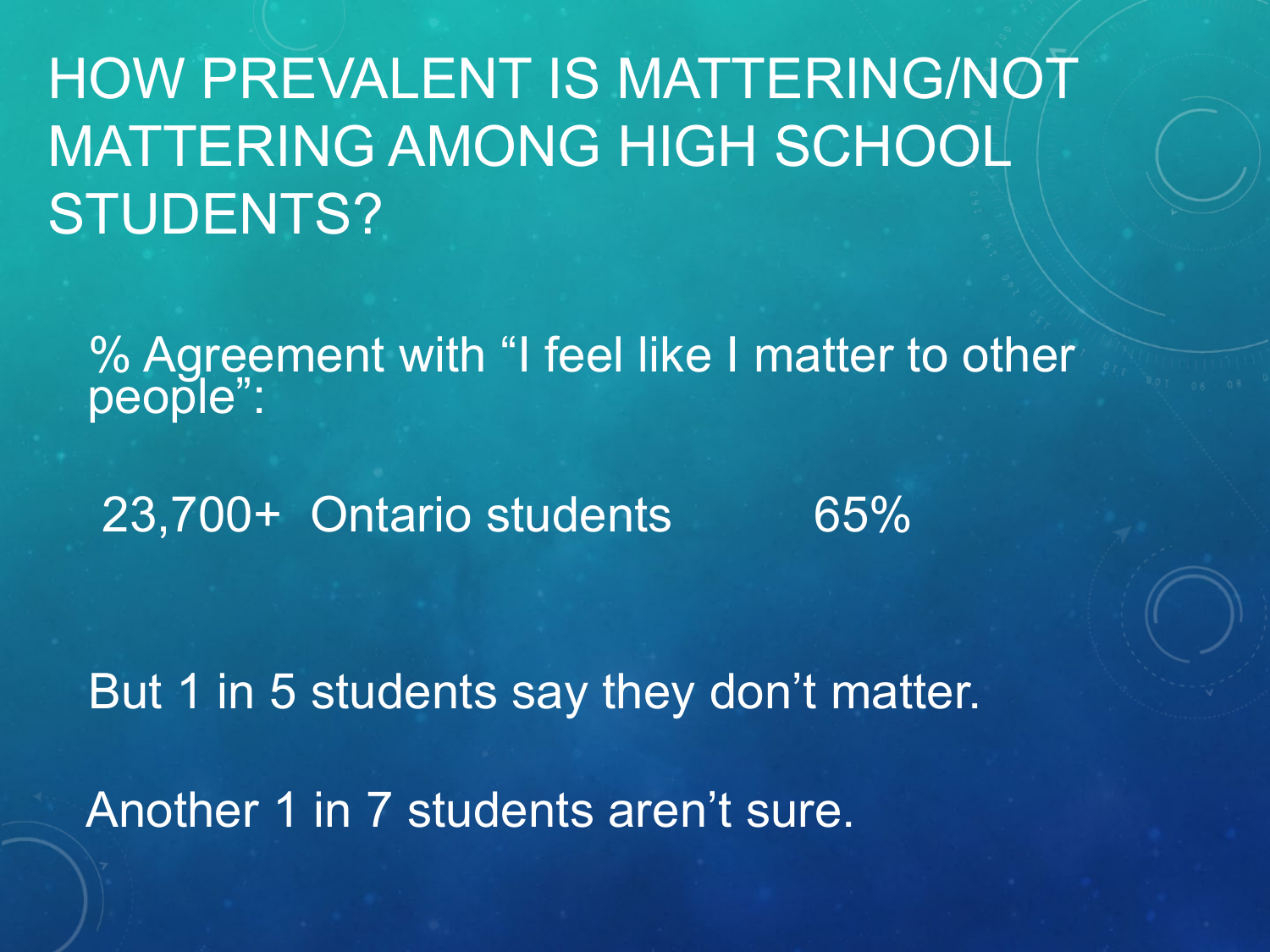HOW PREVALENT IS MATTERING/NOT MATTERING AMONG HIGH SCHOOL STUDENTS?

% Agreement with "I matter to people at school":

13,523 Ontario students

Male students 65%

Female students 54%

Gender diverse 34%

Note. Terms used by school board, 2020 data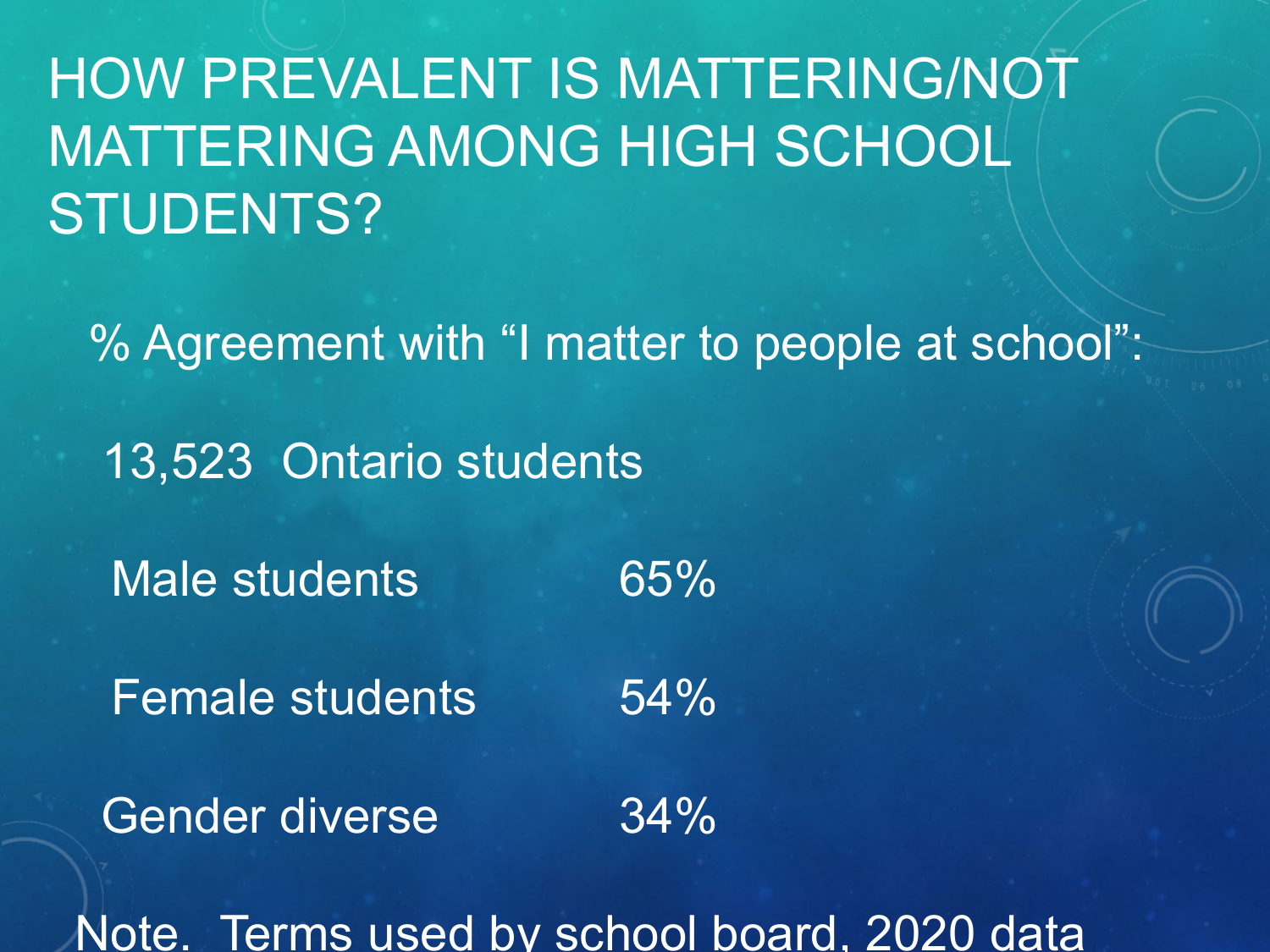#### ROSENBERG (1985) – PREVALENCE OF NOT MATTERING TO PARENTS

% disagreement with "I matter to my parents":

8-11 YEAR OLDS 26%

12-13 YEAR OLDS 29%

14-18 YEAR OLDS 26%

Note. Based on 1,988 adolescents (Baltimore)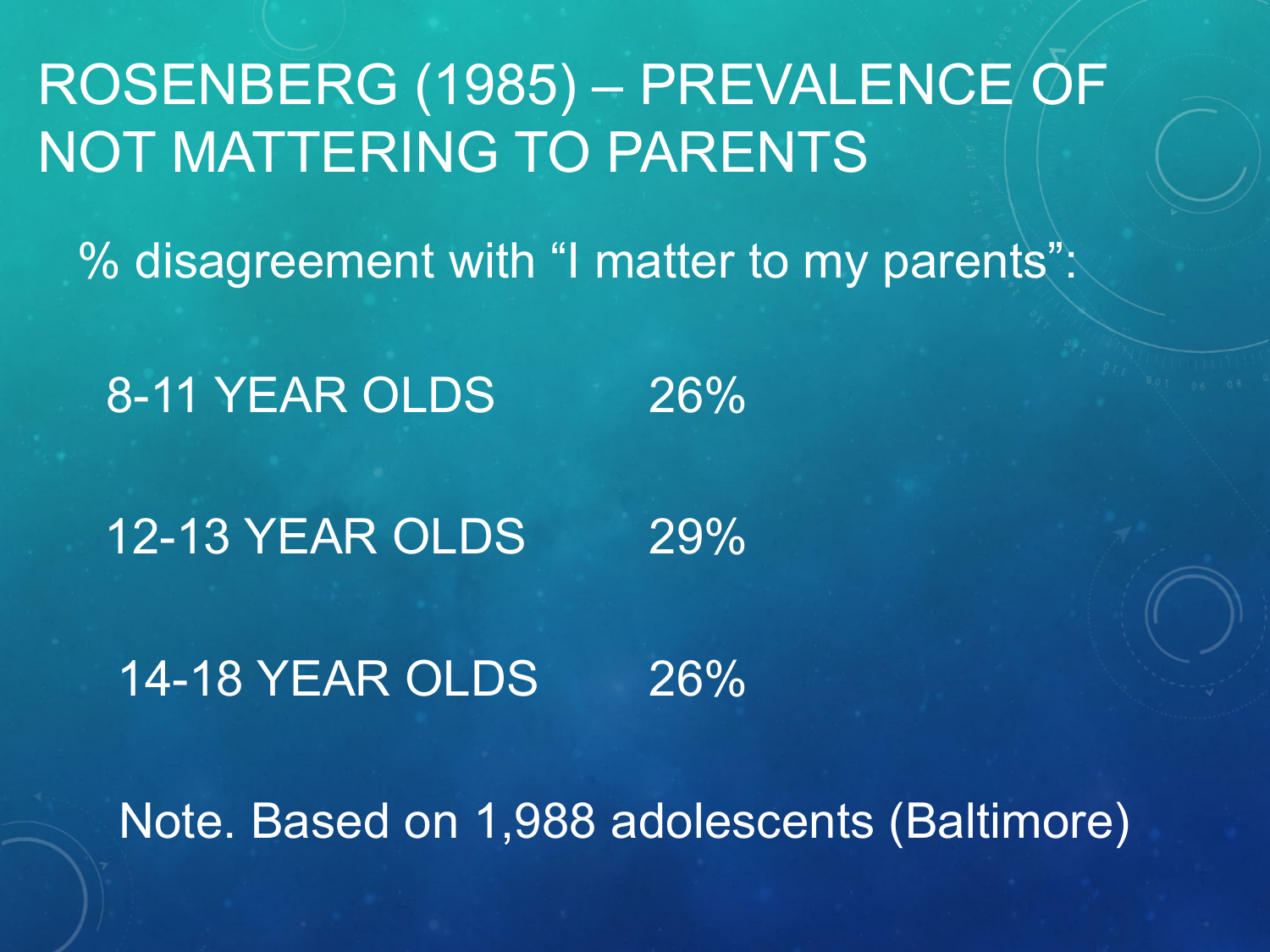#### ANTI-MATTERING & PERFECTIONISM IN GIFTED UK ADOLESCENTS (HILL & MADIGAN, 2022)

311 GIFTED ADOLESCENTS

Feelings of not mattering in 25% (1 in 4 students)

4 adolescent girls had perfect anti-mattering scores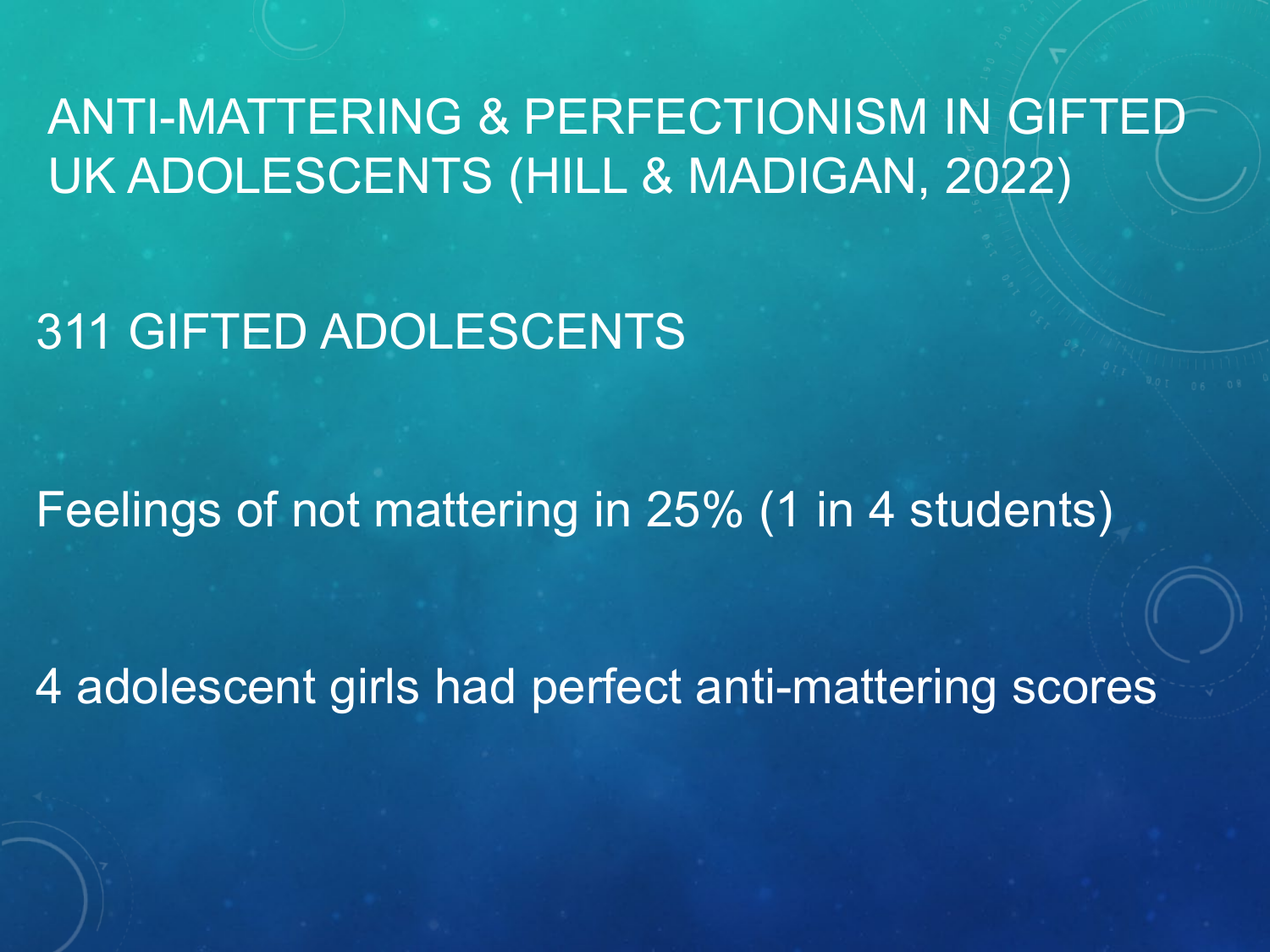ANTI-MATTERING & PERFECTIONISM IN GIFTED UK ADOLESCENTS (HILL & MADIGAN, 2022)

Higher anti-mattering in this study correlated with:

Perfectionism & emotional reactivity to being imperfect

Higher stress

Poorer self-regulation of home learning during the pandemic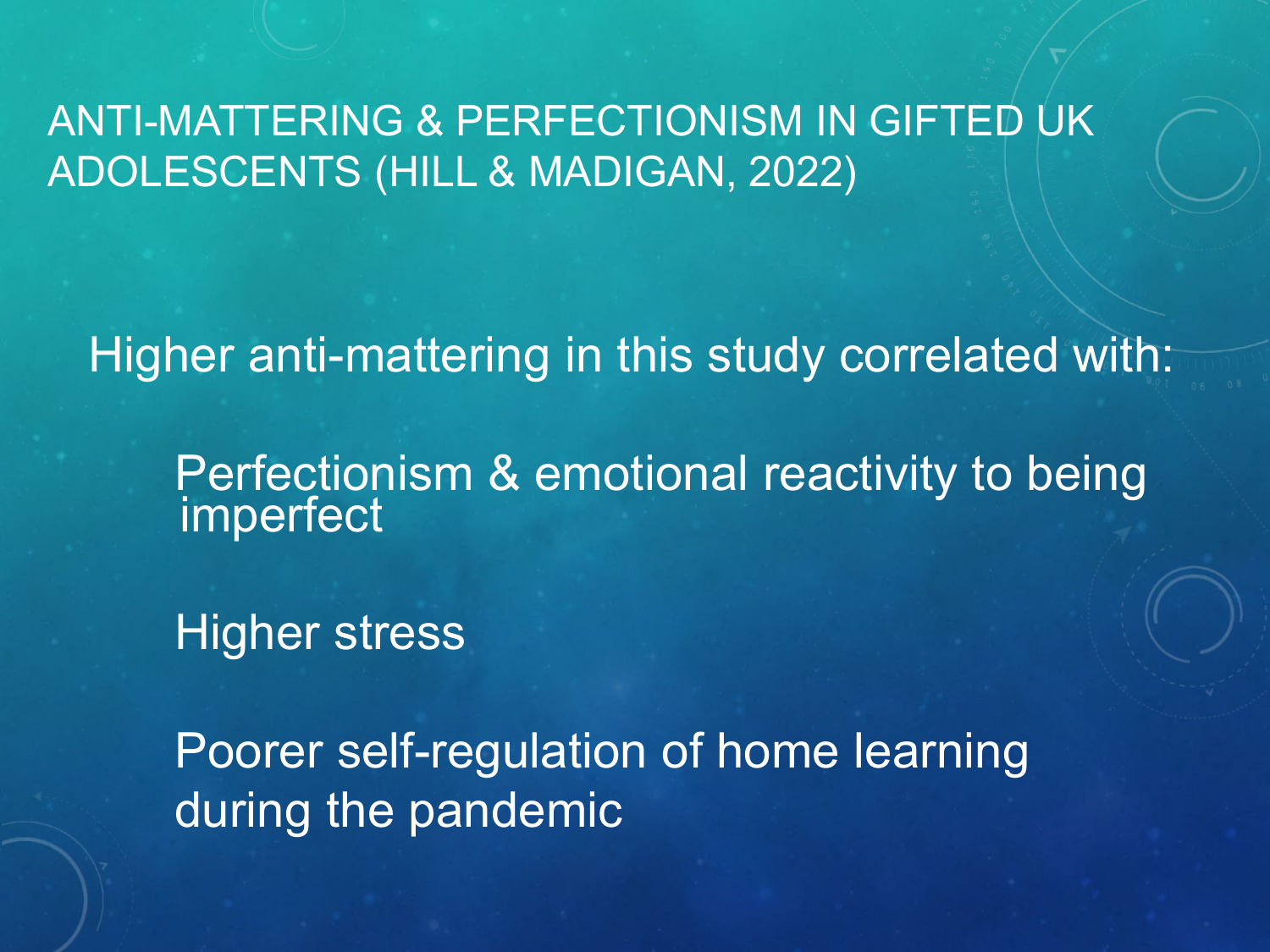#### FEELINGS OF NOT MATTERING IN THE COMMUNITY ARE NORMATIVE

% Agreement with "I feel like I matter in my community":

Santa Clara, CA, 2011 35% (38,000 students)

Vermont, 2015 50% (21,013 students)

New Brunswick, Canada 47% (1,902 students)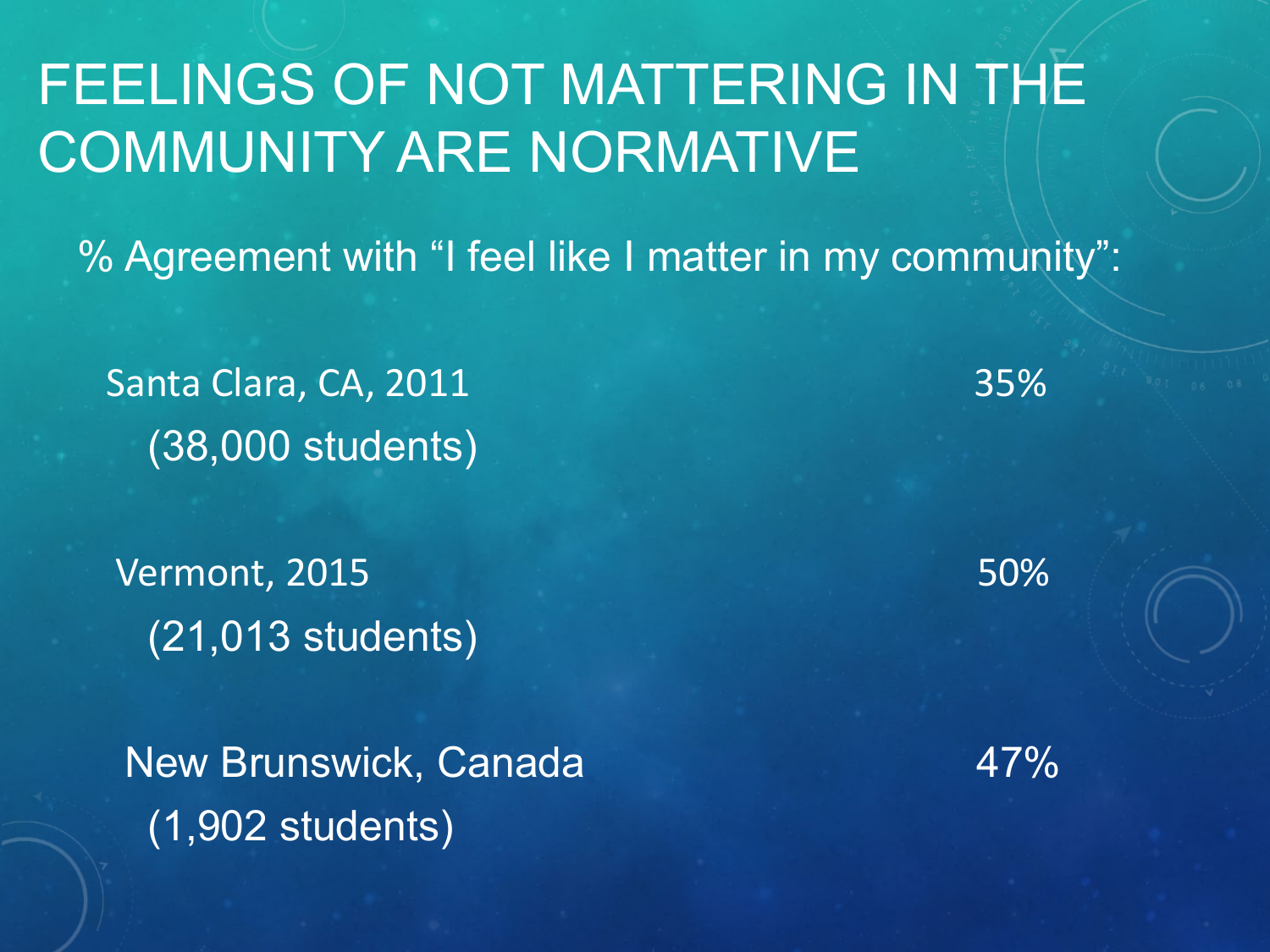#### FEELINGS OF NOT MATTERING IN THE COMMUNITY ARE NORMATIVE

% Agreement with "I feel like I matter in my community":

Maine, 2019 15,147 middle school students 56.6% 28,538 high school students 59.4%

Vermont, 2019 13,998 middle school students 58.0% 18,613 high school students 59.0%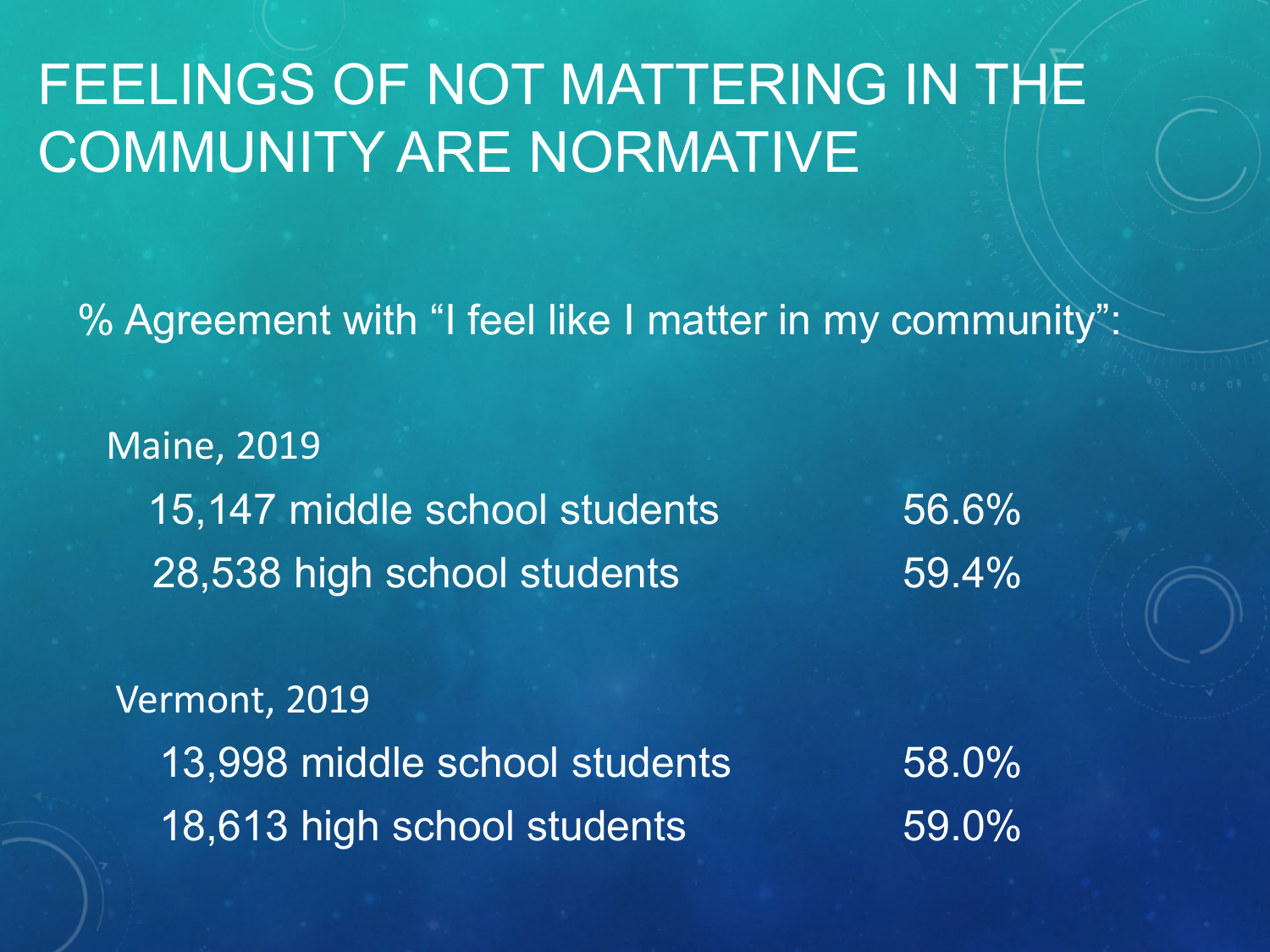## BENSON ET AL. 1999 COMMUNITY VALUES YOUTH

Felt fully by only 20% of youth in America Based on 99,642 youth, grades 6-12, from 213 US cities

• In my town or city, I feel like I matter People make me feel important People listen to what I have to say People don't care about me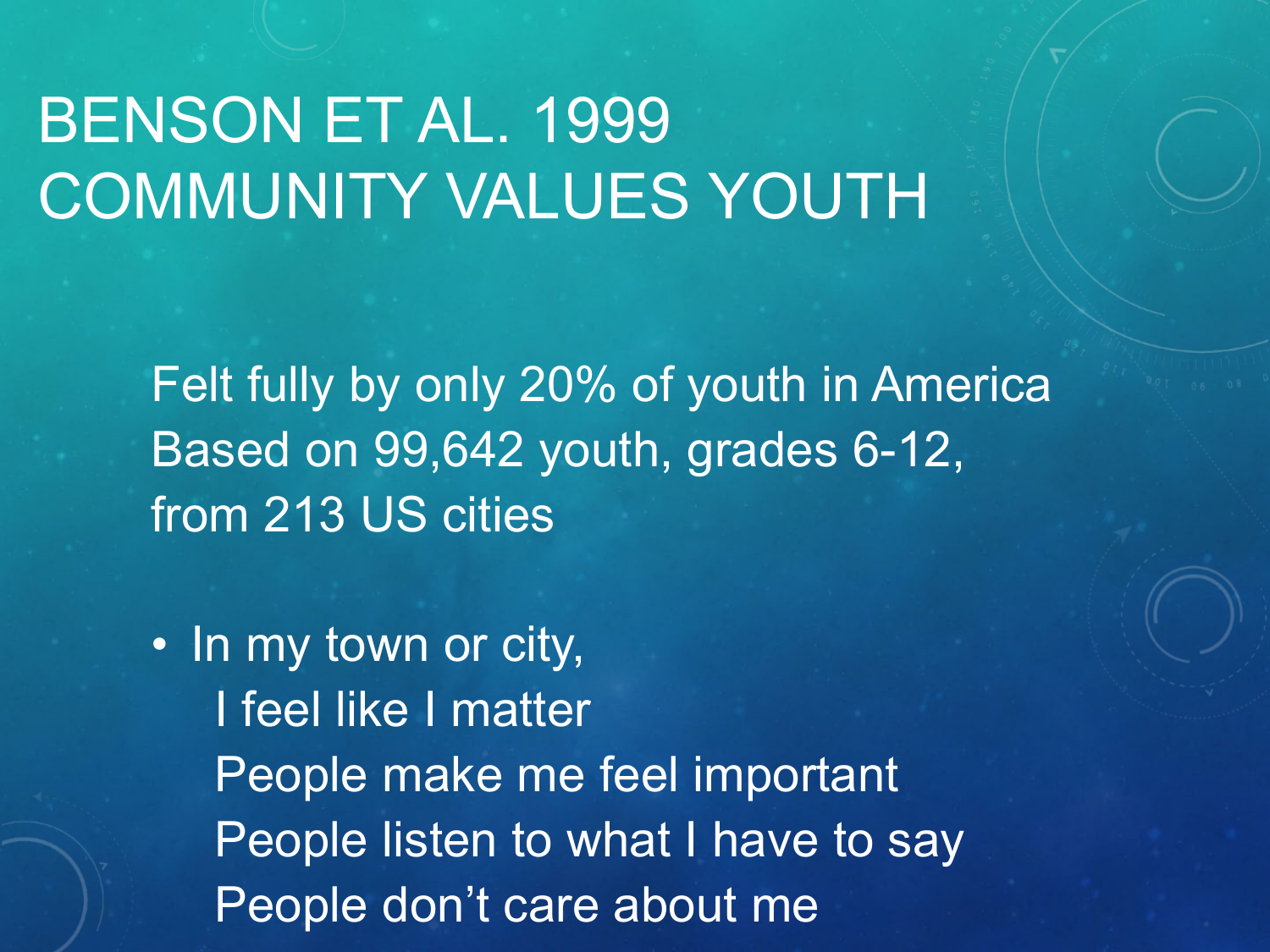# WHY SHOULD WE BE CONCERNED?

Feelings of not mattering predict:

• Academic difficulties (less success)

- Physical health problems
- Depression & suicidal tendencies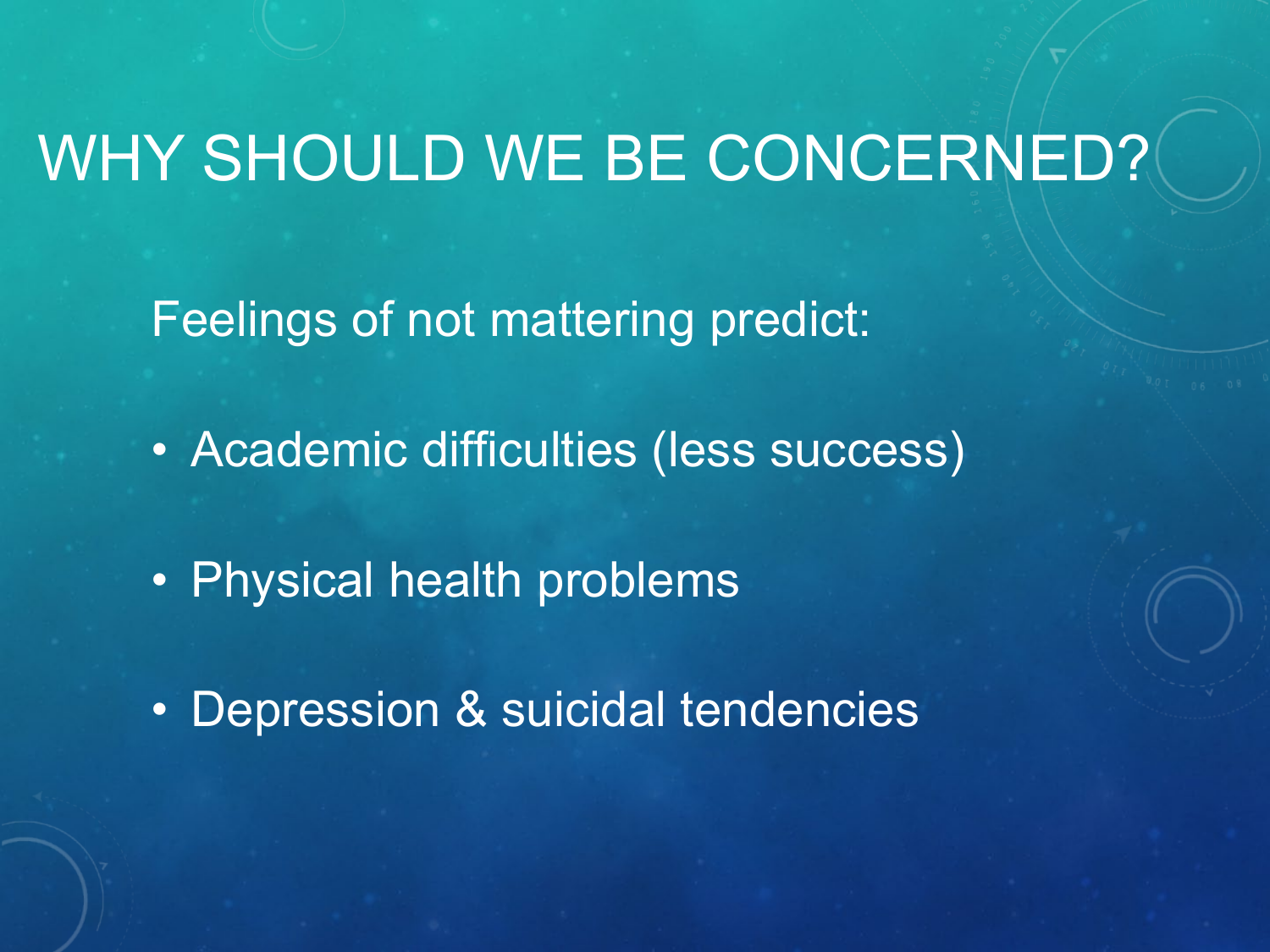

**Source**: State of Alaska Department of Health and Social Services, Division of Public Health, Chronic Disease & Health Promotion. Youth<br>*Risk Behavior Survey* [YRBS] 2011 & 2013 data, http://dhss.alaska.gov/dph/Chronic/Pa Alaska High School Students responses to the YRBS. This slide was prepared by the Alaska Mental Health Board and Advisory Board on Alcoholism and Drug Abuse.

**Advisory Board on Alcoholism** and Drug Abuse

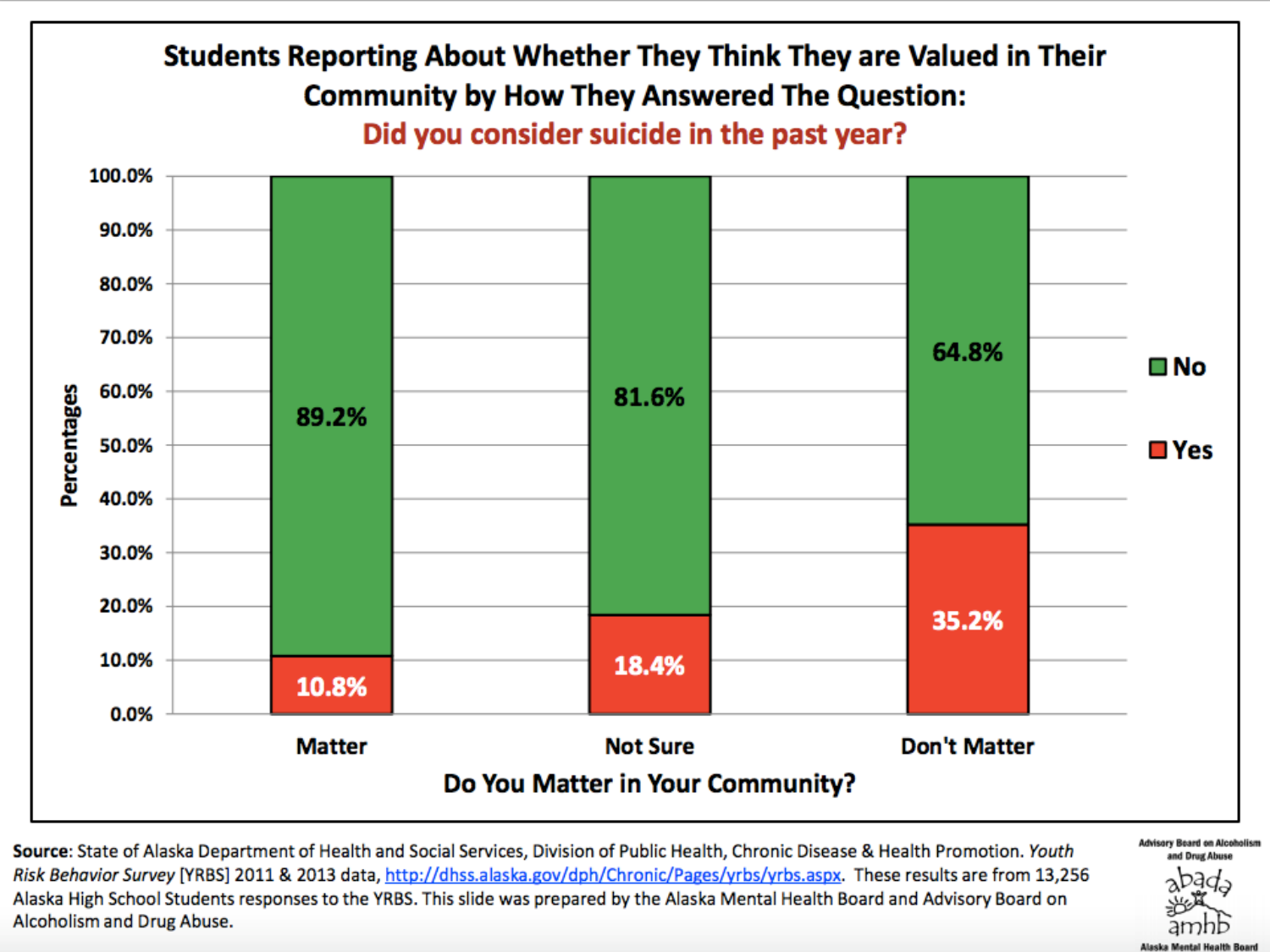#### DARK MATTERING

Feeling like you don't matter can fuel deep anger

Rosenberg (1985) cited correlations in a sample of almost 2000 grade 10 boys between feelings of not mattering to parents and:

> **Irritability** Resentment Impulse To Be Aggressive Anomie (e.g., no one really cares about me)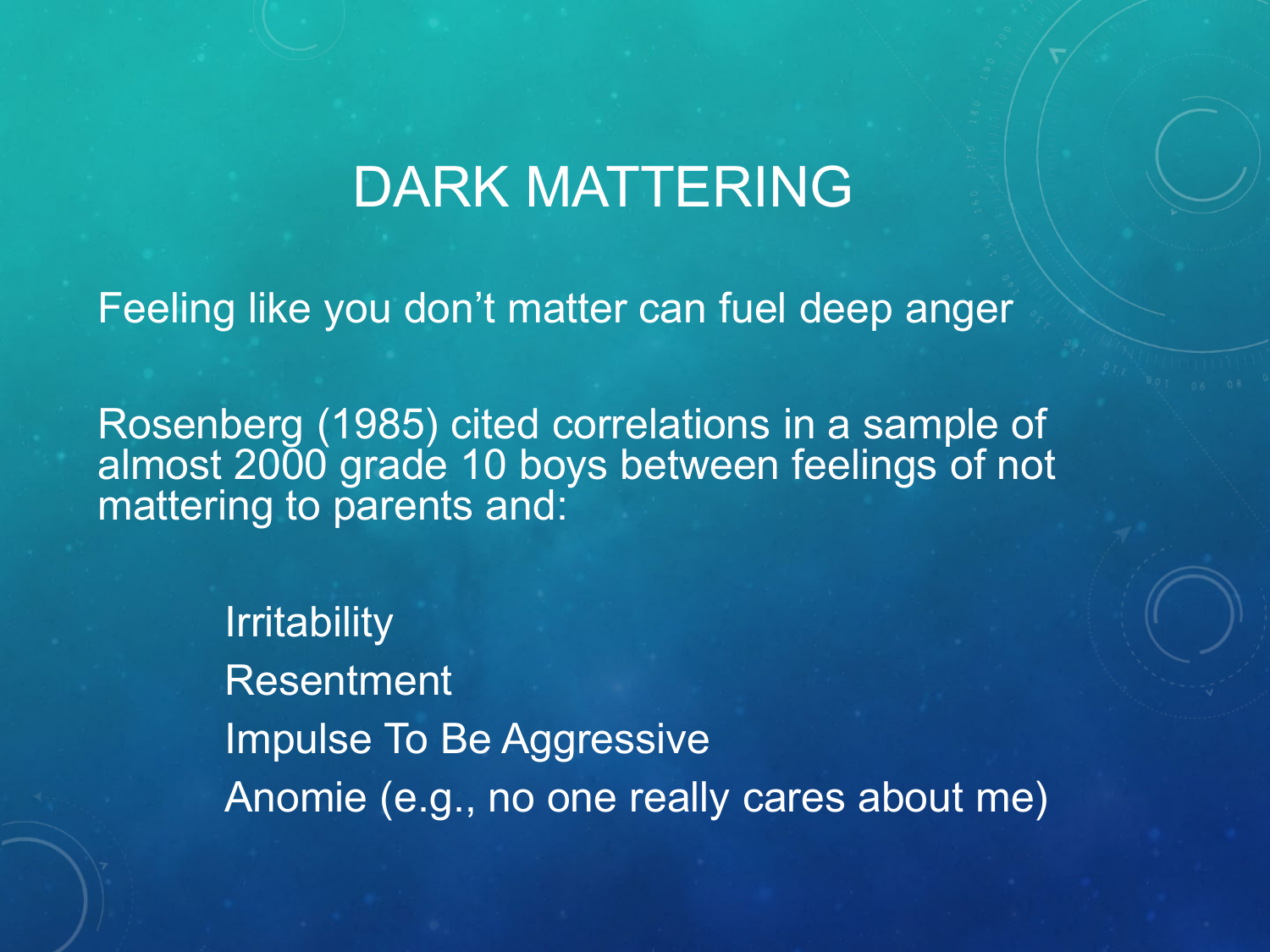#### IF YOUTH FEEL LIKE THEY MATTER, HAVE A POSITIVE FUTURE ORIENTATION & ..

Less likely to abuse substances

Less likely to bully, be violent

Tend to have higher grades, less dropout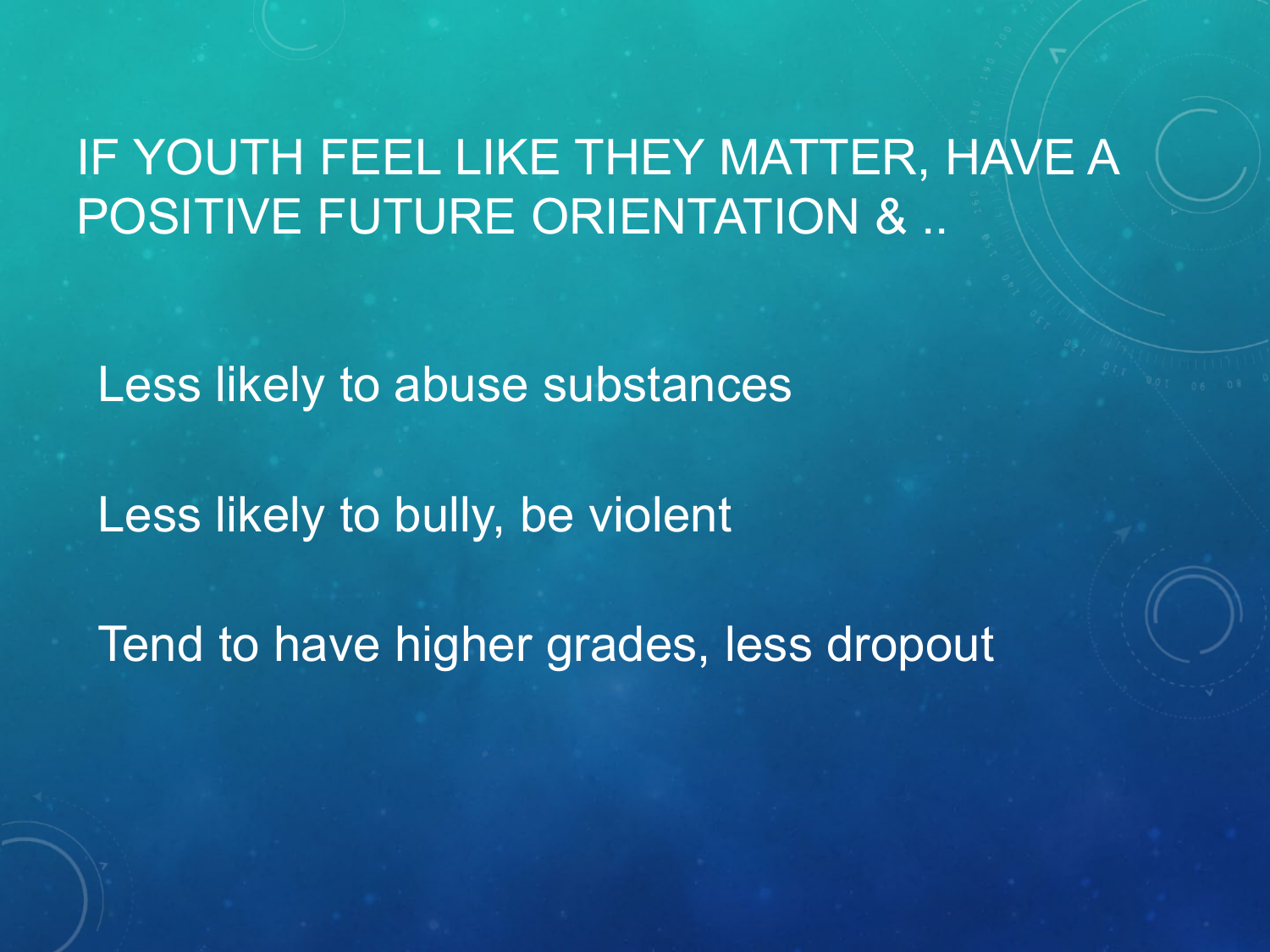# WHAT CAN WE DO ABOUT IT?

Use research knowledge and put it into action

Mattering is modifiable, so let's promote it; and limit exposure to anti-mattering

But also we need to spread and model HOPE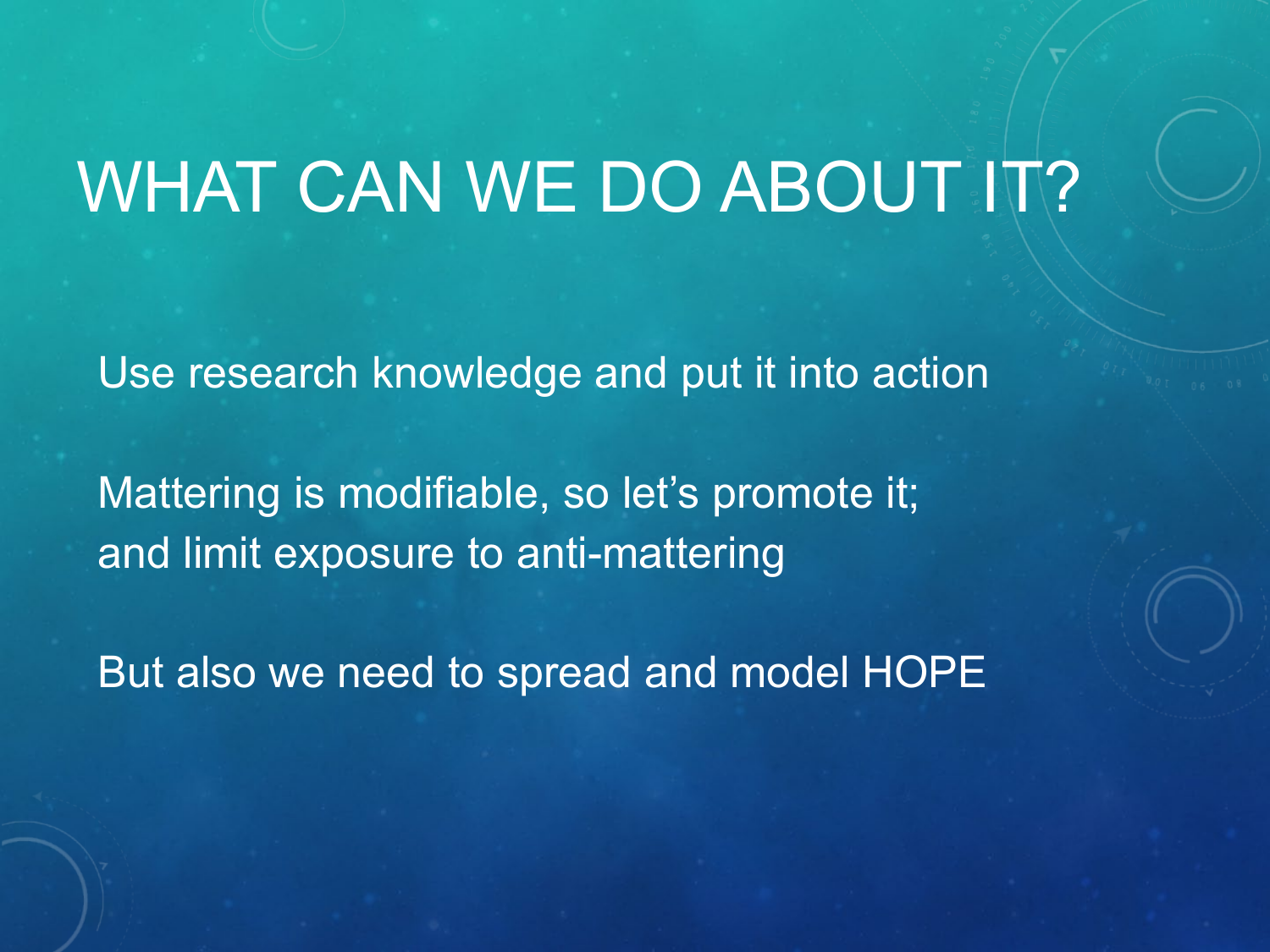# KNOWLEDGE MOBILIZATION: MATTERING IN ACTION

SCHOOL BOARDS (TORONTO AREA)

PROGRAMS TO REDUCE:

YOUTH HOMELESSNESS

YOUTH SUICIDE (NUNAVUT)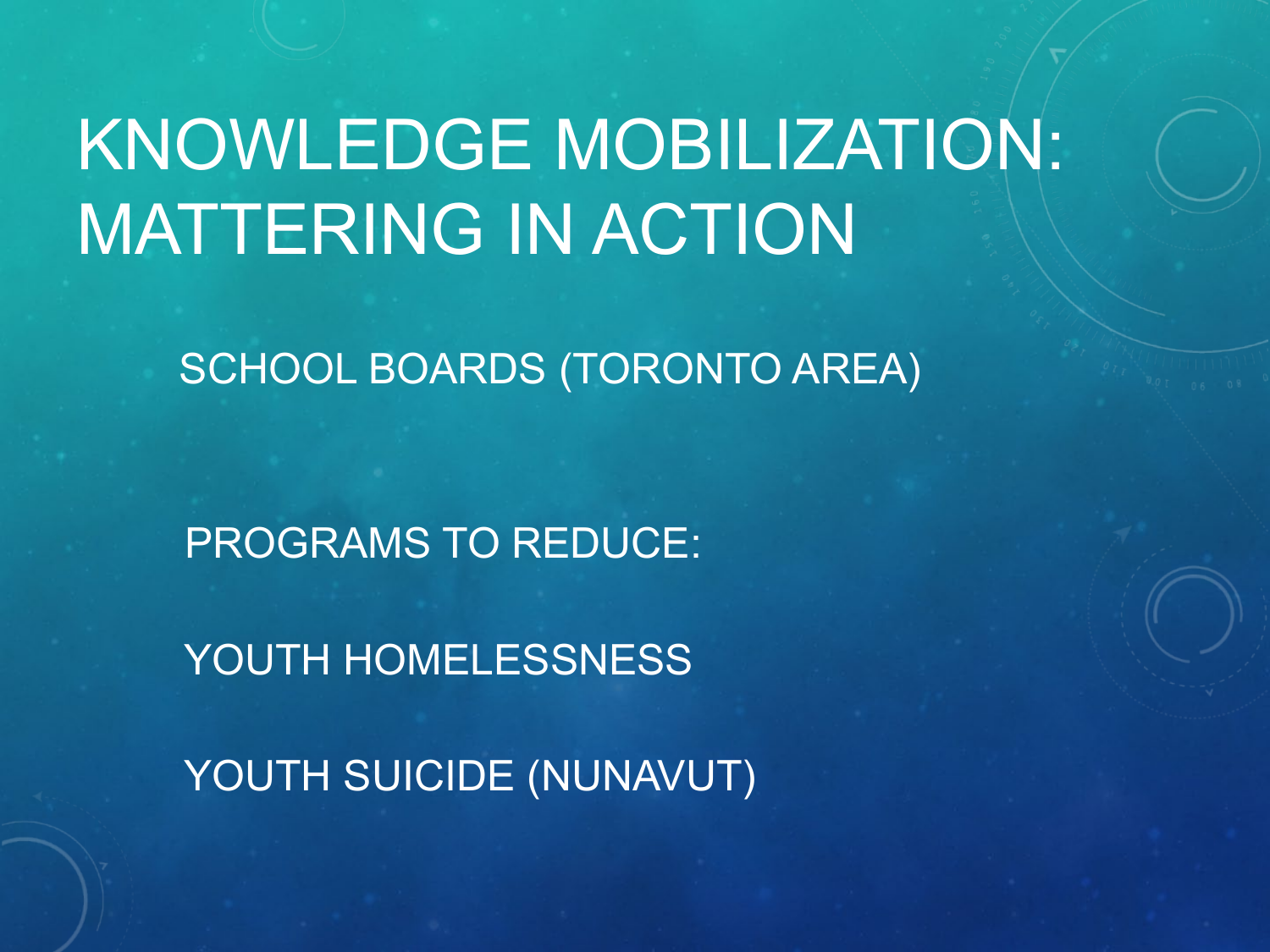## KNOWLEDGE MOBILIZATION: "YOU MATTER"



• National Suicide Prevention Lifeline program in the U.S.

• "You matter in good and tough times. We all matter. And if you need support during those tough times, the National Suicide Prevention Lifeline 1-800-273- TALK (8255) can help you through."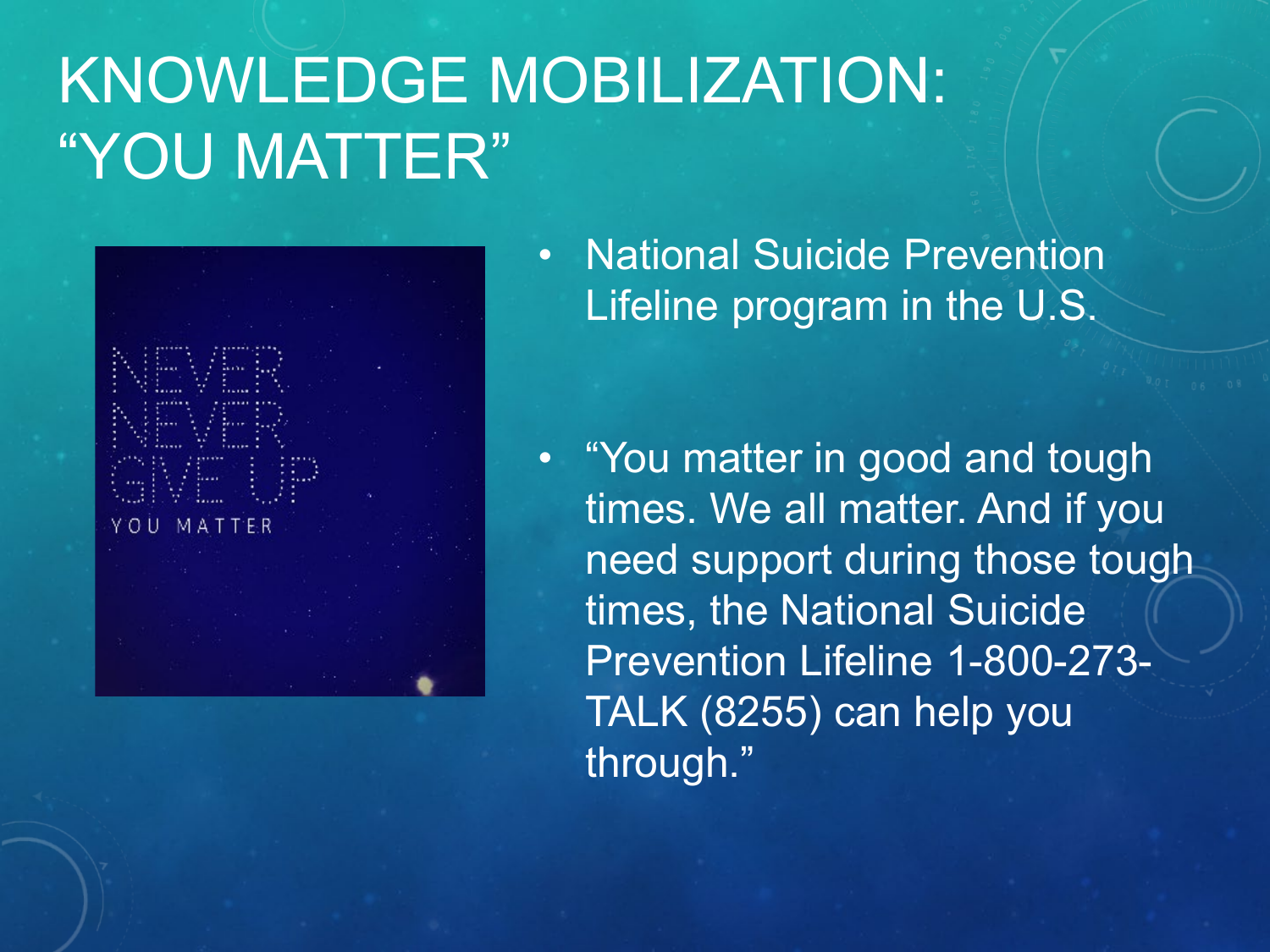## MATTERING INITIATIVES: "WE MATTER CAMPAIGN"



National multi-media campaign in which Indigenous role models and allies from across Canada submit short videos, written and artistic messages about being resilient to their own hardships and spreading a message of hope to combat suicidality.

Started in October 2016 by Tunchai Redvers and Kelvin Redvers from the NWT

Endorsed by PM Trudeau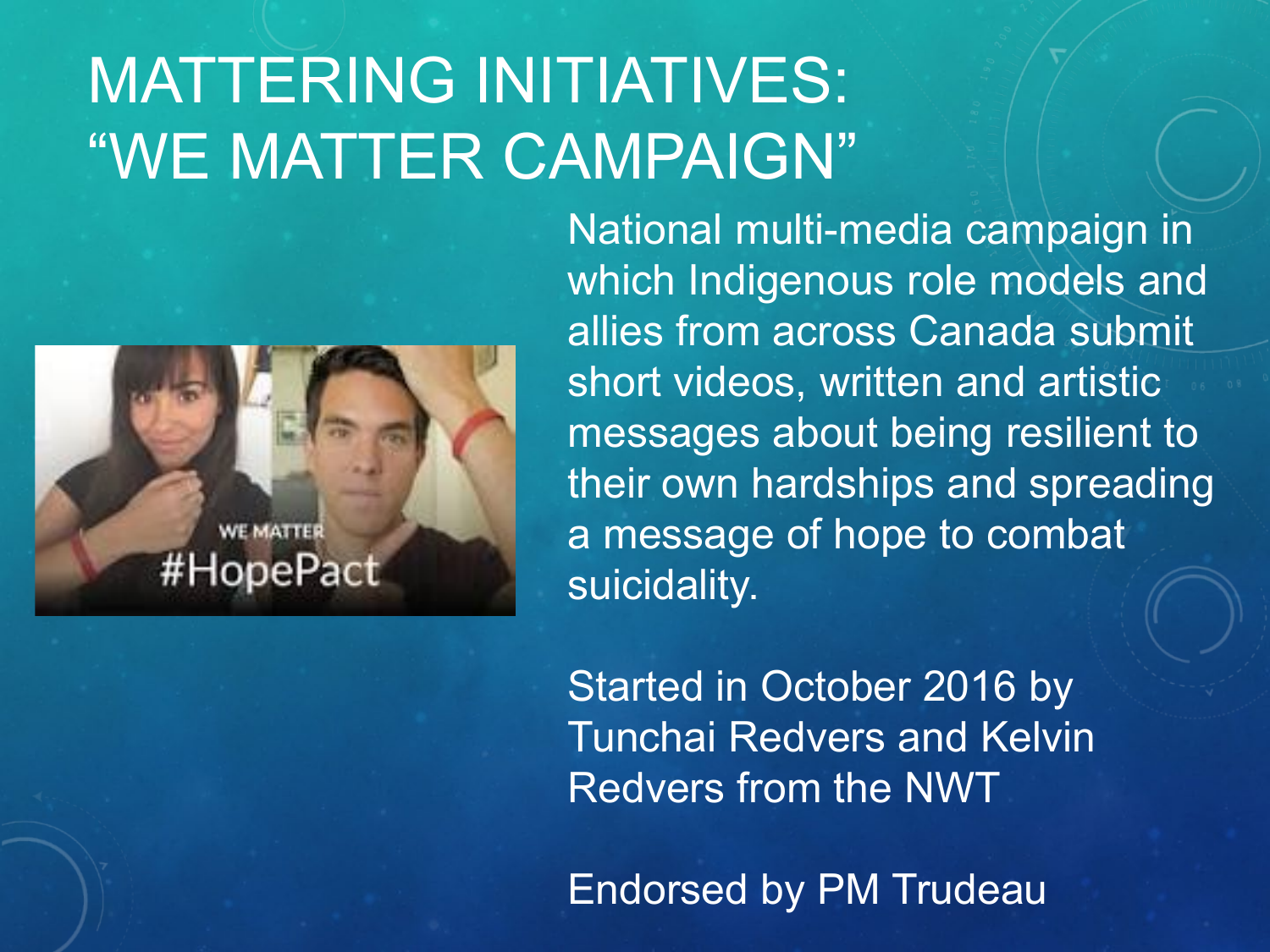#### MATTERING PROMOTION PRACTICES

**Mattering is reciprocal – when you make others feel like they matter, they do the same for you.**

**Activities:**

**PEER TO PEER MENTORING**

**OPPORTUNITIES FOR VOLUNTEERING**

**CREATE MATTERING-PROMOTION SETTINGS (COMMITMENT OF KEY RESOURCES SENDS A MESSAGE)**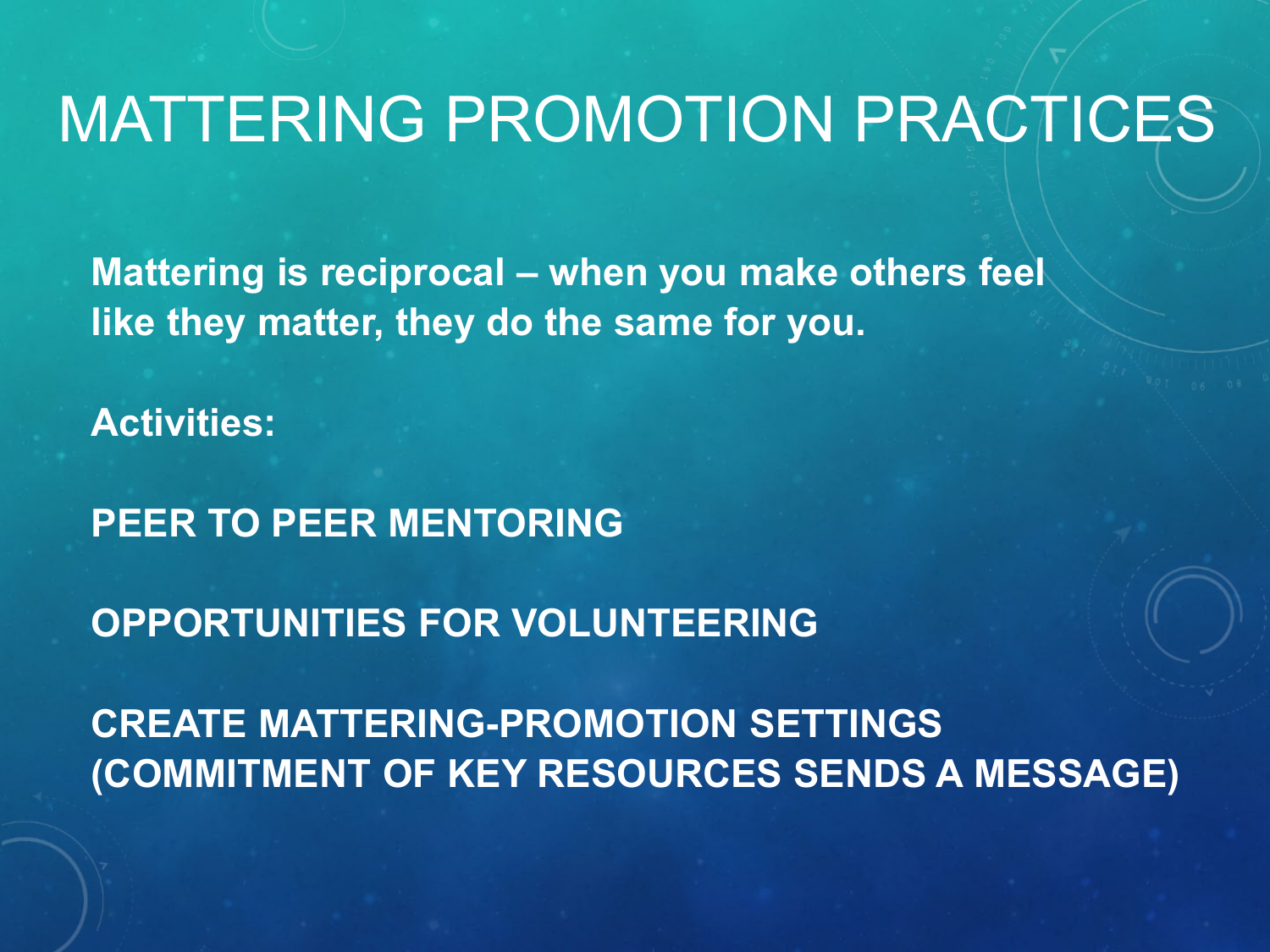#### MATTERING PROMOTION PRACTICES FOR PARENTS, EDUCATIONS, COMMUNITY LEADERS

- **SPEND TIME WITH PEOPLE (Any time is quality time)**
- **BE A GREAT LISTENER; LET THEM HAVE A VOICE**
- **ACKNOWLEDGE WHEN THEY HAVE BEEN MISSED**
- **REMEMBER THINGS IMPORTANT TO THEM (KEY DATES, INTERESTS, EVENTS, ETC)**
- **MODEL & ENCOURAGE GIVING TO OTHERS**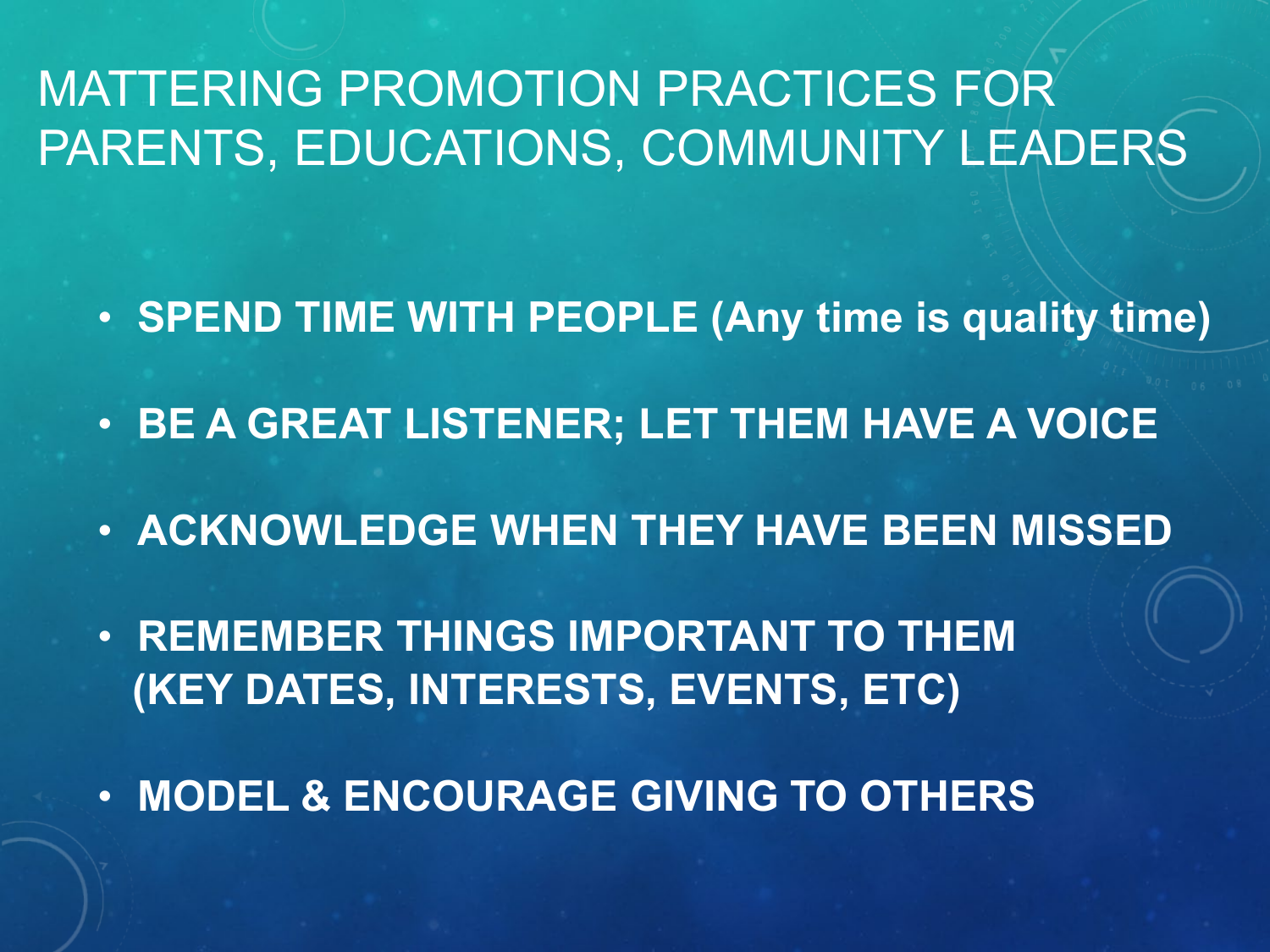#### MATTERING MICRO-PRACTICES

MICRO-PRACTICES SUCH AS: KNOWING THEIR NAMES ACKNOWLEDGING THEM (GIVE A NOD) REACHING OUT TO SEE IF EVERYTHING IS OKAY BEING DEMOCRATIC --NOT PLAYING FAVORITES ANSWERING EMAILS CHECKING IN WITH "THE PERSON"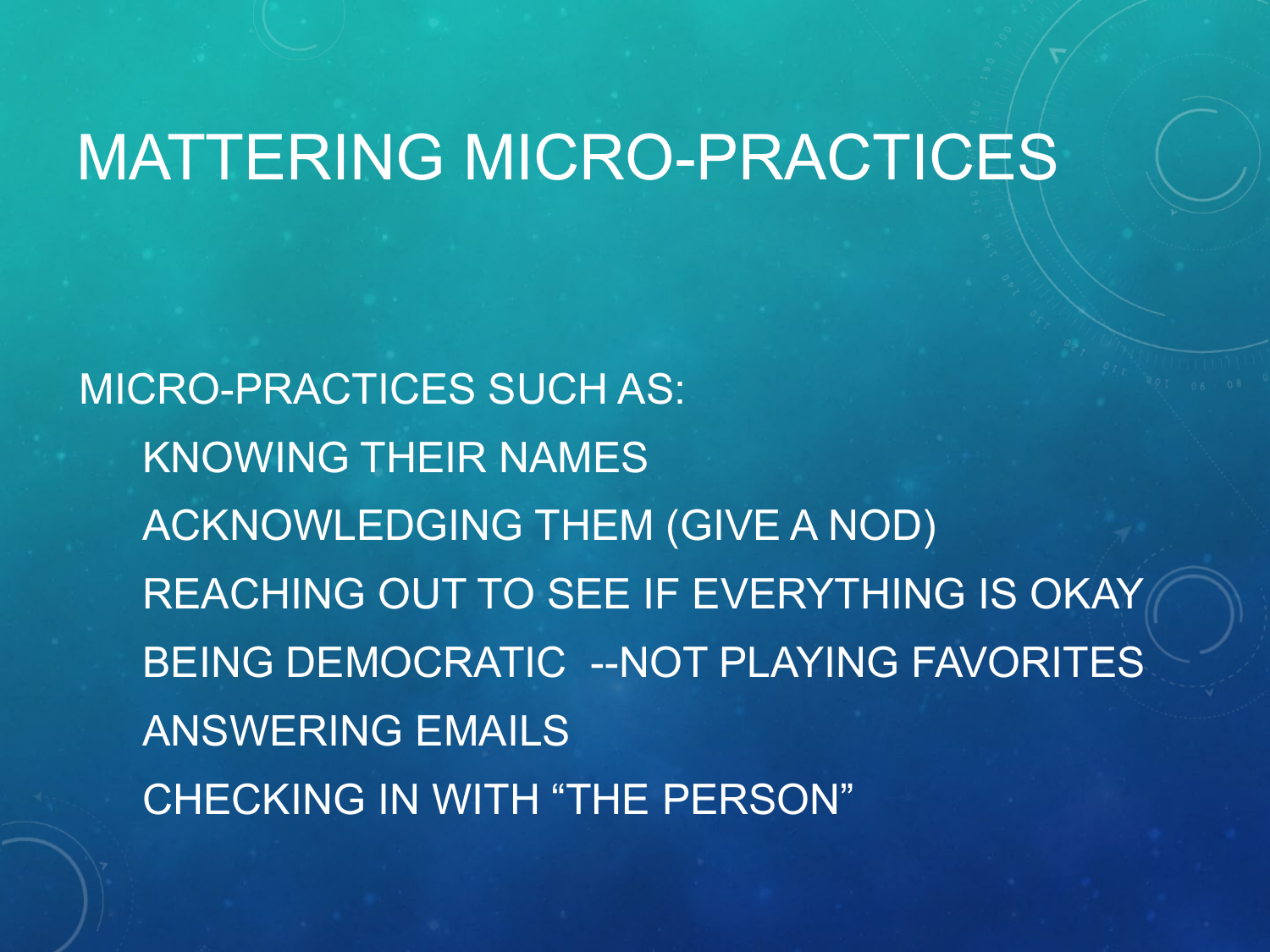## OTHER PRACTICES

- **LOST ART OF NOTE-WRITING**
- **UNEXPECTED FAVORS & CONSIDERATIONS**
- **EXPRESS APPRECIATION (OF THE PERSON)**
- **HOLD THEM TO ACCOUNT WHEN NECESSARY**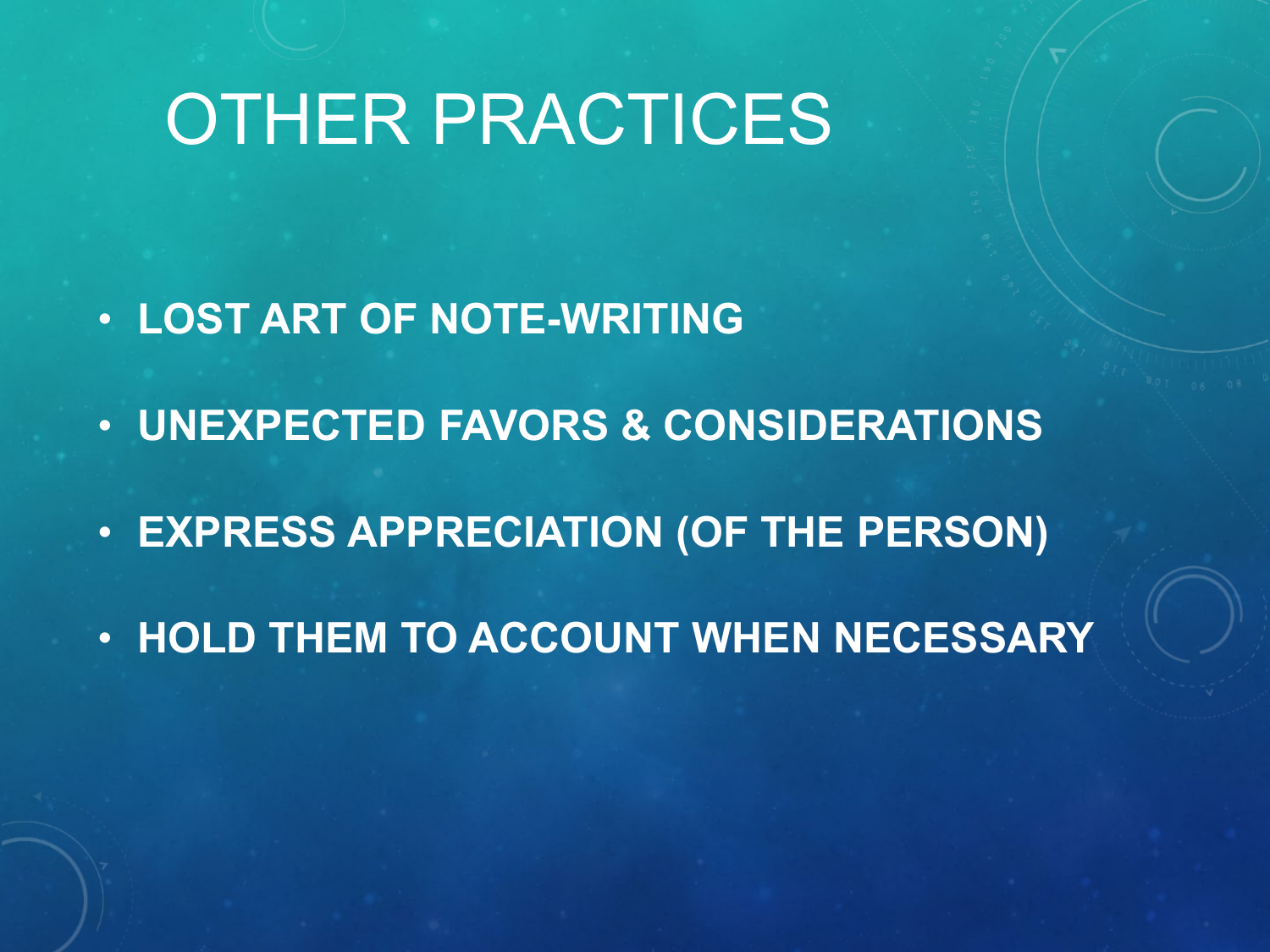# LIMIT ANTI-MATTERING

**(1) Don't criticize (especially fixed attributes)**

(**2) Get rid of harsh or sarcastic tone of voice & don't talk over someone**

**(3) No phubbing – looking at your phone & not them**

**(4) No social comparisons**

**(5) Don't be so busy you have no time for them**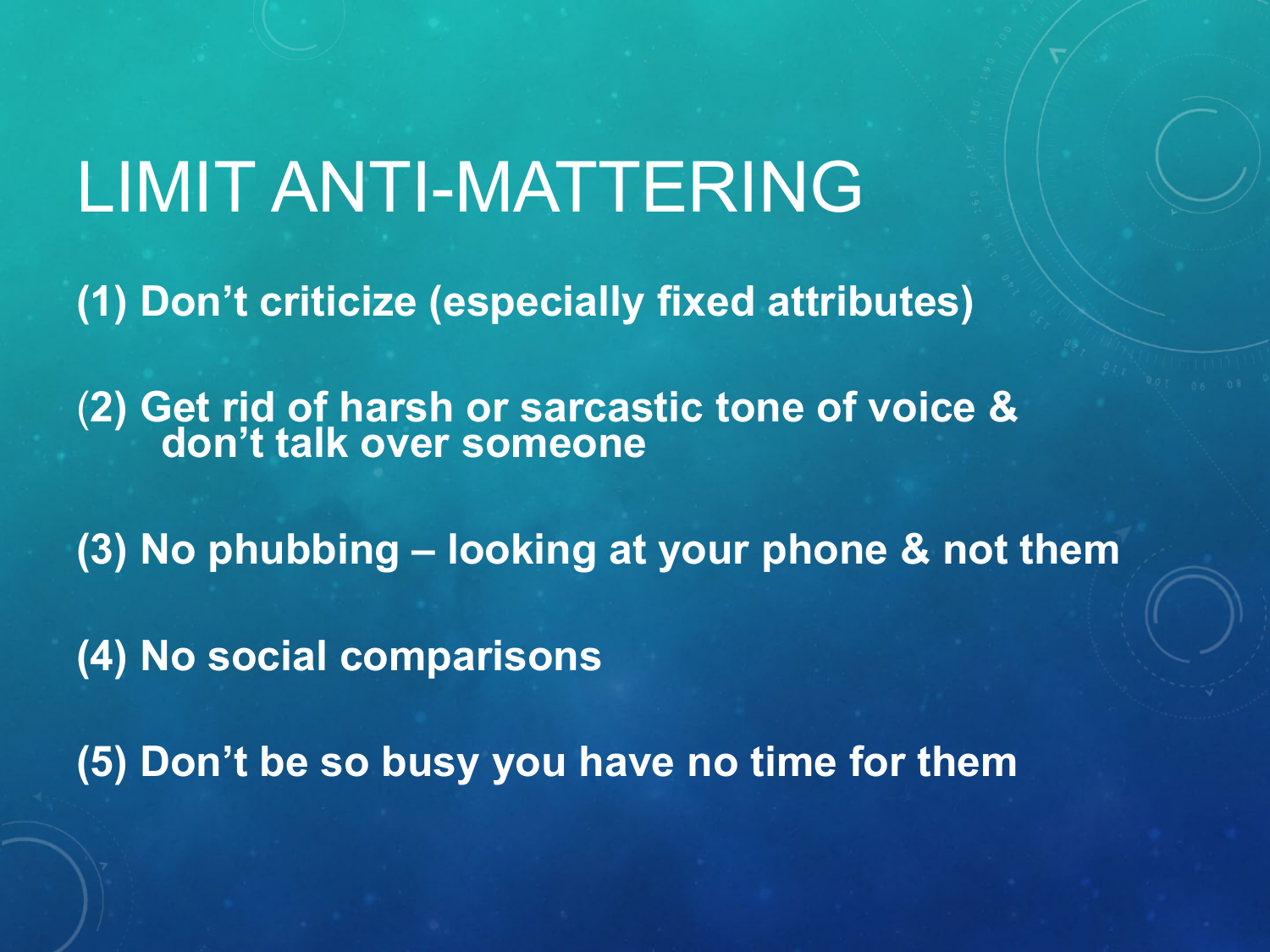# FLETT (2018)

• United Nations 1999 Convention of the Rights of the Child resulted in 54 stated rights of children

• #55 should be the child's right to have a feeling of mattering to the people in her or his life and in the child's community

• We have an obligation to provide each child with this positive sense of self and the psychological security that comes with knowing that he or she matters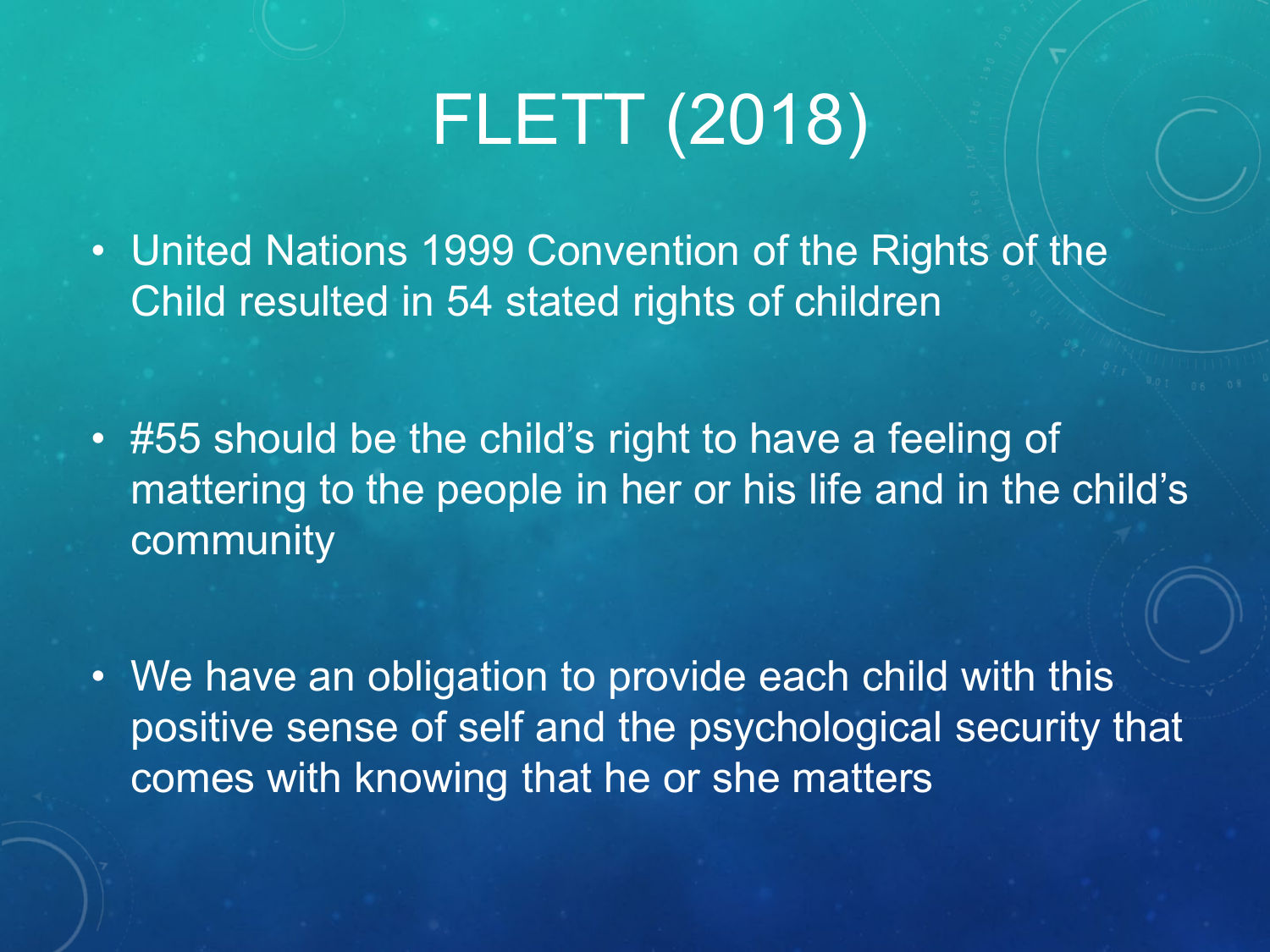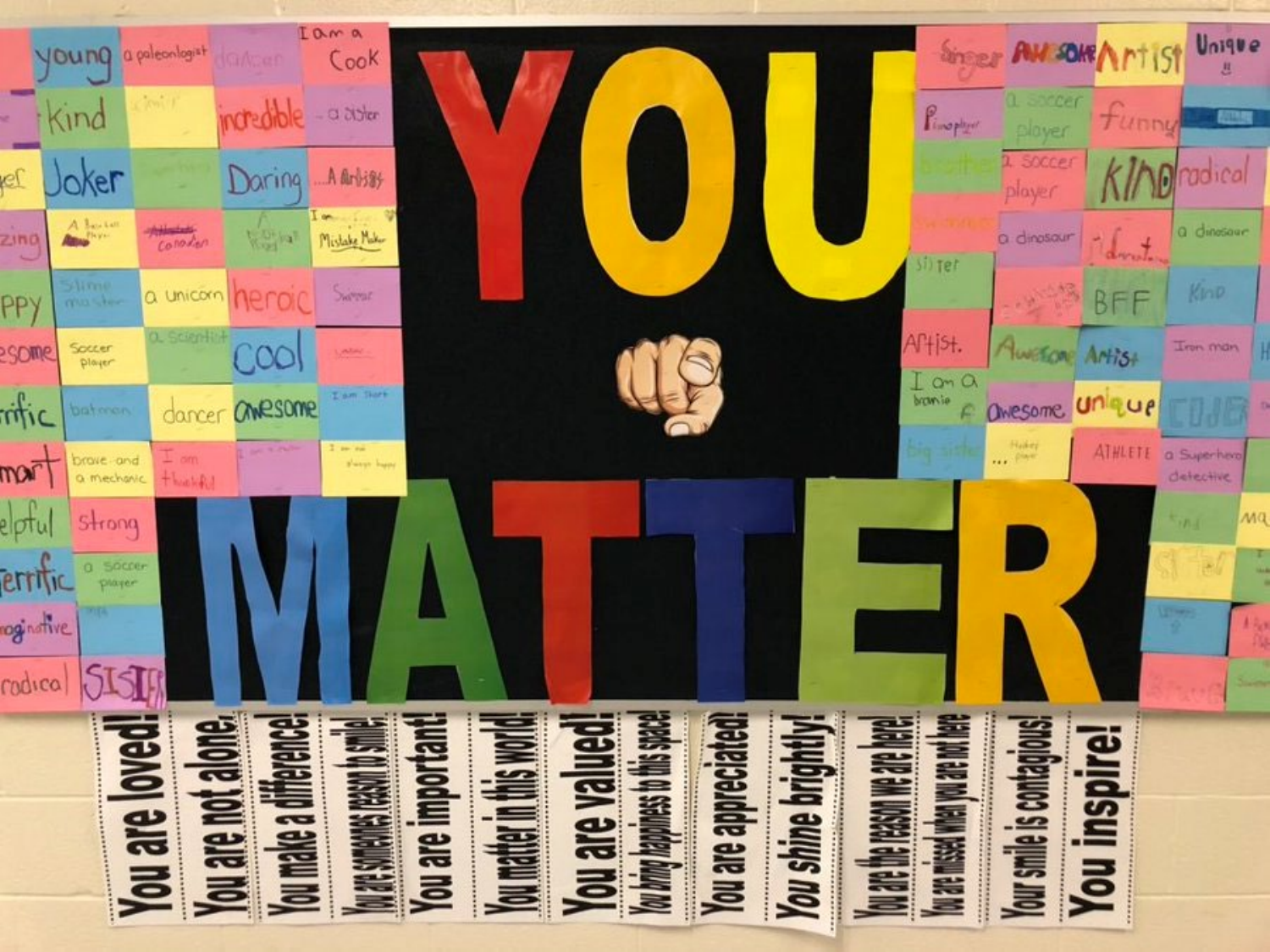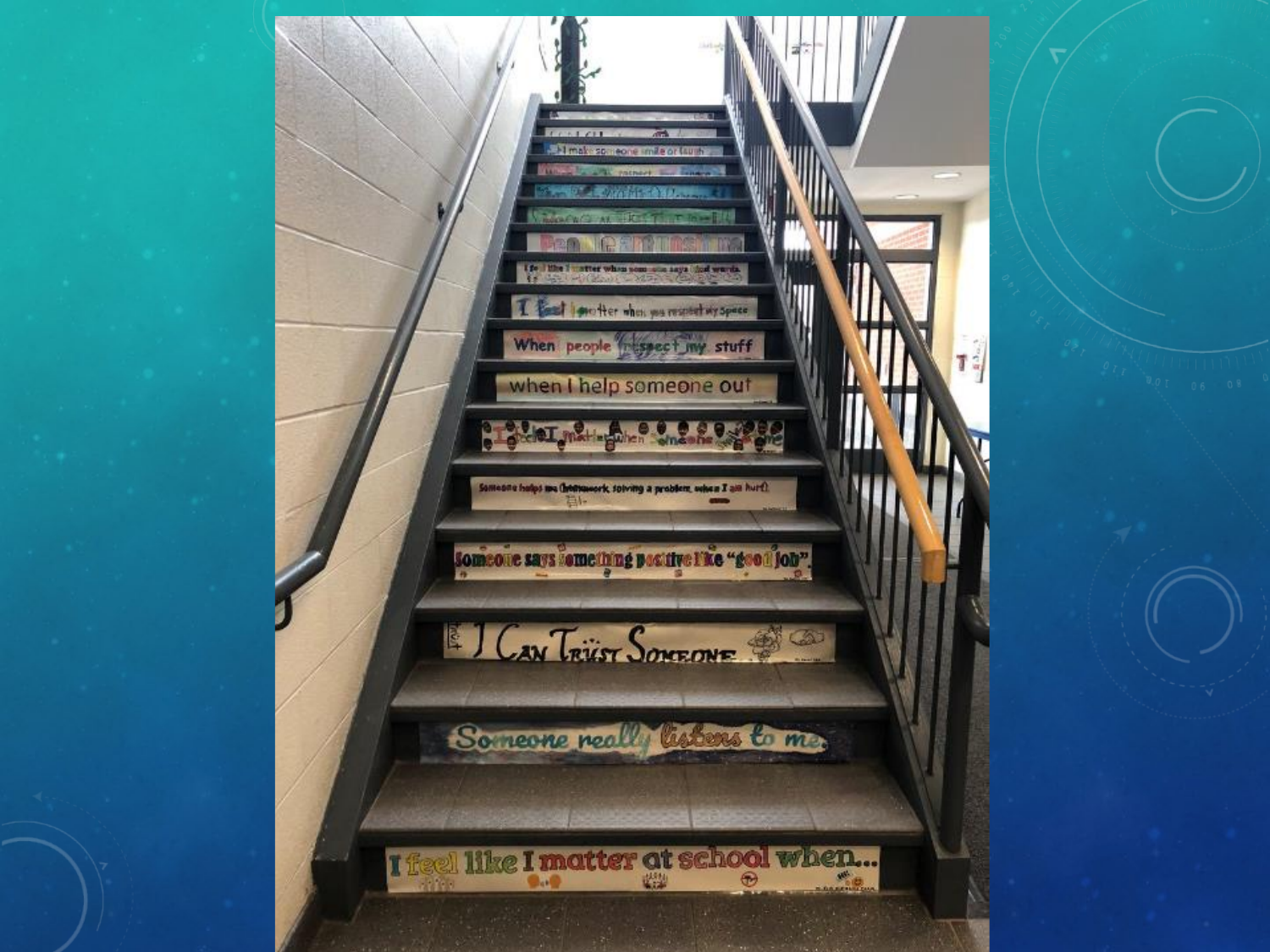# The Psychology<br>of Mattering

 $\sigma$ 

Understanding the Human Need to be Significant

Gordon L. Flett

õ